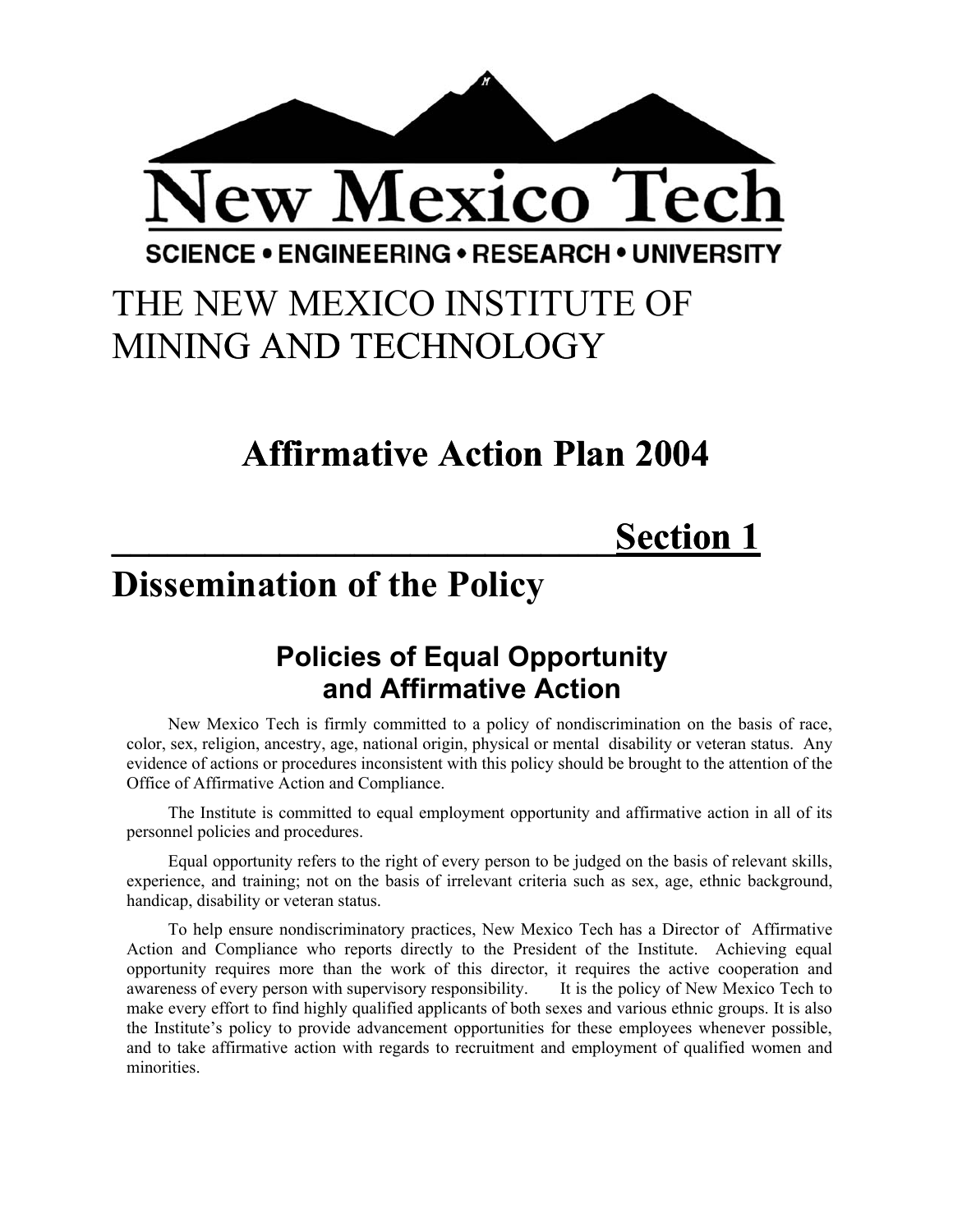In the long run, meeting the letter of the law and the strict requirement of our policies will not be enough. We will be judged and we should judge ourselves by our actual success in achieving our goals. Tech will continue to analyze its personnel actions to assure compliance with this affirmative action policy, Title VII of the 1964 Civil Rights Act as amended, Executive Order 112436, the Americans with Disabilities Act, the New Mexico Human Rights Act and all other applicable civil rights laws to measure progress toward its established goals.

Employees with questions or suggestions about affirmative action should contact:

 $\mathcal{L}_\text{max}$  and  $\mathcal{L}_\text{max}$  and  $\mathcal{L}_\text{max}$  and  $\mathcal{L}_\text{max}$ 

 Edmund L. Trujillo, Director Affirmative Action and Compliance Office Cramer 232 835-5165

Daniel H. López, President Date

### **External Dissemination**

The basic provisions of the Equal Employment Opportunity/Affirmative Action Program require continual dissemination of the Institute's participation both on and off campus through both verbal means and printed media. Such coverage includes, but is not limited to the following items.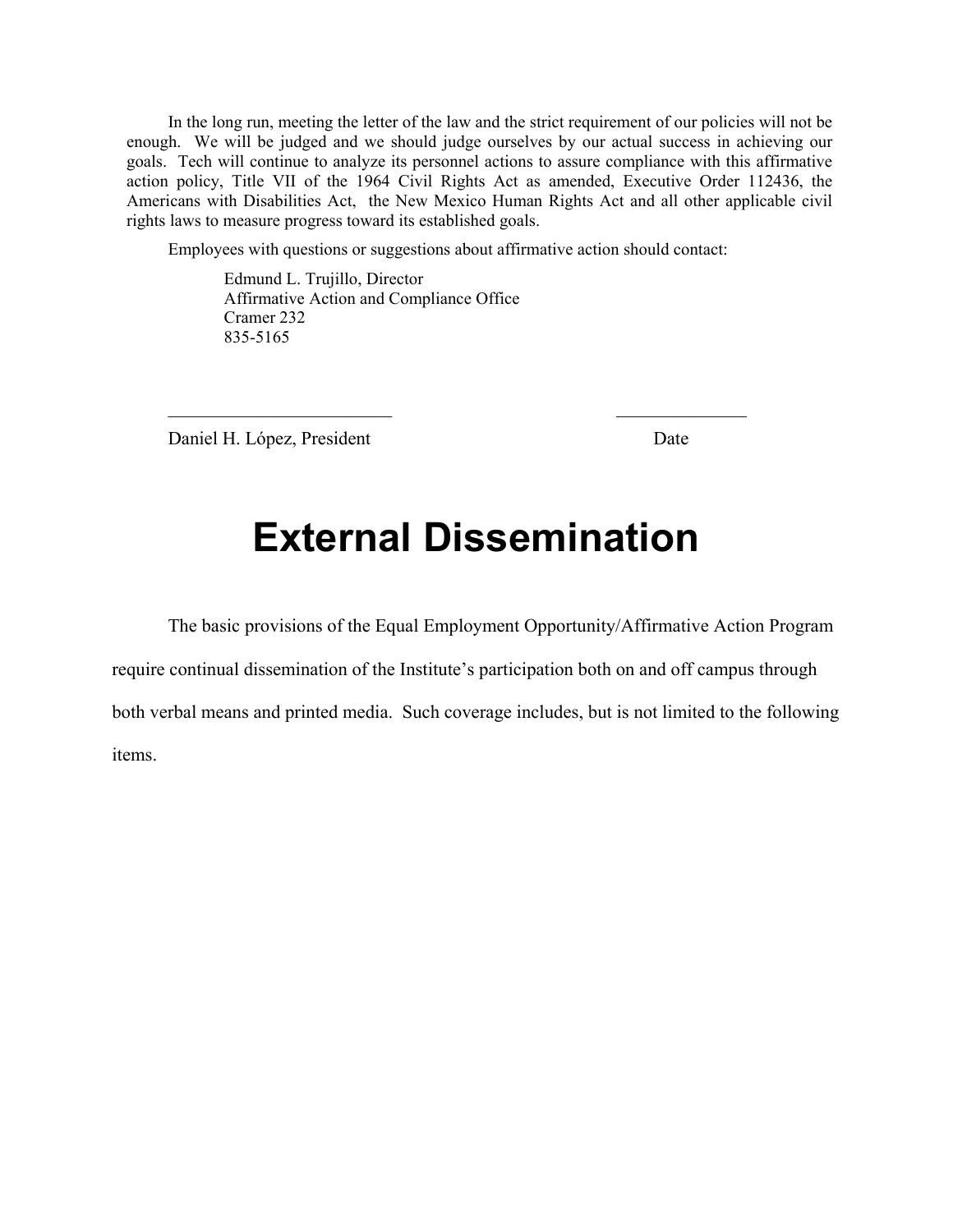- Sources for potential students or employees are made aware of the Institute's participation in and adherence to the Equal Employment Opportunity/ Affirmative Action Program.
- The Equal Employment Opportunity/ Affirmative Action clause is included on all orders, leases, contracts, bid requests, applications, brochures, catalogs, and any other similar material scheduled for distribution outside the Institute.
- The Institute annually provides a written statement of the Institutes policy to minority and women's organizations, community agencies, leaders, educational guidance counselors, and schools.

## **Dissemination of the Policy Internal Dissemination**

In keeping with the administration's policy of equal opportunity through affirmative

action, the program guidelines are disseminated throughout the Institute as follows:

- The policy statement and the basic provisions of the Affirmative Action Program (with reference to the complete program) are printed in the New Mexico Tech Employee Handbook distributed to all personnel.
- New Mexico Tech's support of the Equal Employment Opportunity/ Affirmative Action Program is regularly reaffirmed through exposure in "SCOPE", the campus newsletter, in articles and pictures submitted to the student run campus newspaper, Pay Dirt, and in other publications prepared for dissemination to the employees and students (course catalog, recruitment brochures for students, etc.).
- The President once per semester at Cabinet meetings discusses the intent of the policy and individual responsibility

for effective implementation, making clear each administrator's position of support. Further, each administrator is instructed to discuss these responsibilities with key individuals reporting to them.

- Communications are directed to all employees to familiarize them with the Affirmative Action Program and to inform employees of opportunities and responsibilities under affirmative action.
- Policy objectives and requirements are discussed in employee orientation sessions.
- Bulletin boards throughout the Institute convey the Equal Employment Opportunity/Affirmative Action Policy. New Mexico Human Rights Commission and the Office of Federal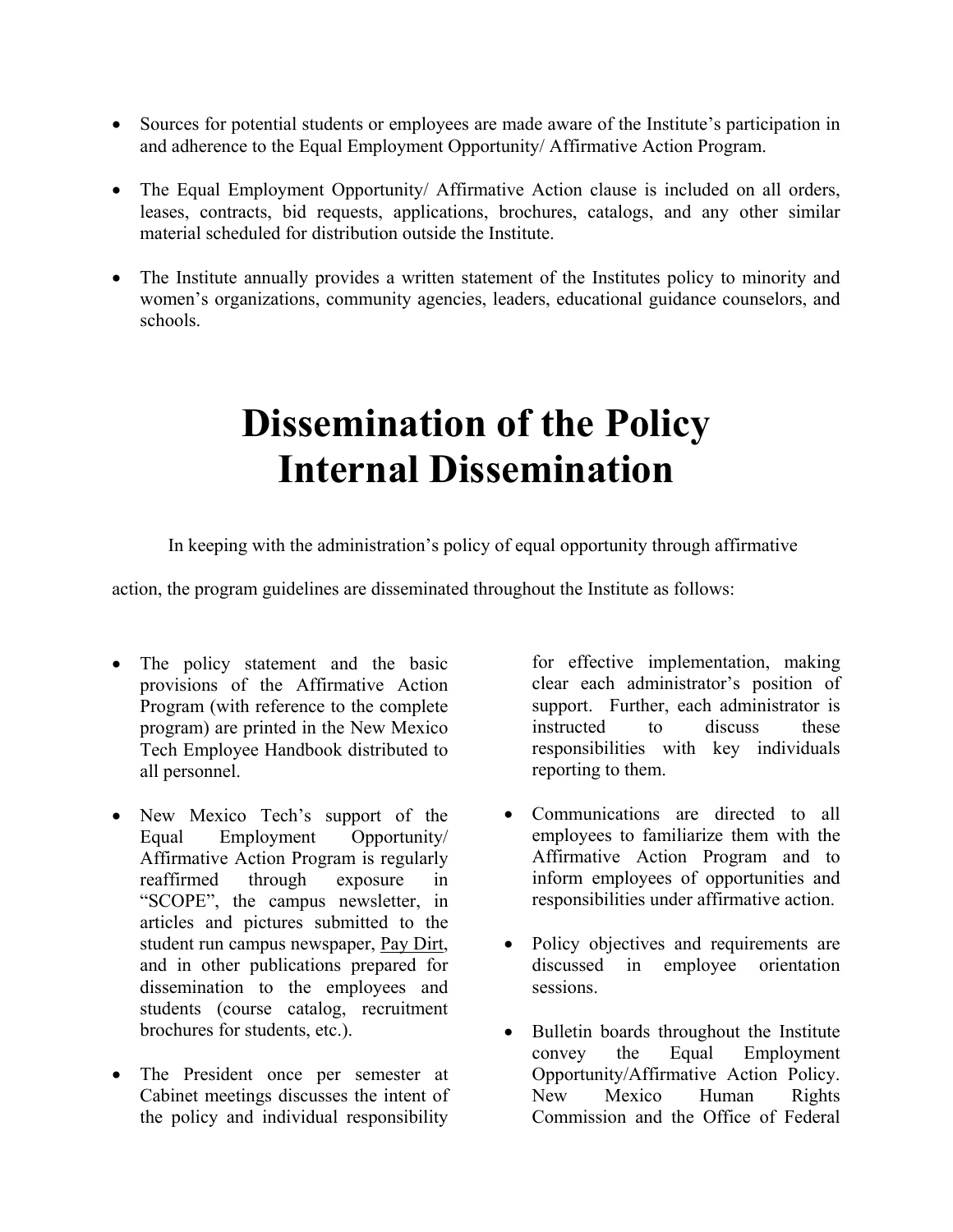Contract Compliance Programs posters are also displayed as are timely bulletins<br>and notices concerning equal and notices concerning opportunity and nondiscrimination.

• The Institute periodically holds training seminars on affirmative action, relevant laws, etc., directed at all Tech staff, in order to increase awareness and sensitivity.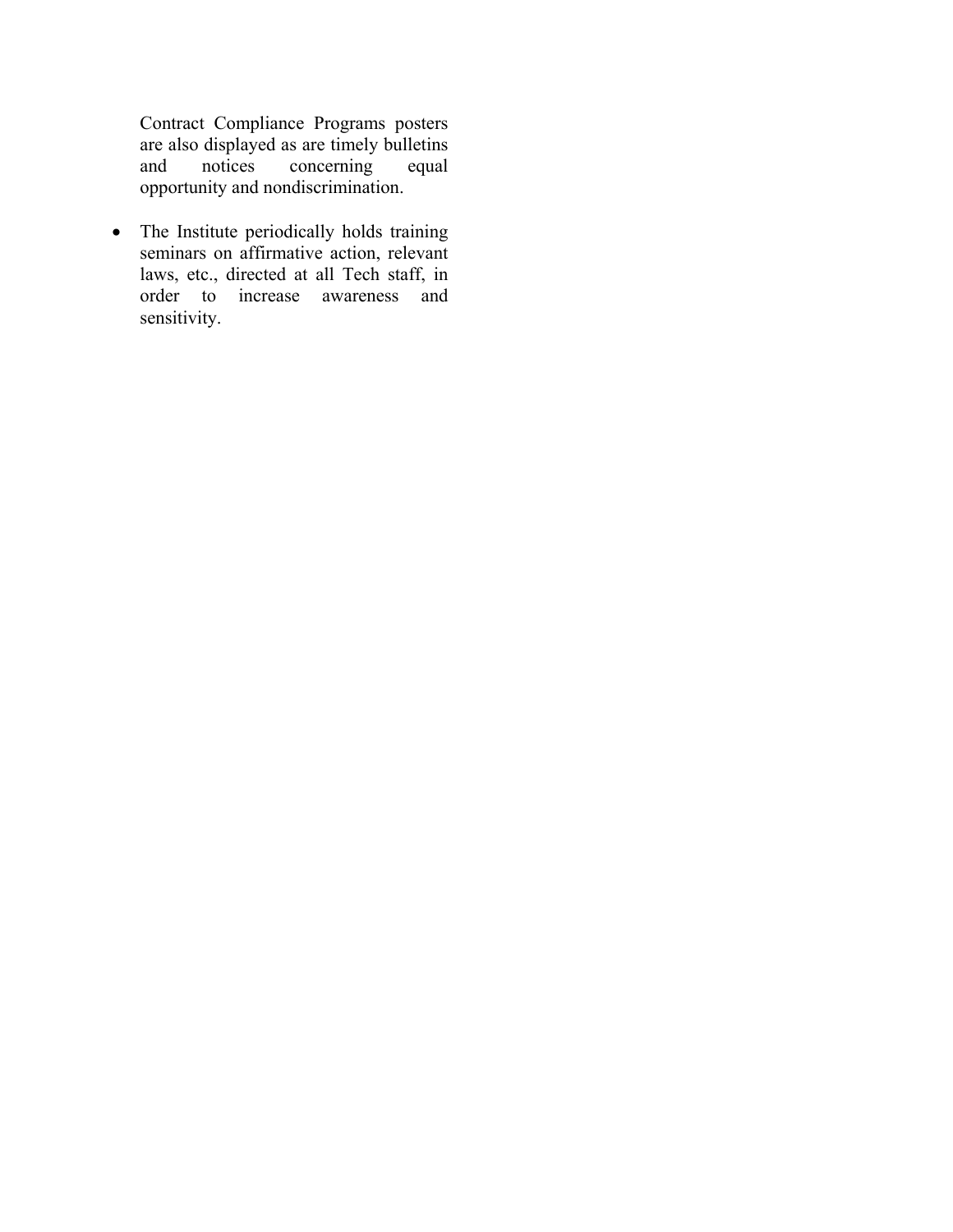## **Responsibilities for Implementation**

The Director of Affirmative Action and Compliance is directly responsible for the developments and implementation of the Equal Employment Opportunity/Affirmative Action Program. The Director of Affirmative Action and Compliance reports directly to the president of the Institute and is given top management support and reasonable staff necessary to discharge the responsibilities and duties of the office. The name of the Director of Affirmative Action and Compliance appears on all communications, internal and external, which deal with the Institutes' Equal Employment Opportunity/Affirmative Action Program.

The Director of Affirmative Action and Compliance will monitor and review the Institute's Equal Opportunity/Affirmative Action Plan.

The responsibilities of the Director of Affirmative Action and Compliance include, but are not necessarily limited to, the following:

#### **Direct Responsibilities**

- Coordinating efforts toward developing and distributing Equal Employment Opportunity/ Affirmative Action policy statements: maintaining the Institute's Equal Employment/Affirmative Action Program; and disseminating Institute policy internally.
- Contributing to the identification of problem areas, including underutilization of minorities and women, by semiannual review of utilization data and review of the effectiveness of all areas of the Institute's Affirmative Action Program. It also includes maintaining up-to-date availability figures for minority and non-minority men and women and developing separate availability analyses for minority and female employees. It further requires separate analysis of salaries, promotions, tenure and physical location of employment for minority and non-minority men and women in January and June of each year.

Implementation of these analyses is done within the framework of standardized job titles, job descriptions, and procedures governing employment practices. The director of Affirmative Action and Compliance coordinates with managers, as necessary, to achieve such standardization.

• Working with New Mexico Institute of Mining and Technology management to develop ways of correcting deficiencies and of achieving program goals. This includes informing management of ways used successfully by other organizations to correct deficiencies and working with management through meetings and with concerned agencies through conferences and letters to develop new and innovative recruiting methods to reach and hire minorities, females, the handicapped and veterans. Regular discussions with academic and non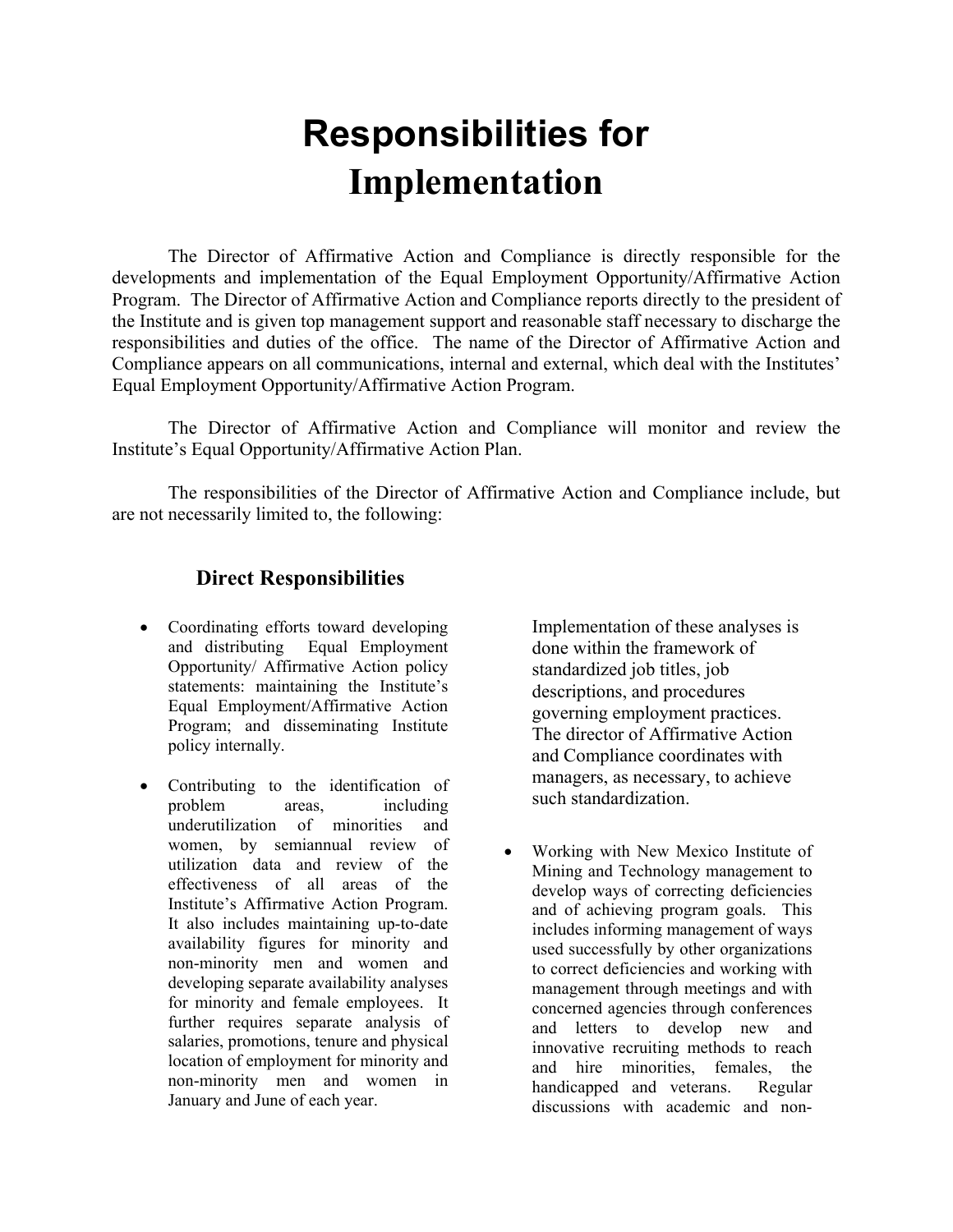academic managers will be held to assure that the Equal Employment Opportunity/Affirmative Action Policy is being adhered to and that they understand that evaluation of their own work performances will include their efforts on behalf of equal employment opportunity/affirmative action objectives.

- Coordinating with all departments and management personnel to design and implement a system of information flow and auditing that will achieve the following:
	- Provide measures of the effectiveness of every aspect of the Institute's Affirmative Action Program.
	- $\div$  Highlight deficiencies and weaknesses in the program so that the need for corrective action becomes apparent.
	- $\triangle$  Provide comparisons between goals and achievements which indicate the degree to which the goals have been attained.
- Maintaining contact with the New Mexico Human Rights Division, the Equal Employment Opportunity Commission and the Office of Federal Contract Compliance, which are responsible for enforcing equal opportunity/affirmative action regulations, and serving as liaison between these agencies and the Institute.
- Maintaining active and continuous contact with organizations and agencies concerned with rights and opportunities for minorities and females. Assuring that such groups are informed of activities and decisions within the Institute relative to minority and female employment and serving as liaison between these groups and the Institute.
- Staying informed of new development changes in Affirmative Action regulations, up-to-date availability data and all other areas relative to Affirmative Action matters. Communicating through memo, discussing these items with management and seeking ways to keep all employees informed of changes which will affect their employment opportunities.

### **Line Responsibilities**

The Director of Affirmative Action and Compliance works with and assists managers and supervisors (including academic department heads) in fulfilling their Equal Employment Opportunity/Affirmative Action responsibilities within their departments. These responsibilities include: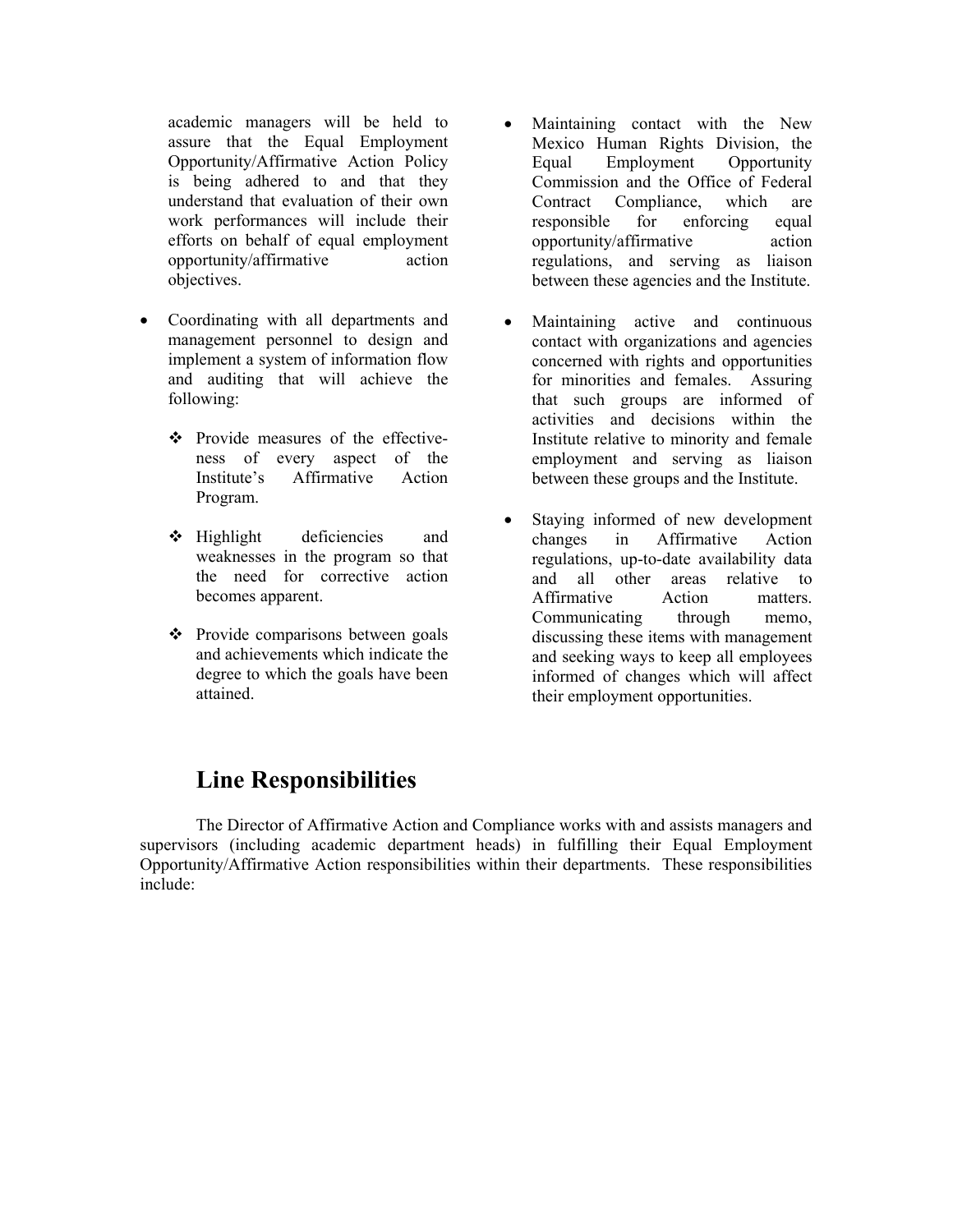- Identifying departmental deficiencies and problem areas and formulating departmental goals and objectives. Both long-range and short-range goals are established through analysis and written communication with department supervisors, and methods for attaining these goals are developed. This involves results of salary, promotion and physical location analyses which are conducted as part of a review.
- Contacting by letters, meetings, and other involvement with local organizations concerned with minority and female issues. Community action groups and service programs are supported to further employment opportunities and benefits for underutilized groups. Reasonable liaison is maintained between the Institute and minority organizations and other groups concerned with employment opportunities for minorities and women.
- Reviewing and auditing departmental patterns of recruitment. Training programs, promotion, hiring and other affirmative action activities. Discussions with supervisors are aimed at finding ways to effectively achieve equal employment opportunity/ affirmative action goals.
- Providing memos to supervisors whenever vacancies occur to be certain that they understand the Institute's Equal Employment Opportunity/ Affirmative Action Policy and that they are meeting its requirement.
- Providing the opportunity for career counseling through the human resources office for all employees informing them of their options for advancement and job alternatives. Employees are informed of the availability of career counseling through discussion, by publishing information on career counseling in the Institute bulletin "SCOPE" and by posting information on bulletin board containing Affirmative Action and Equal Employment Opportunity information.
- Instituting regular inspection, audit and review procedures assuring that every physical location and department area complies with those specific regulations which apply. These include:
	- Display of Institute policy statement, EEOC, OFCCP and NMHRD posters and job opportunity notices.
	- Equal opportunity and equal encouragement to participate in cultural, educational, social and training activities.
- Making supervisors aware that their effectiveness in supporting and promoting an Equal Opportunity/ Affirmative Action Program and its goals is one of the criteria by which their work performance is evaluated.
- Informing supervisors and management personnel that they are responsible for preventing harassment to the individuals secured, placed or promoted through the Institute's Equal Employment Opportunity/Affirmative Action Program. Supervisors are kept aware of the need to educate those under their supervision regarding the Equal Employment Opportunity/Affirmative Action Policy of the Institute and the importance of the involvement of all employees in the Institute's efforts are subject to disciplinary action which may include termination. Supervisors who do not act to prevent such harassment jeopardize their position as supervisors.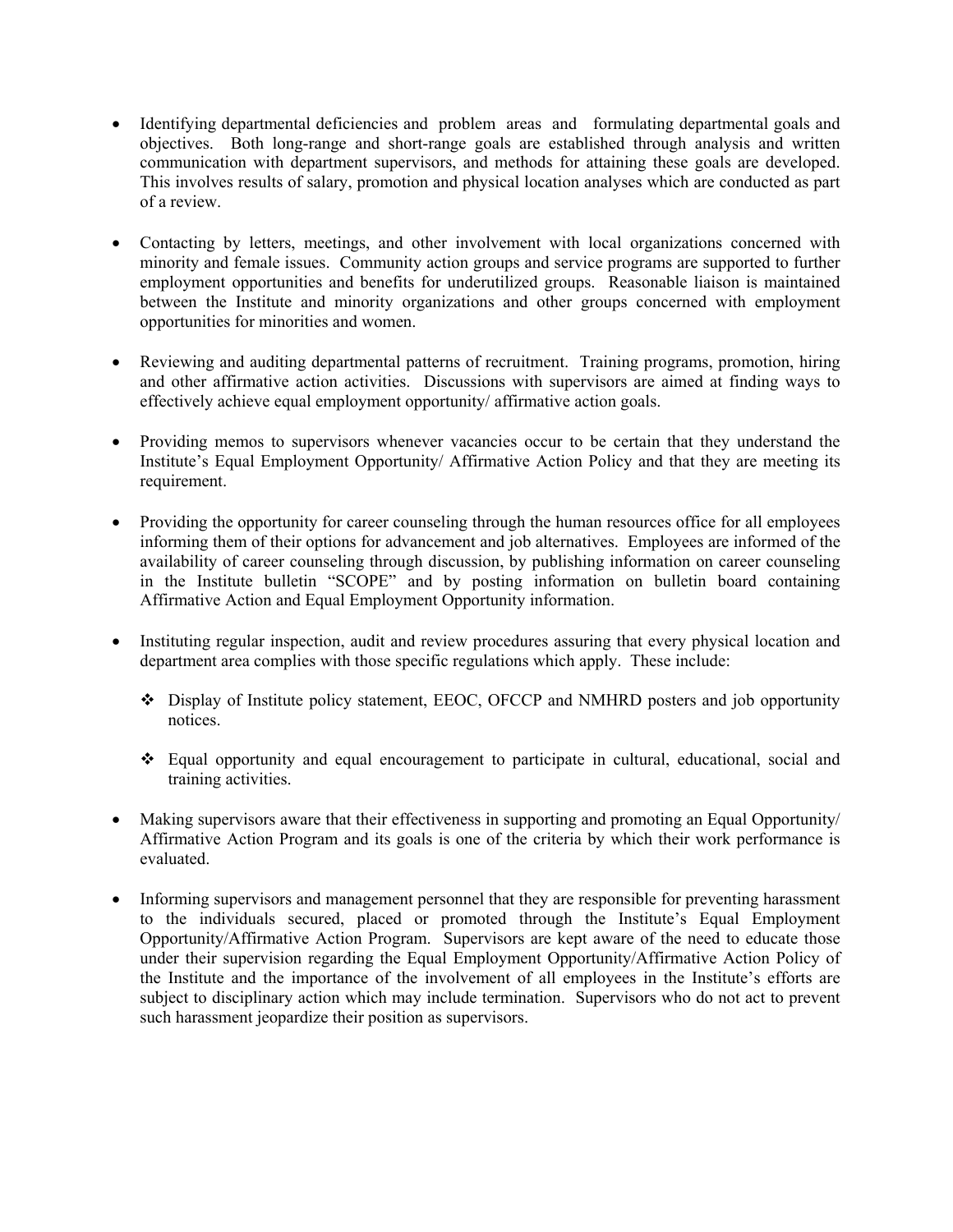### **Identification and Analysis of Problem Areas**

### **Selection Process**

Females are concentrated in the lower end of the executive, administrative and managerial job group; however there has been some progress in the movement of females to higher paying positions. Efforts to identify the reasons for the concentration of females at the lower salary and ranges will be accomplished and corrective action will be taken as possible. Although there is an overall underutilization of females in this job group it is not great in number. Efforts to increase the number of minority applicants, in particular Native Americans and females, in all job groups remains a priority and the New Mexico Human Rights Divisions continues to be a focal point for dissemination of vacancies to minority organizations and female counterparts.

In the secretarial/clerical job group, there is a problem in the retention and selection of American Indians; Tech continues to experience an underutilization for this job group. Specific job requirements, which might serve as a barrier for secretarial/clerical positions, will receive close scrutiny as they are advertised.

In an effort to increase the number of minority and female applicants contact is made with institutions of higher education graduating high percentages of minorities or women, with minority and women's organizations and by informing the New Mexico Human Rights division of vacancies for distribution to minority agencies.

Faculty selection rates will be closely monitored. Contact with selecting officials together with follow-up visits will be a priority goal of the Director of Affirmative Action. An increased awareness of Tech's Affirmative Action Plan and the commitment to meeting its goal will be emphasized. Tech does not have a large faculty and turnover rate is low. Departments have from one professor to fifteen professors with the median being nine professors. Tech therefore does not have many openings occurring and therefore few opportunities to hire minority and female faculty members.

In the unskilled labor and service areas our selection of Hispanics is very high. These are traditional areas of employment and our goals are to bring those in the group who are interested, into training programs to prepare them for higher-paying jobs. The Director of Affirmative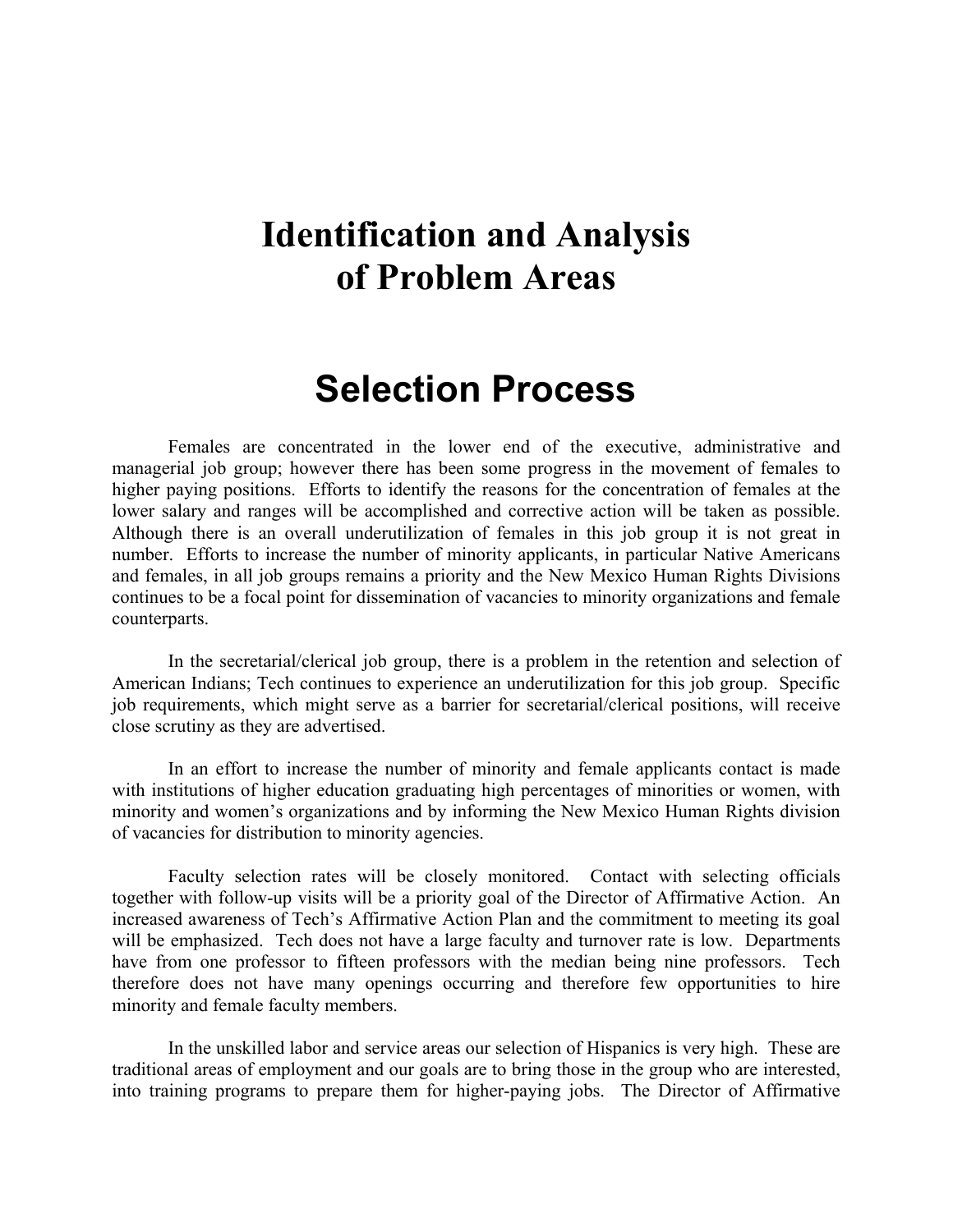Action and Compliance reviews all personnel actions in order to ensure that the selections are made in compliance with our Affirmative Action Plan and all applicable laws. New Mexico Tech has also made a commitment to recruit and retain women and minorities in professional non-faculty and professional faculty positions throughout the Institute. These have been areas where women and minorities have not been traditionally well represented. Native Americans are under utilized in the technical/ paraprofessional job group. We have continued our efforts at recruitment through sources mentioned above including the Alamo Reservation which is located approximately 50 miles from New Mexico Tech. We are not fully utilizing Native Americans and females in our skilled craft area. There is a dearth of applicants from these two groups. We have increased applicant flow from American Indians for the service maintenance job group but we are still underutilized.

### **Applicant Flow**

Overall applicant flow data reflects the low availability of minorities and females in Tech's academic disciplines. Records are being kept to determine the ratios of minority to nonminority and male to female applications. The Institute will continue to monitor applicant flow.

Female applicant flow is lower than availability in administrative positions and efforts are being made to employ qualified minorities and females in these positions. However, Socorro's rural location and its small size are two serious impediments. Tech has been most successful in attracting minorities and females when vacant professional staff positions have become available.

In the skilled craft and service maintenance job group there is a greater need to increase the representation of American Indians. Job vacancy announcements will be sent to the Alamo Navajo reservation to increase applicant flow. Contacts with proximal area Pueblo Indians continues and also indirectly through the U.S. Bureau of Indian Affairs (BIA).

### **Transfers and Promotions**

Our published policy, Title VII, Executive Order 11246 and the New Mexico Human Rights Act forbid discrimination and this policy is applied in the areas of promotion and transfer. Efforts are being made internally to insure that qualified minority and female employees are placed in line for available vacancies for which they are qualified. As openings become available, qualified professional staff members are promoted to jobs with higher levels of responsibility and salary, where there exist clear lines of progression (i.e.. administrative secretary I to administrative secretary II, etc.).

There has been a relatively low number of promotions in the non-professional ranks because the high paying jobs have a very low turnover rate. The turnover rate is rapid in the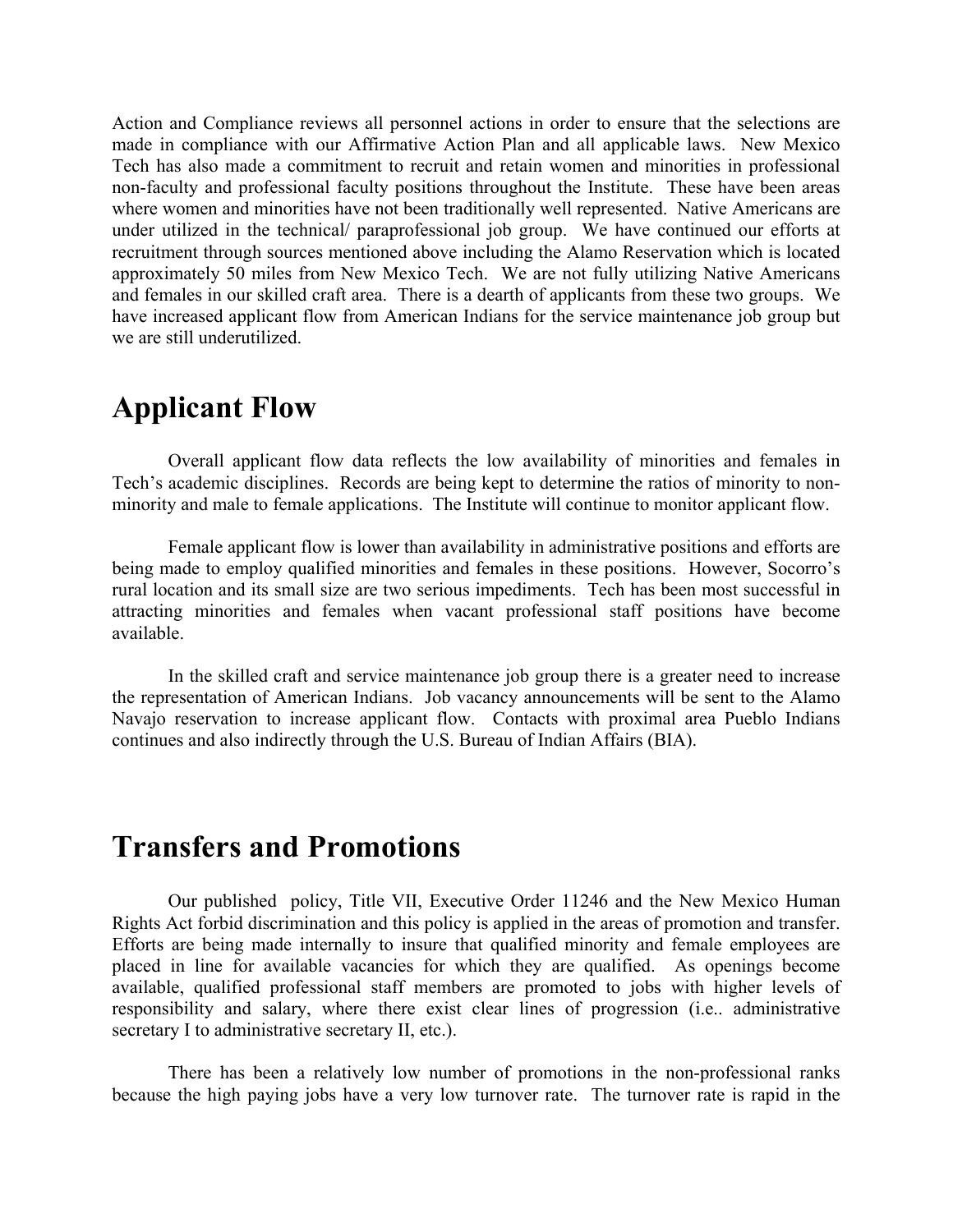low-pay areas. Employees are being trained for promotion rather than using external recruiting. With an increased emphasis on training, promotions are increasing. Our goals are to establish clear line of progression whenever practical. Qualified hourly employees are promoted to a higher job level when there are openings. Employees are not confined to their present job family but may transfer to other occupational areas providing they meet the required qualifications.

#### **Seniority Practices**

There are no established rules of seniority, either at the professional level or at support levels. Seniority is currently the policy with respect to reduction-in-force (RIF) in the case of equally qualified and equally performing employees. There has however been no adverse impact on minority or females with the application of this policy. Personnel actions and wage levels are determined by qualifications and performance levels. It must be recognized that in some instances qualifications and performance improve the longer an individual is with an organization. This is not to be interpreted as a seniority system. Academic tenure is not based on longevity, but on academic and research achievements, teaching expertise and service to the Institute. Generally, tenure for academic staff is determined by the end of the fifth year of employment.

#### **Terminations**

The difficulty of obtaining information on the reason for termination in voluntary cases is a problem. However, to correct possible deficiencies, the following procedures are employed:

- An exit questionnaire to determine the causes for termination is completed by regular employees leaving Tech. These questionnaires are reviewed regularly to discern if there are any patterns of reasons for leaving and if the reasons might be discriminatory in nature.
- The Director of Affirmative Action and Compliance reviews all terminations involving members of the affected class to see if cause has been established for involuntary termination and to detect patterns of discrimination.

#### **Tests**

New Mexico Tech does not give tests for employment. There is a written test and physical agility exam given only to campus police officers.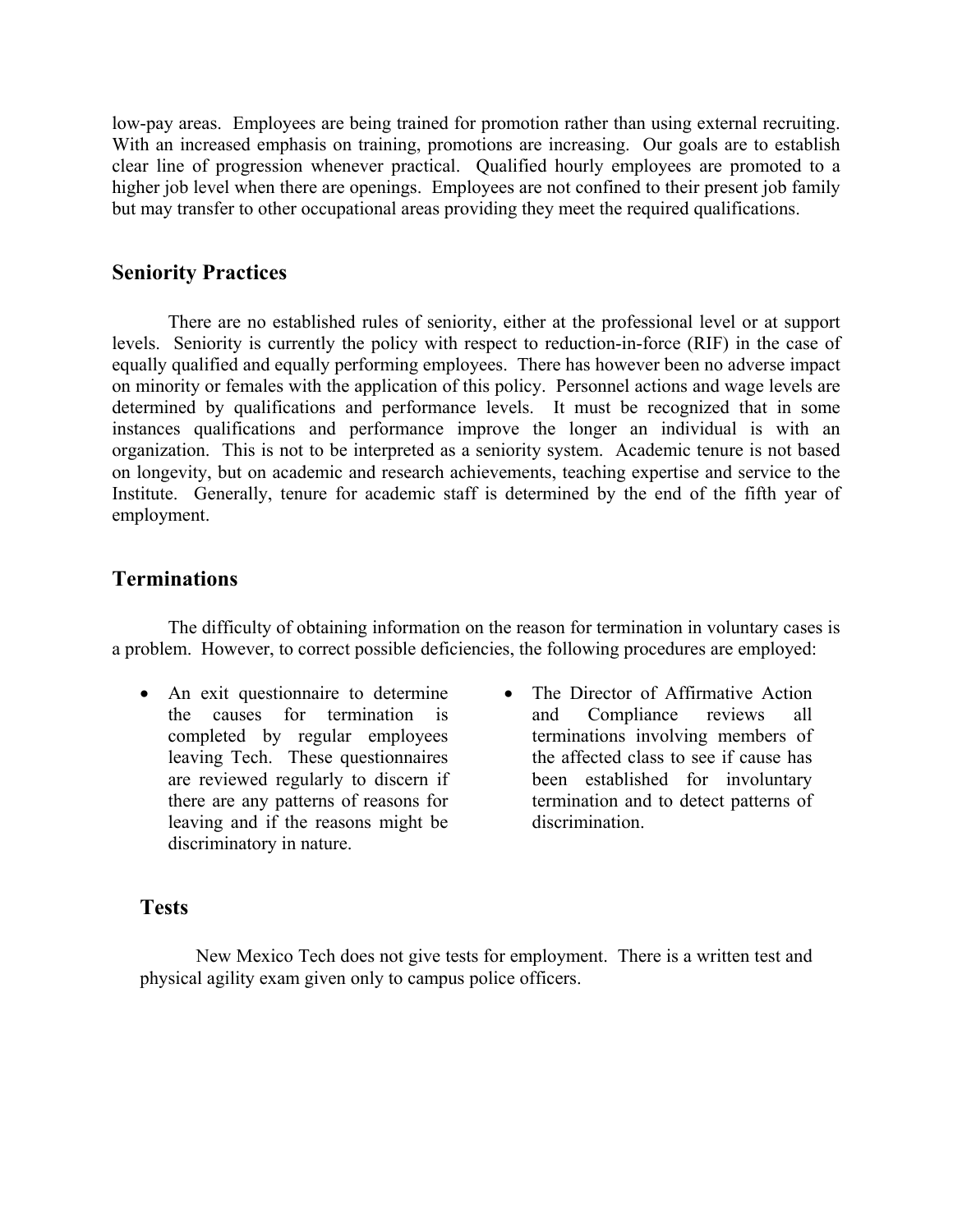#### **Institute Training Program**

The educational programs conducted by the Institute are open to all personnel without regard to sex or minority/non-minority status. Action programs to increase participation of minorities and women in educational training programs are specified and review of these training programs is required.

- Free tuition of one 3-credit course per semester is available for any of our regular, full-time employees or a member of their immediate family. For employees with one year of service, full resident tuition assistance is offered for dependent children who are enrolled as regular full or part-time students.
- The Institute offers a community college program which is available to employees and offers a variety of courses, including many of a vocational nature. Basic and advanced refrigeration and airconditioning has been offered through the community college and has attracted a good enrollment. American Banking Certificate program has been well received.

One-half of the course fee is waived for regular full-time employees. New Mexico Tech is also offering two computer classes at the Alamo Navajo Reservation in order to make trainees more competitive for positions at Tech or elsewhere. The Secretarial Certificate program has been well received and one half of the course fee is waived for all regular full-time employees.

• The college faculty and professional staff frequently render a personal service of educational guidance and counseling for minority and women employees, although it is not a formal program.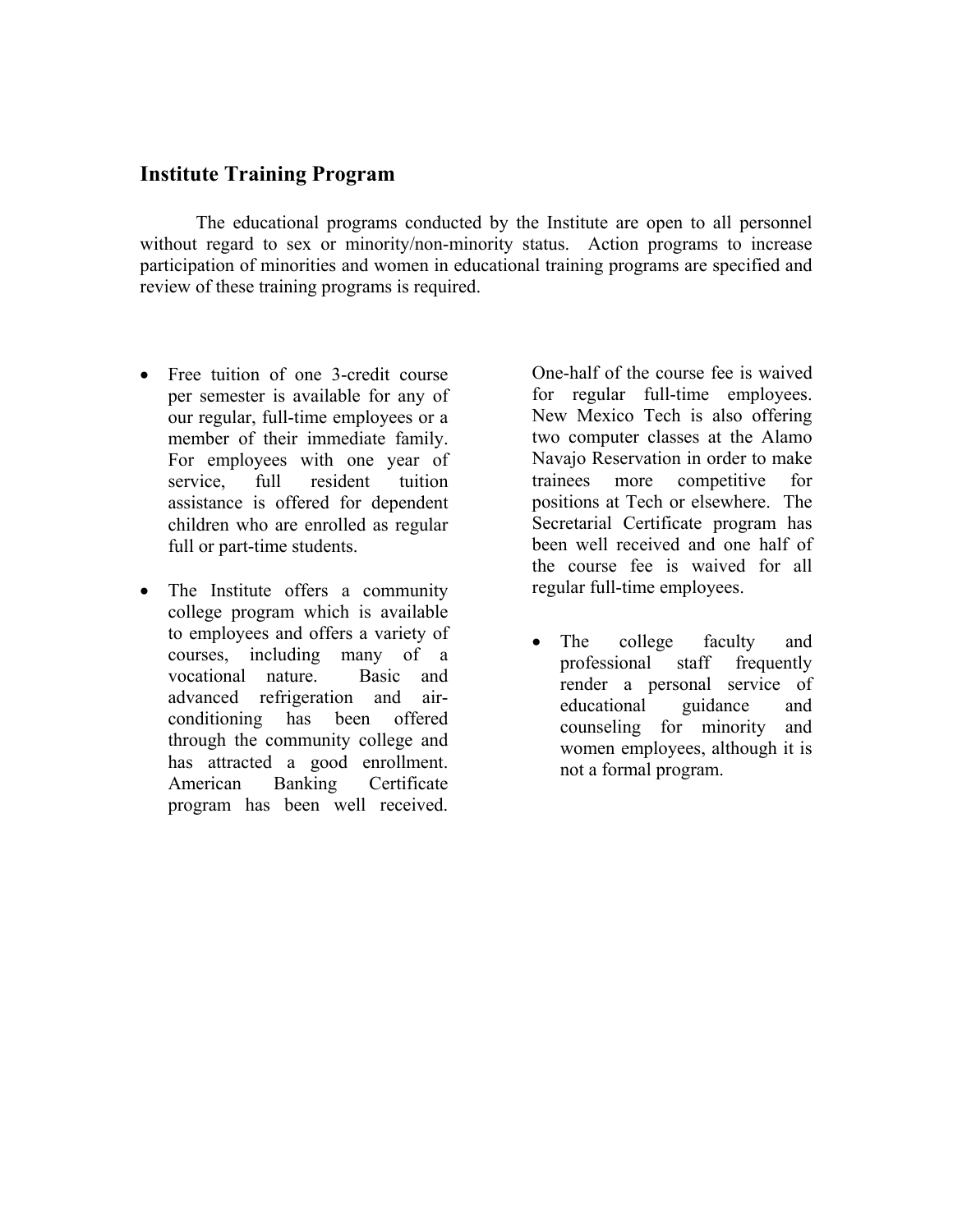#### **Sub-Contractors**

Sub-contractors are notified of their responsibility under this plan.

#### **De facto Segregation**

No segregation exists at any of the Institute's facilities.

#### **Institute Sponsored Recreation and Social Events**

All regular full-time employees, possessing a valid New Mexico Tech I.D. have equal access to the recreation facilities of the Institute (golf course, swim center, gymnasium, intramural programs, etc.).

#### **Suitable Housing**

There is an adequate supply of housing in Socorro and housing is not a barrier to attracting and retaining employees. New Mexico Tech fully supports Section 288-17 (G) of the New Mexico Human Rights Act and advocates the availability of suitable housing to all personnel.

#### **Suitable Transportation**

There is a lack of public transportation in Socorro, but this is not a factor in a small town of 8,300.

#### **Formal Techniques, Evaluating EEO Programs**

The Institute will maintain semi-annual review of its programs and will keep current statistical data on its minority and female accessions and terminations.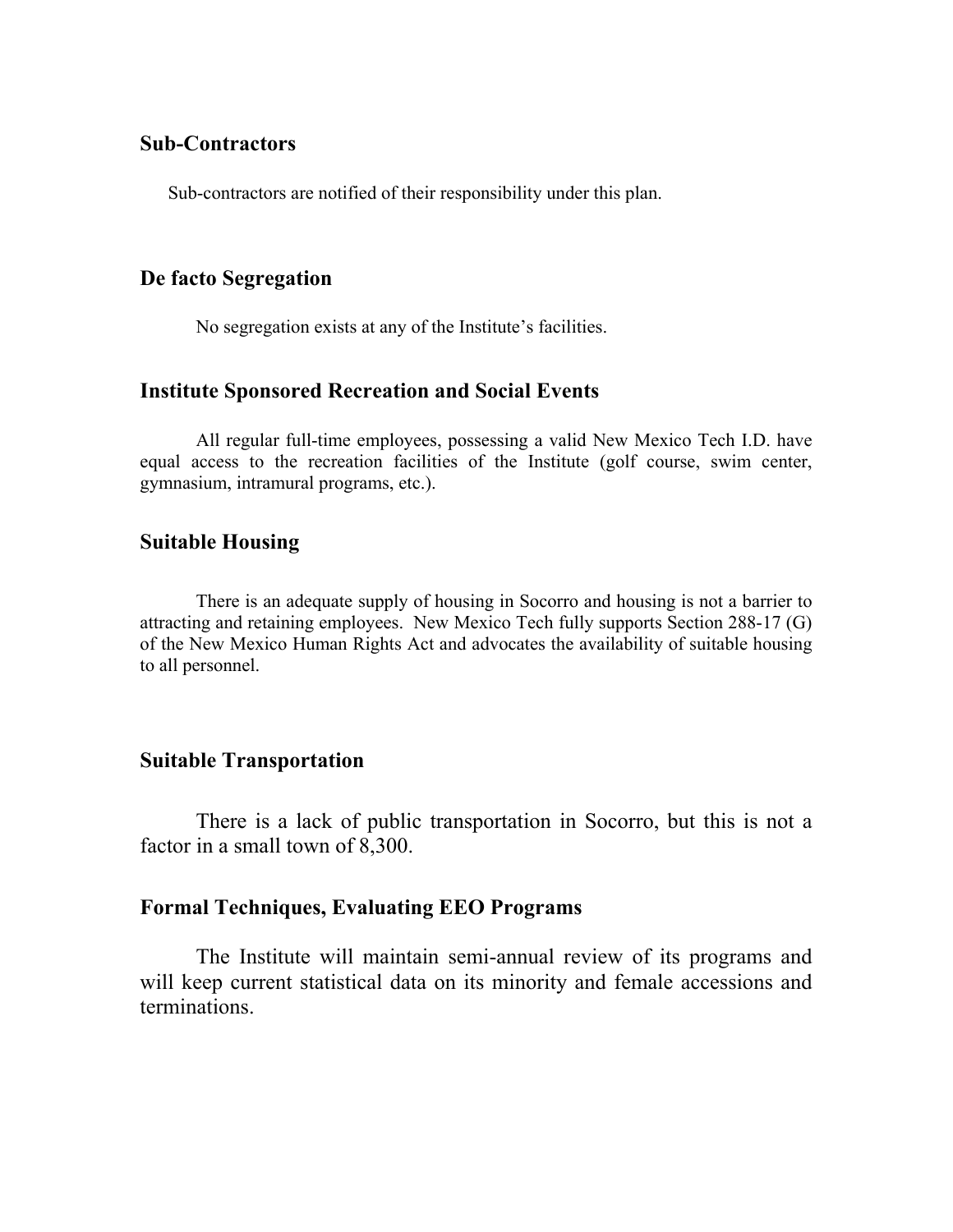#### **Poster**

Equal Employment Opportunity/Affirmative Action posters are posted on bulletin boards.

#### **Technical Phases of Compliance**

Materials stating our nondiscrimination policies via posters, letterheads, purchase orders, and other official publications of the Institute are required. Provision is made for inspection by the Director of Affirmative Action and Compliance to ensure compliance.

#### **Support of Institute Policy**

Institute policy is supported by the administration and by all supervisory personnel. Periodic reminders are given to ensure continued compliance. Performance in support of Equal Employment Opportunity/Affirmative Action objectives is one of the criteria by which all employees are evaluated. Seminars conducted by the Director of Affirmative Action and Compliance are being planned for inclusion in general training for supervisors and managers.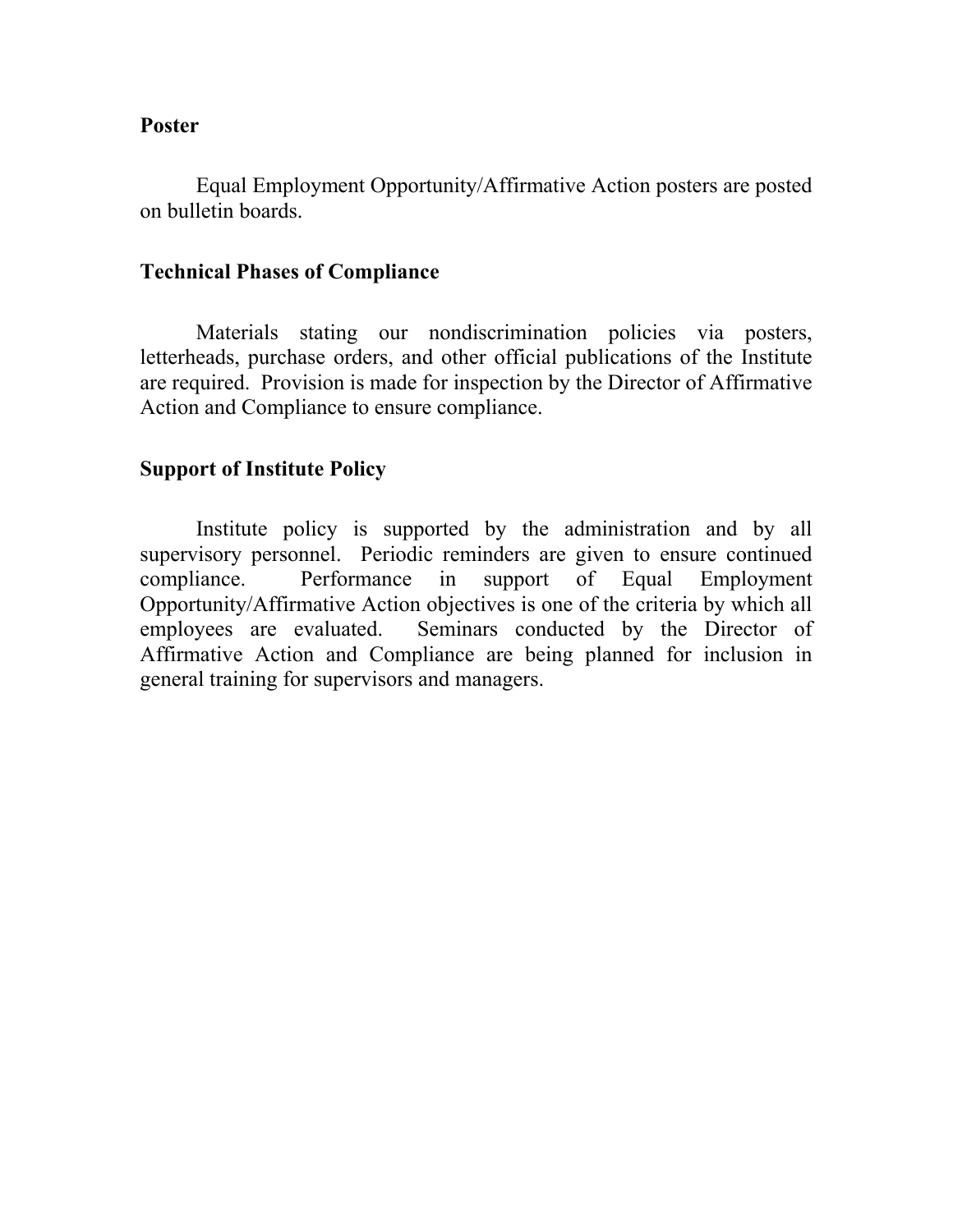### **Goals and Timetables**

### **Personnel System**

NMIMT's personnel system is structured to provide the capability of protecting and promoting employee interests at the Institute, as well as monitoring our Affirmative Action Plan and to eliminate barriers to Tech's achievement of its goals and timetables. The personnel system provides:

- Accurate and objectively tied to job duties (job classification systems utilizing standard titles).
- Accurate and objective descriptions and specifications.
- Criteria for promotion and for progression within grade by merit salary increases.
- Training programs to enhance minority and female upward mobility.
- Salary ranges and grades; equal pay for equal work without regard to sex or minority status.
- Accurate and realizable job progression and promotional routes.
- Centralized personnel records system.
- Forms, printed materials and other related personnel documents which are non-discriminating against minorities and women.

The duties of the Human Resources Director and the Director of Affirmative Action and compliance are as follows:

- To maintain a modern human resources management compatible with the various functions of the **Institute**
- To maintain an adequate personnel record system so that employees at the Institute can be justly and fairly treated in terms of promotions, transfers, salary increases, training programs, and other aspects of personnel relationships. In addition, that the Human Resources Director and the Affirmative Action and

Compliance Director will carry out an extensive and continuous monitoring of all supervisory personnel to ensure that the employment standards set will be applied in the best interest of equal opportunity employment.

• To conduct extensive recruiting in the proper job markets for professional and non-professional personnel, using a specific plan to give broadest opportunity to minorities and women.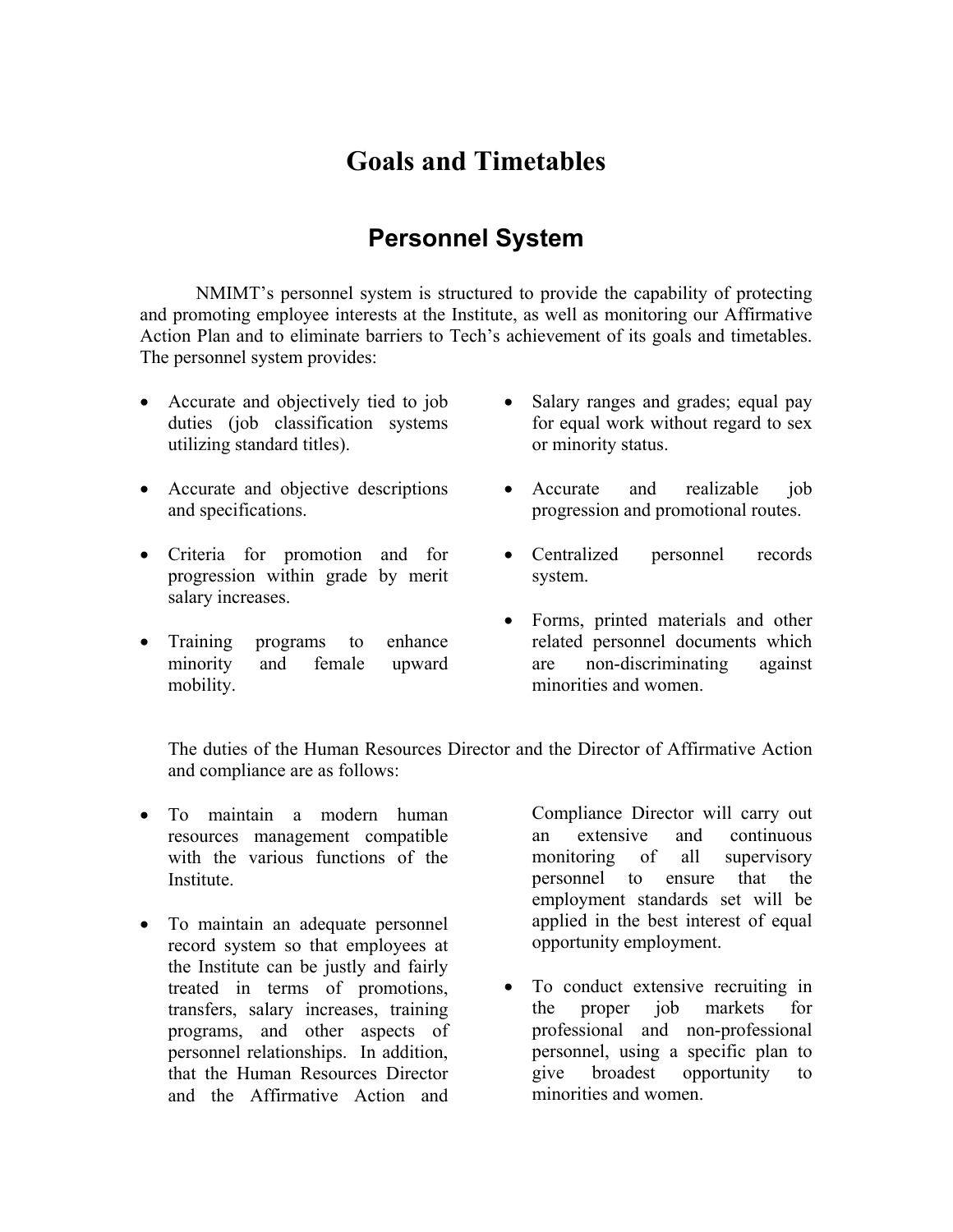• To maintain files and records of all matters relating to the employment of women and minorities. These should include all necessary material required for reporting on this Affirmative Action Plan plus

additional materials for use in internal planning and reporting. To be responsible for Affirmative Action Programs under the active leadership of all other administrative officers of the Institute.

The Director of Affirmative Action and Compliance will be directly responsible to the President and will have the administrative responsibilities for equal opportunity employment at the Institute.

#### **Underutilization of Women and Minorities**

The goals we have set and the timetables we have established are those which we feel can be attained by good faith efforts. Declining college enrollments, restrictive budgets, and stabilized staff have led to low turnover at all levels of the Institute. Our goals and timetables for professional staff have been set with these factors in mind. Should unanticipated turnover develop in our professional staff, then there would be an increase in our efforts to utilize minorities and woman more effectively.

Our goals and timetables for non-professional staff can be accomplished in a shorter time span because our turnover rates tend to be higher in many of these areas. Our statistics show that we should try to attract more American Indians. Our recruitment efforts for all positions target Native Americans. Female representation must also be improved.

#### **Goals**

Good faith effort is being made to bring all departments to an acceptable level of female and minority utilization. It is our goal to bring our workforce in line with the current availability statistics and to concentrate on those areas identified as underutilized by utilization analysis. The measure of progress will be actual movement towards labor market parity.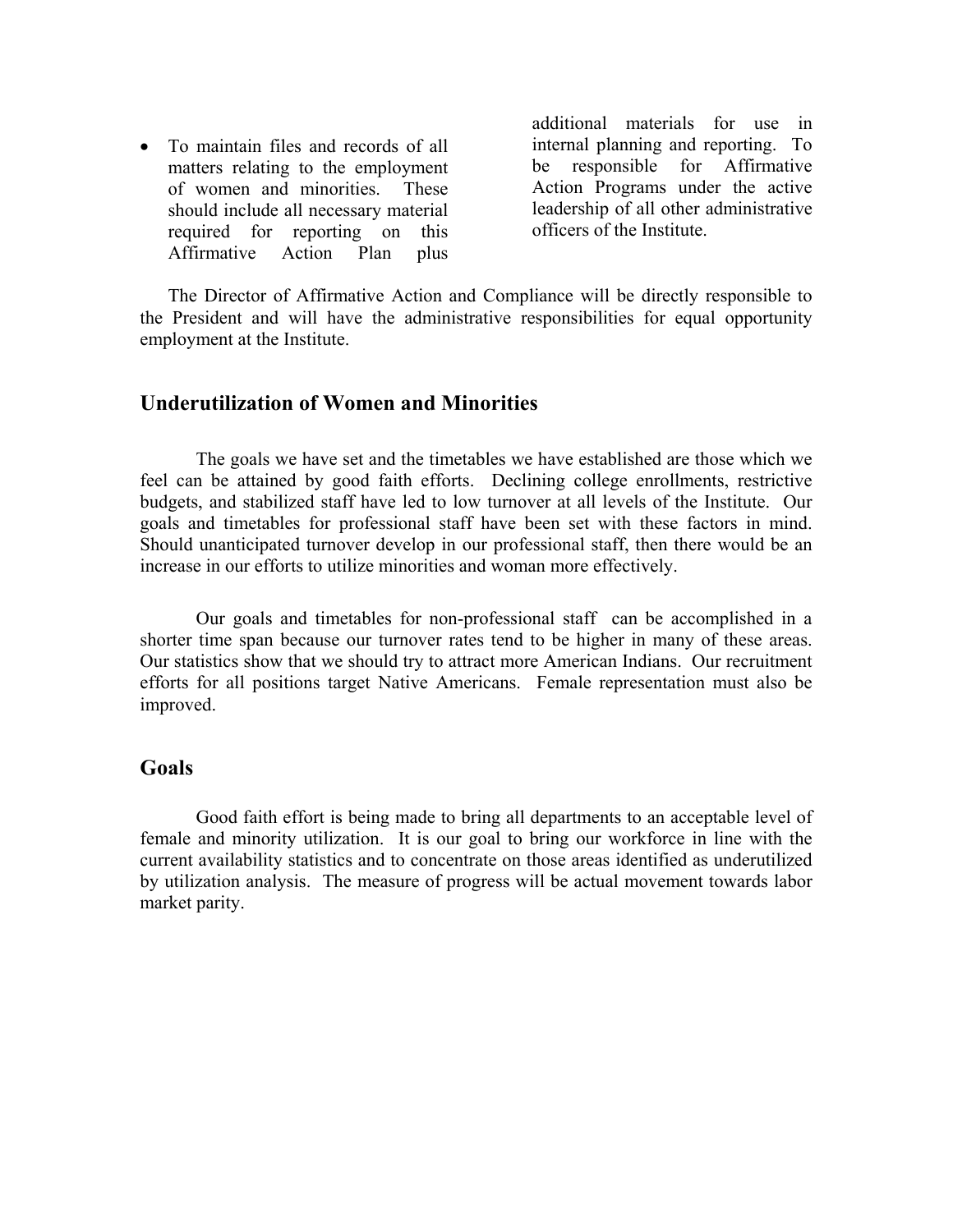| Job Group                  | <b>Underutilized Group</b> | Goals                   |  |
|----------------------------|----------------------------|-------------------------|--|
|                            |                            | Percentage of All Hires |  |
| Executive/Admin            | Female                     | 46.1                    |  |
| Managerial                 | <b>Black</b>               | 0.9                     |  |
|                            | Hispanic                   | 36.0                    |  |
|                            | Asian                      | 0.6                     |  |
|                            | American Indian            | 0.7                     |  |
| Professional               | <b>Black</b>               | 1.3                     |  |
| Faculty:<br><b>Biology</b> | Hispanic                   | 2.6                     |  |
|                            | Asian                      | 15.1                    |  |
|                            | American Indian            | 0.4                     |  |
| Chemical                   | Female                     | 27.4                    |  |
| Engineering                | <b>Black</b>               | 1.5                     |  |
|                            | Hispanic                   | 3.3                     |  |
|                            | Asian                      | 14.2                    |  |
|                            | American Indian            | 0.1                     |  |
| Chemistry                  | Female                     | 27.4                    |  |
|                            | <b>Black</b>               | 1.5                     |  |
|                            | Hispanic                   | 3.3                     |  |
|                            | Asian                      | 14.2                    |  |
|                            | American Indian            | 0.1                     |  |
| Computer                   | Female                     | 37.1                    |  |
| Science   Black            |                            | 2.0                     |  |
|                            | Hispanic                   | 2.6                     |  |
|                            | American Indian            | 0.3                     |  |
| Earth and                  | Female                     | 22.5                    |  |
| Environmental              | <b>Black</b>               | 0.7                     |  |
| Science                    | Asian                      | 10.3                    |  |
|                            | American Indian            | 0.1                     |  |
| Electrical                 | Female                     | 21.1                    |  |
| Engineering                | Hispanic                   | 1.2                     |  |
|                            | American Indian            | 0.2                     |  |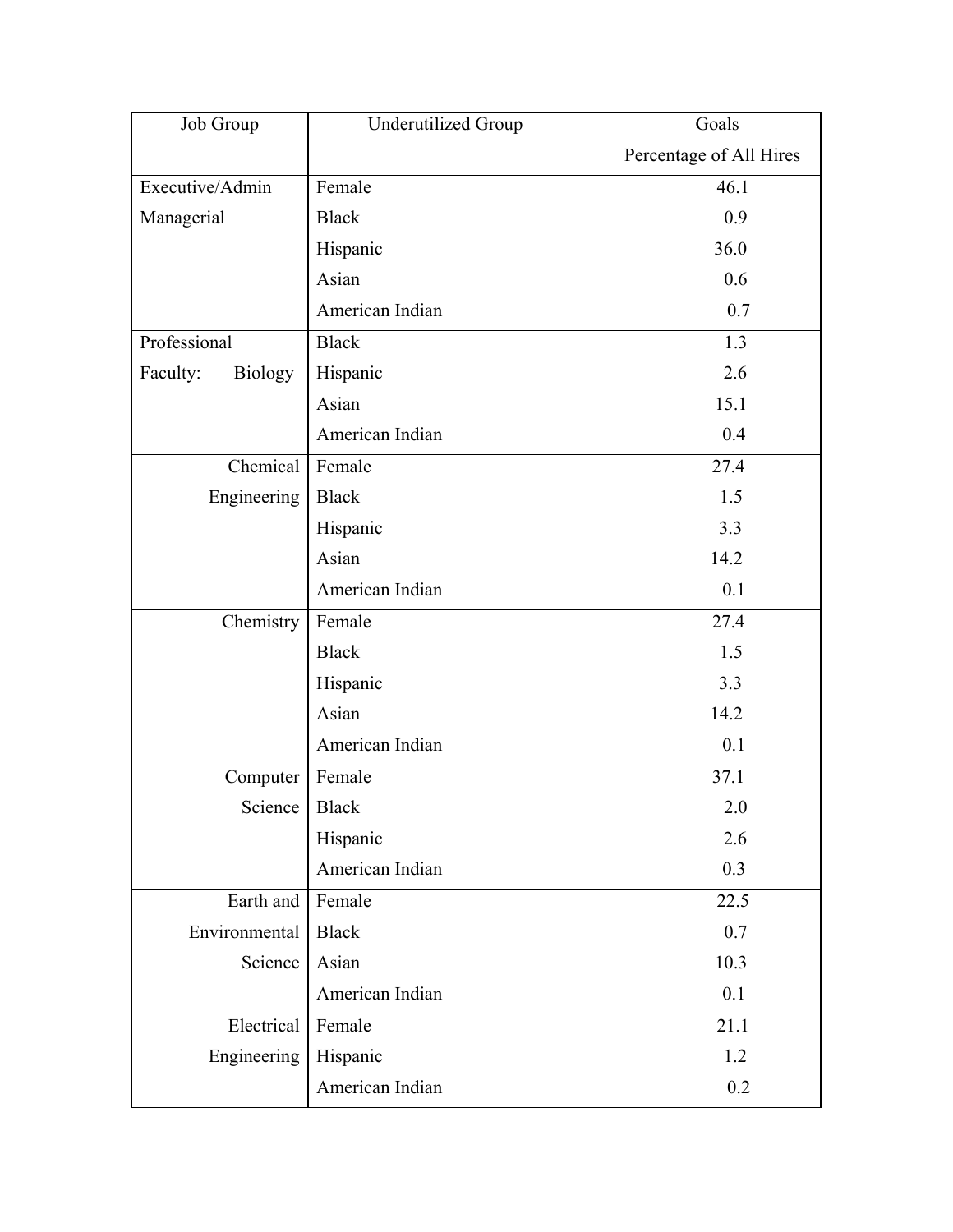| Environmental | Female          | 10.9             |
|---------------|-----------------|------------------|
| Engineering   | <b>Black</b>    | 1.1              |
|               | Hispanic        | 1.2              |
| Humanities    | Female          | 54.9             |
|               | <b>Black</b>    | 2.8              |
|               | Asian           | 2.4              |
|               | American Indian | 0.9              |
| Management    | Female          | 29.3             |
|               | <b>Black</b>    | 2.6              |
|               | Hispanic        | 1.2              |
|               | American Indian | 0.4              |
| Materials and | <b>Black</b>    | 1.1              |
| Metallurgical | Hispanic        | 1.9              |
| Engineering   | American Indian | 0.2              |
| Mathematics   | Female          | 21.1             |
|               | Hispanic        | 1.2              |
|               | Asian           | 12.6             |
|               | American Indian | 0.2              |
| Mechanical    | Female          | 10.9             |
| Engineering   | Hispanic        | 1.2              |
|               | Asian           | 13.9             |
|               | American Indian | $\boldsymbol{0}$ |
| Mineral       | <b>Black</b>    | 1.1              |
| Engineering   | Asian           | 13.9             |
| Petroleum     | Female          | 10.9             |
| Engineering   | <b>Black</b>    | 0.9              |
|               | Hispanic        | 2.3              |
|               | American Indian | 0.1              |
| Physics       | <b>Black</b>    | 0.7              |
|               | Hispanic        | 1.8              |
|               | Asian           | 15.7             |
|               |                 |                  |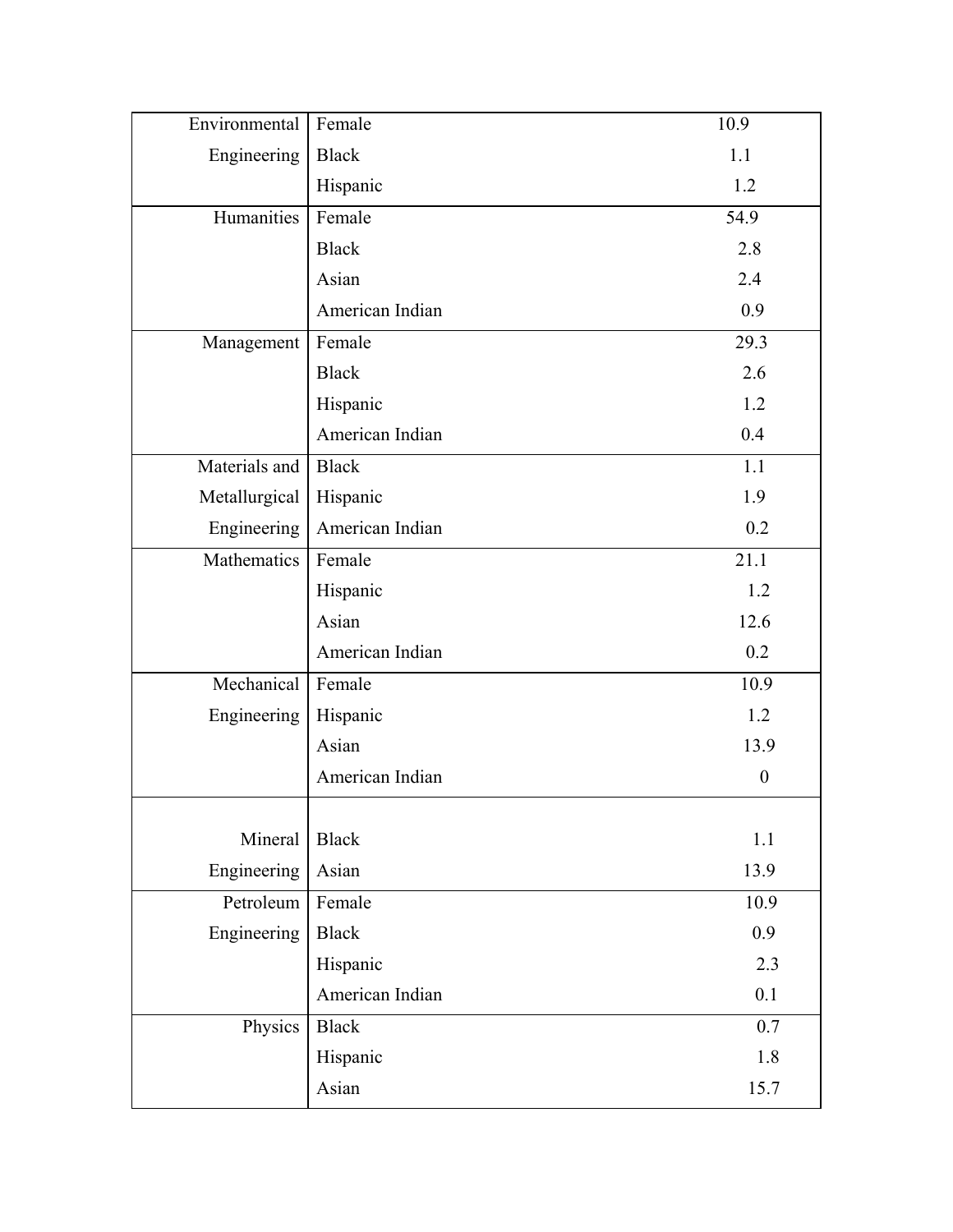|                   | American Indian | 0.1  |
|-------------------|-----------------|------|
| Psychology        | Female          | 61.5 |
| and               | <b>Black</b>    | 3.7  |
| Education         | Hispanic        | 4.0  |
|                   | Asian           | 3.2  |
|                   | American Indian | 0.3  |
| Other             | Female          | 32.9 |
| Professional:     | <b>Black</b>    | 0.5  |
|                   | Asian           | 2.0  |
|                   | American Indian | 4.4  |
| Secretarial/      | <b>Black</b>    | 0.6  |
| Clerical:         | American Indian | 8.9  |
| Technical/        | <b>Black</b>    | 3.9  |
| Paraprofessional: | American Indian | 5.7  |
| Skilled           | Female          | 4.9  |
| Craft:            | <b>Black</b>    | 1.5  |
|                   | Asian           | 0.2  |
|                   | American Indian | 7.0  |
| Service           | <b>Black</b>    | 0.3  |
| Maintenance:      | Asian           | 0.2  |
|                   | American Indian | 6.6  |

The analyses of availability and utilization used to develop these goals are in Appendix A.

### **Affirmative Action Timetables**

### **Continuously**

- Discuss policy in orientation session with new employee.
- Place articles covering Equal Opportunity/Affirmative Action and achievements of minorities and female employees in school publications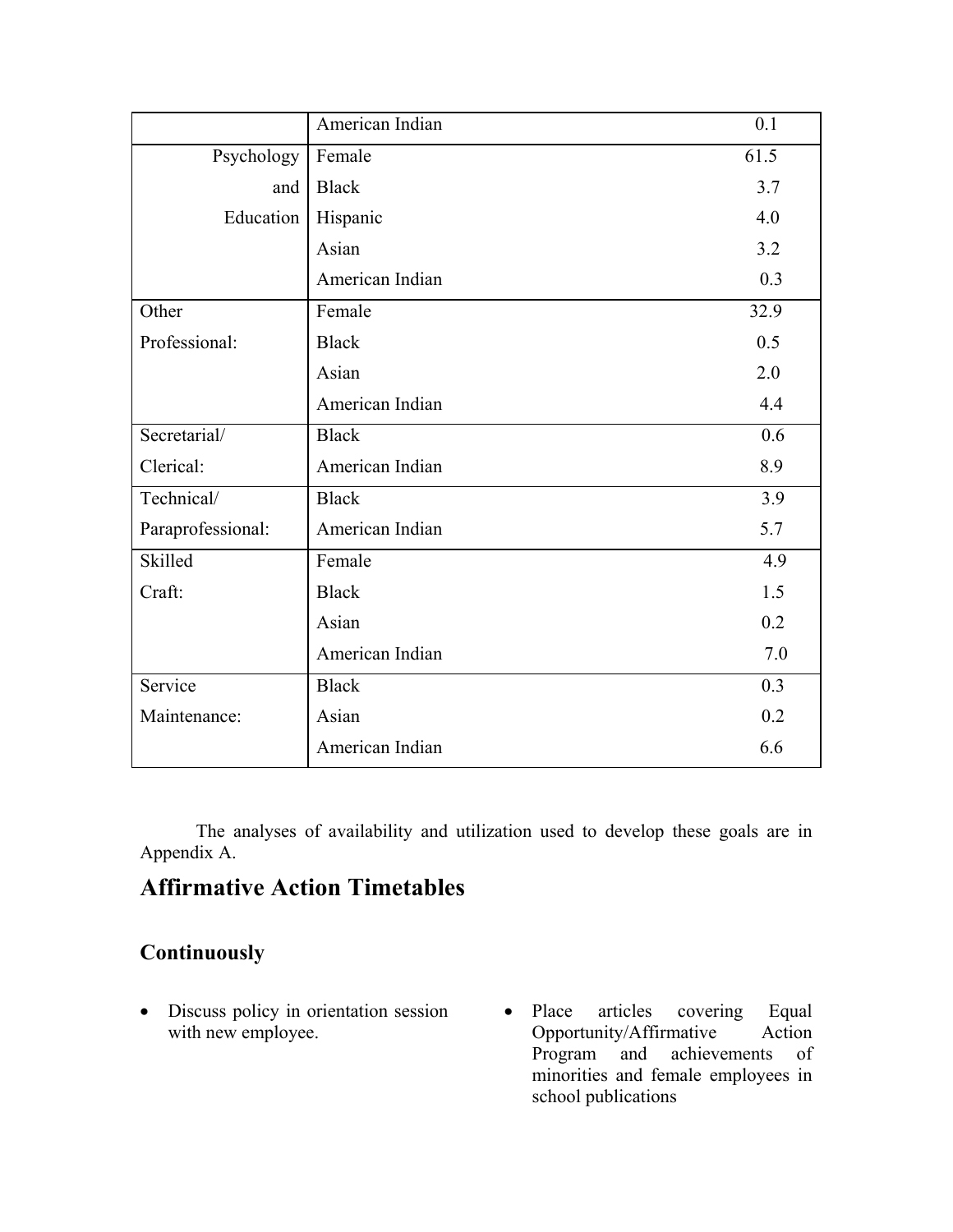- Post Equal Opportunity/Affirmative Action information on bulletin boards.
- Maintain file of companies to whom compliance forms are sent and from whom they are received.
- Maintain current basic data file for
- Maintain up-to-date availability data.
- Maintain contact with EEOC, the Office of Federal Contract Compliance, and New Mexico Human Rights Division.
- Maintain contact with state, local, and national organizations concerned with employment opportunities for minorities and women.
- Stay informed of new developments interpret wanted advertisements in the state of new developments in the minority and women's news media. and changes in requirements and communicate these to management and all employees.
- Keep employees informed of the availability of career counseling by publishing information in SCOPE and posting information on bulletin boards.
- Hold briefings with representatives of groups concerned with employment of minorities and women.
- Encourage minority and female employees to refer potential applicants for employment.
- each employee. Employ minorities and women including Spanish speaking employees, in the Human Recourses Office and on the Equal Opportunity/Affirmative Action staff.
	- Work with management to increase participation in Career Days.
	- Maintain contact with schools with predominately minority and female enrollments.
	- Place position announcements and "Help Wanted" advertisements in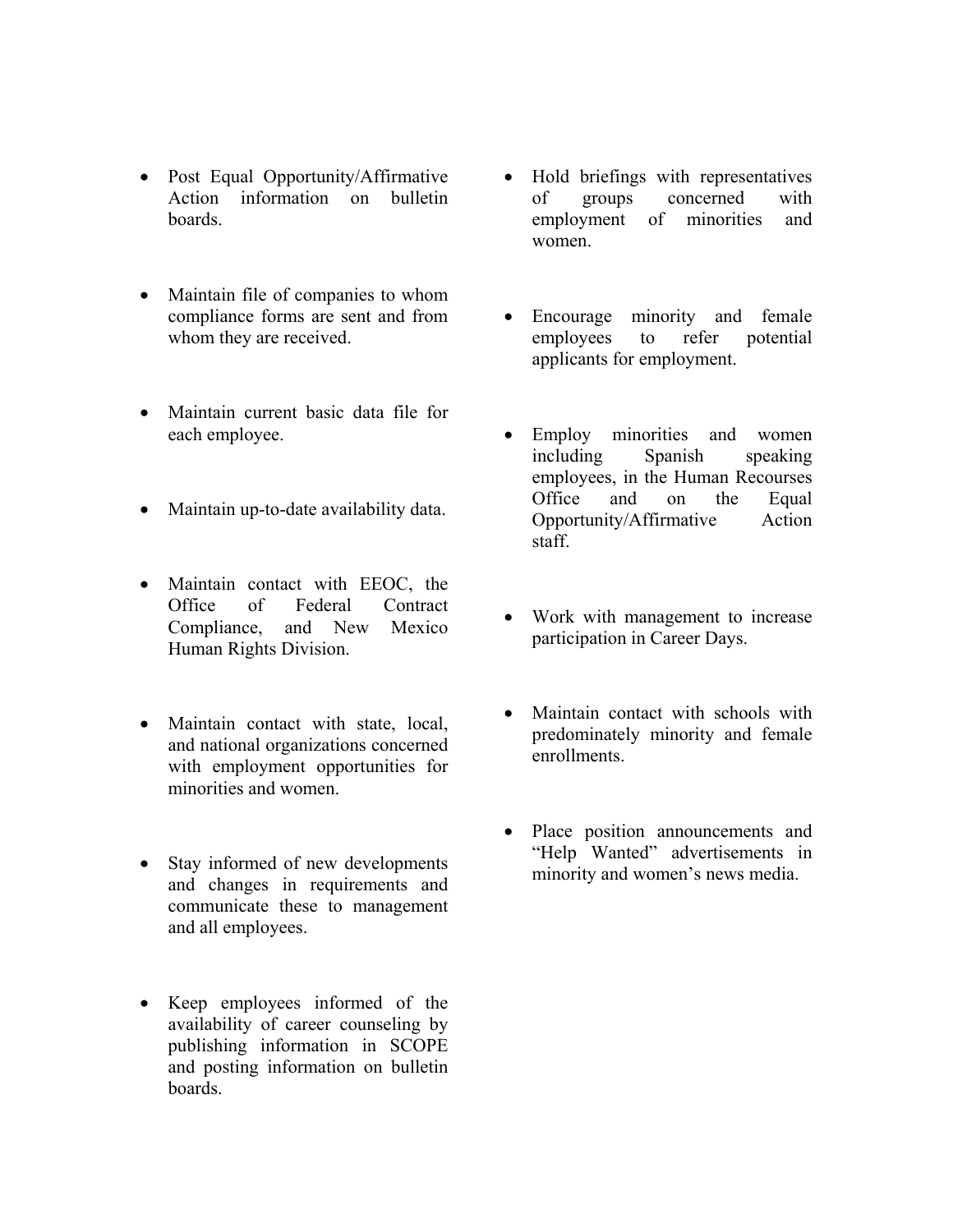### **Monthly**

- Inspect physical locations and department areas for proper posting of job vacancies, posters and equal employment policy statement.
- Publish in first issue of "SCOPE" location of complete program.

### **Once Every Semester**

• Hold meetings with the Cabinet, department heads and other supervisory personnel to discuss policy and responsibilities.

### **Annually**

- Review and evaluate total selection process.
- Work with supervisors and school counselors to place underprivileged youths in summer jobs.
- Review employee's training programs.
- Audit and review employee's evaluation program.
- Supervisor's review and update job descriptions as part of a performance evaluation process.
- Hold meetings with all employees to discuss Affirmative Action Programs, individual opportunities and responsibilities.
- Report to President and Regents on status of Equal Opportunity/ Affirmative Action.
- Equal Opportunity/Affirmative Action Director will review job analysis, utilization data and effectiveness of program.
- Develop process to analyze salaries, promotions, tenure and physical locations of minority and non-minority men and women.
	- Audit and review grievance policy and actions related to this policy.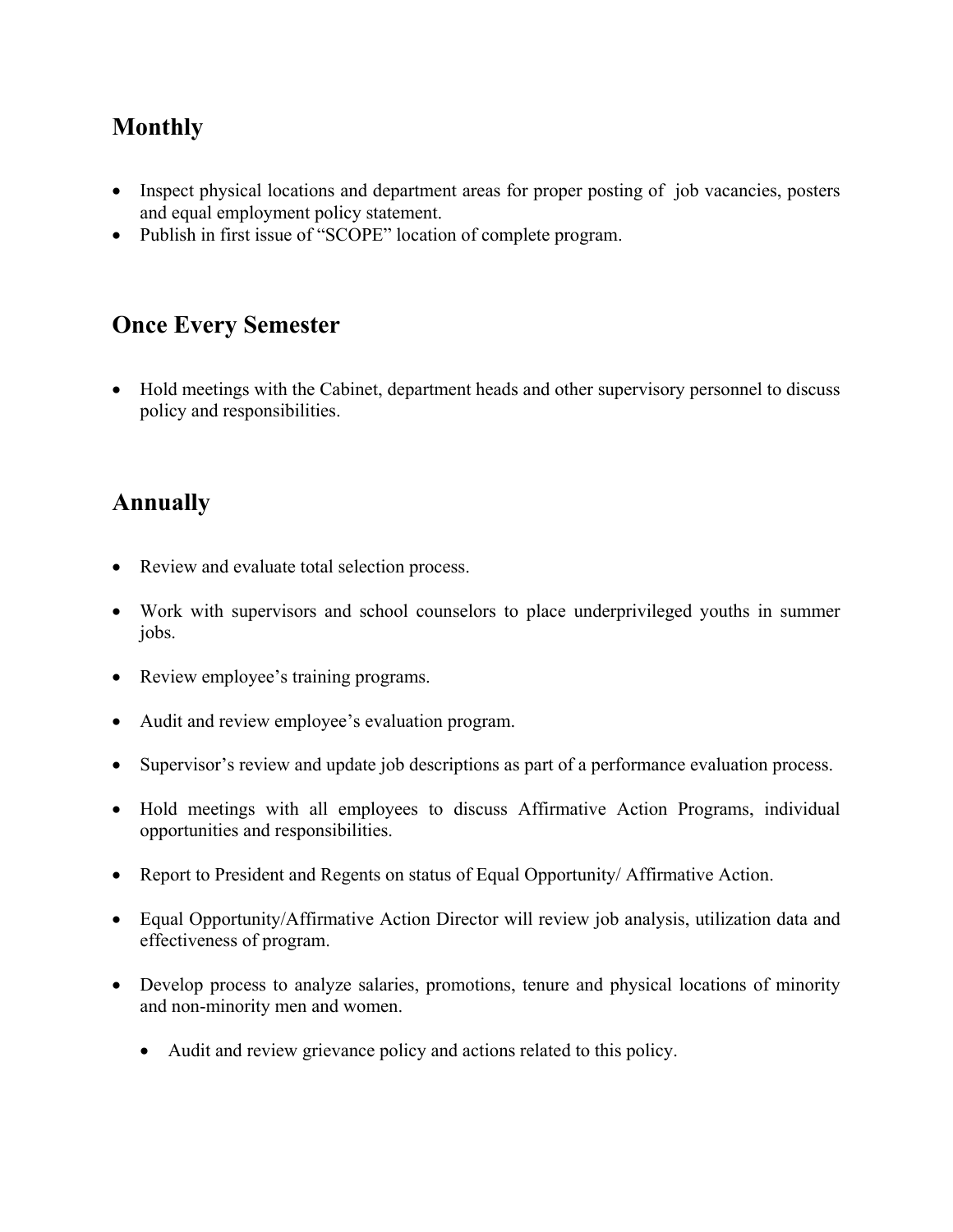# **Development and Execution of Programs**

The Institute reviews job descriptions on an annual basis to ensure that position descriptions accurately reflect actual position functions. The review occurs during employee performance evaluation to ensure employee involvement. Position descriptions for positions without them are developed at this time. The reviews are coordinated by the Director of Human Resources.

Job descriptions are compared to job performance criteria developed from the performance evaluation. Uniformity of criteria for similar positions across departments is sought; criteria are examined for bias relative to race, color, sex, religion, ancestry, age, national origin, physical or mental handicap, or disability, medical condition, veteran status and such biases are eliminated. Education, experience and skill requirements which may inadvertently discriminate against minorities or women are given particular attention to ensure that they are retained only when they constitute valid position requirements. Employees are involved in the analyses to ensure their awareness and understanding of the approved position descriptions and specifications.

The Institute reviews and evaluates the total selection process continually. Management personnel and supervisors participate in this evaluation. The purpose is to eliminate bias toward minorities and women and to comply with equal opportunity goals and objectives. Supervisors are required to justify all rejections, and rejections of minority and female applicants are reviewed by the director of Affirmative Action and Compliance. Data for this review is collected by means of the selection and rejection form shown in the appendix. The review includes the items below:

• Care is taken to inform management and supervisory personnel involved with recruiting, screening, selection, promotion, discipline, and other personnel process of Equal Employment Opportunity/Affirmative ction Policy and procedure. Further, all supervisors and others involved in selection are informed that their performance in support of Equal

#### Employment

Opportunity/Affirmative Action goals constitutes one of the criteria by which their overall performance is evaluated.

• The Director of Affirmative Action and compliance works with all personnel involved in selection techniques. The Institute does not use arrest records, cred martial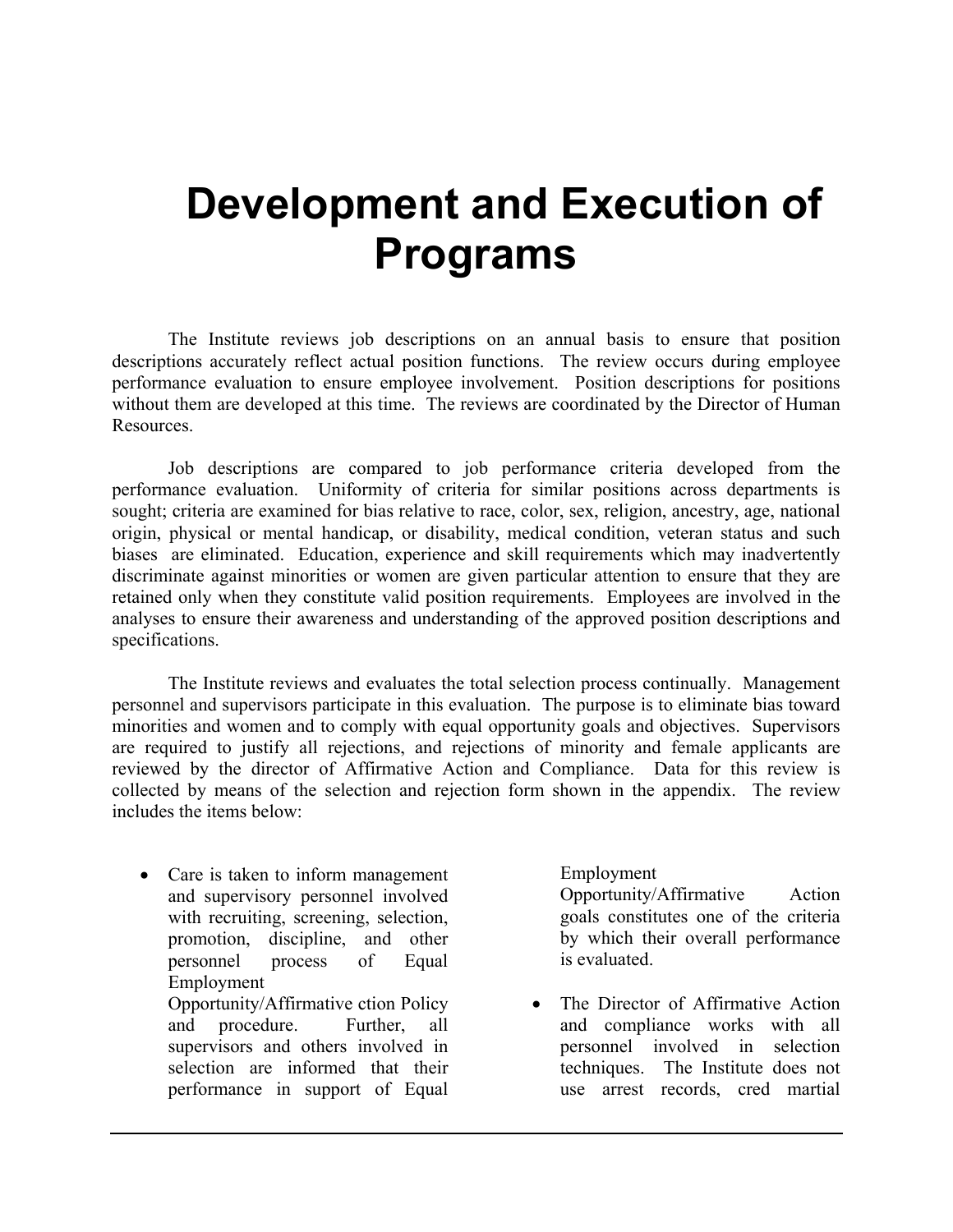status, or number and age of dependents in the selection process. Credit checks and conviction records

may be used in the selection process for certain positions.

The Institute commits itself to taking affirmative action steps to increase the applicant flow of minorities and females. The Office of Affirmative Action and Compliance is directed with the administration to develop and institute procedures to correct deficiencies.

- The responsibility for maintaining active and continuous contact with organizations and agencies concerned with opportunities for minorities and women is assigned to the director of Affirmative Action and Compliance. Community groups and leaders are contacted as sources for referral of targeted groups.
- When possible, representatives of groups concerned with employment opportunities for minorities and women are briefed formally on campus to inform them of Institute policy, position openings and general employment opportunities. When such on-campus briefings are not possible, announcements of position descriptions and requirements, and statements of Institute policy are forwarded to these organizations.
- Minority and female employees are encouraged to refer potential applicants for employment to the Institute. To be effective, this requires that employees be kept informed of position openings and the Institute's Equal Employment Opportunity/Affirmative Action Policy. This is done by notices posted on bulletin boards by direct communication from supervisors and the Director of Affirmative Action and Compliance.
- Minorities and women working in Human Resources Office and the

Affirmative Action and Compliance staff can serve an important function in the recruiting and selection effort. The Institute continues to employ adequate minorities and women in these positions.

- The Director of Affirmative Action and Compliance works with management to increase participation by Institute staff in Career Days and other similar programs. Special effort is made to involve minorities and women in these activities.
- All recruiting materials which include pictures of employees include pictures of minority and women employees. The use of such recruiting materials is intended, at least in part, to aid in the recruitment of members of these groups. Involvement of minority and female employees in recruiting efforts augments this commitment. The Institute makes it a practice to include at least one Spanish speaking employee in the Human Resources office staff. In addition, the Director of Affirmative Action and Compliance consults with management to find ways of making special efforts at all schools to recruit minorities and women.
- The Director of Affirmative Action and Compliance consults with supervisors to explore ways in which departments can employ minorities and females in special employment programs such as after school programs and summer jobs.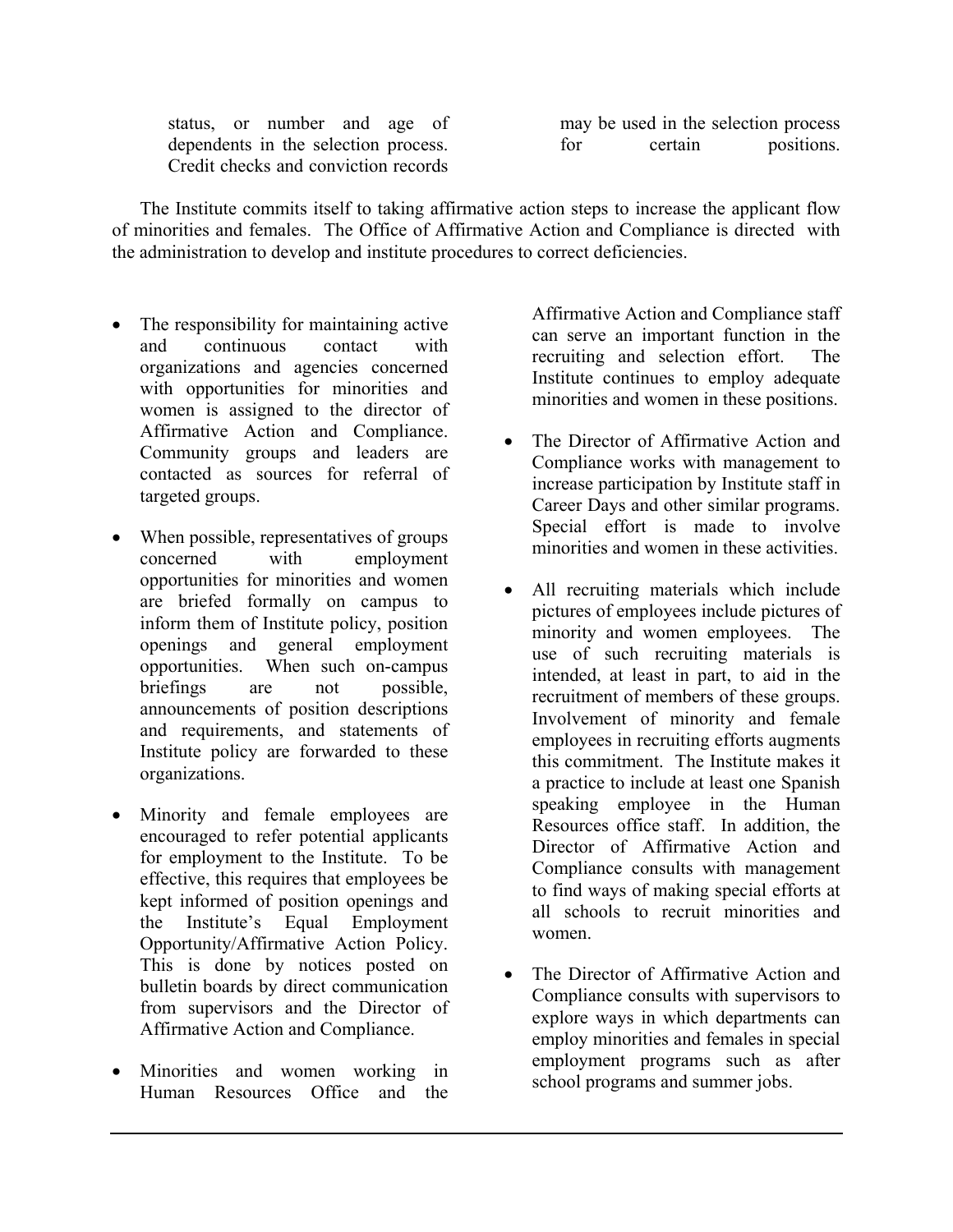- ◊ The Director of Affirmative Action and Compliance discusses summer employment opportunities within the Institute with departm ent supervisors during the academic year and meets with local job service and school counselors before the summer term to help place underprivileged youths, both male and fe m ale, in these jobs.
- ◊ The Directo r Affir mative Action and Comp l iance is given the responsibility to m aintain contact with local organizations, schools, and community action groups. In these com munications, ways of reaching, motivating, train ing and employing the "hard-core" unemployed are explored. The director of Affirmative Action and Compliance d iscusses the results of these explorations with management at least annually to develop specific procedures.
- ◊ Opportunity for promotion is just as important as opportunity for initial h iring, and the Institute takes affirmative action to insure that m inorities and women do not suffer from discrim inatory practices in this area and do not miss promotional opportunities. Such affir mative actions include:
	- Displaying and circulating among e mployees notices of promotional opportunities.
	- The Directo r of Affir mative Action and Compliance annually reviews employee training programs and discusses with m anagem ent

m ethods for improving these programs and adding others.

- The Director of Affirmative Action and Compliance meets with management and supervisors to develop promotion workshops in which employees m ay learn what skills the y need for promotion and how they m ay develop such skills.
- The Director of Affirmative Action and Compliance meets with the Hum anities Depar t m ent to study the development of an "English as a Second Language" course for those employees for whom lack of language skills is a barrier to promotion.
- The Institute has a formal evaluation program by which employee perform is rated annually according to specific criteria. The director of Affirmative Action and Compliance audits and reviews this program to ensure tha t m inoritie s and wom en are not differentially affected by it and to determine that the criteria used is valid.
- In no case are m inority or fem ale employees required to possess higher qualifications than non-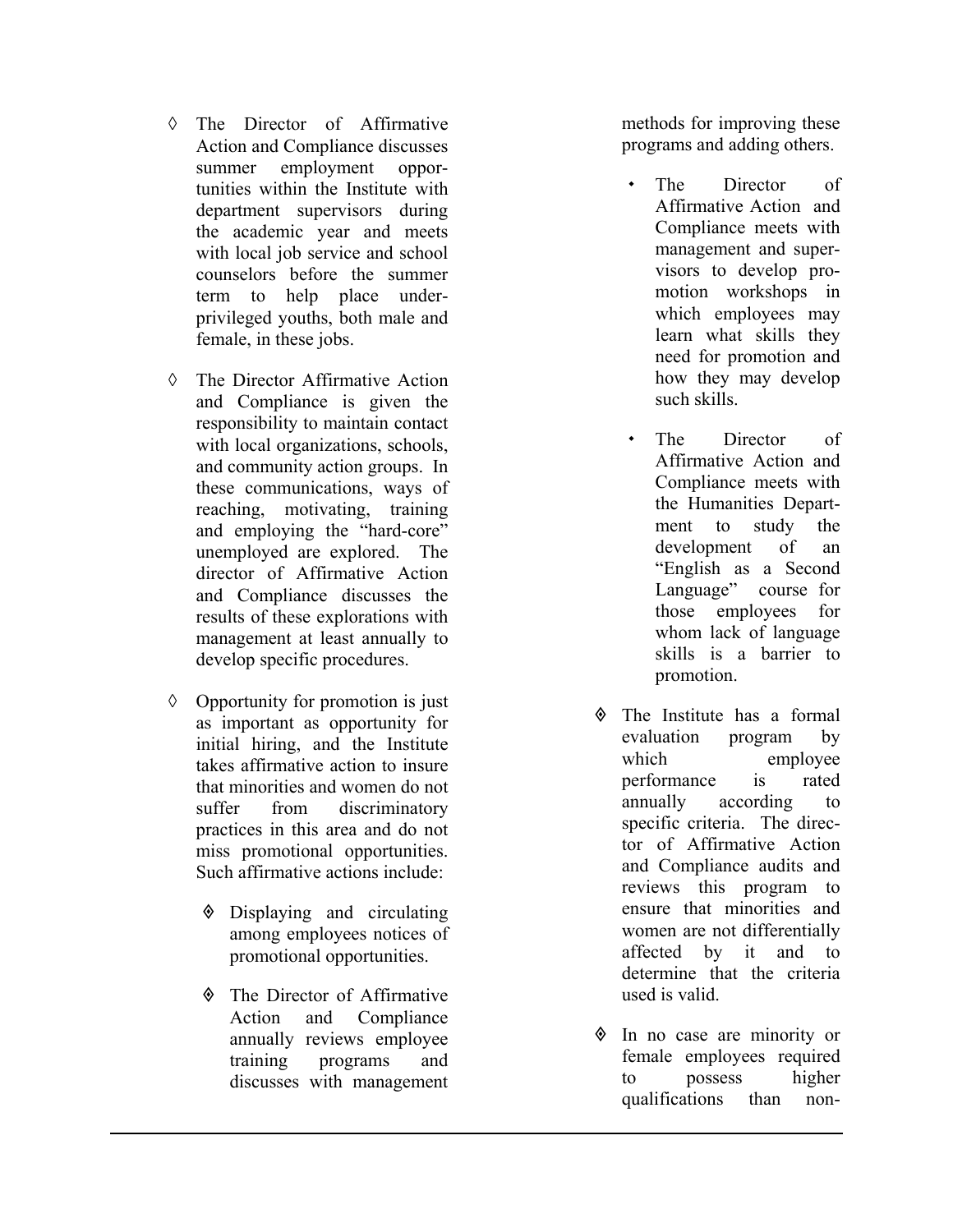minority or male incumbents for any position. Position specifications in-clude only those require-ments actually needed for the job.

- The Director of Affirmative Action and Compliance reviews all qualified candidates for promotion and requires that when apparently qualified employees, especially minority or female employees, are passed over for promotion, the supervisor provide specific justifica-tions.
- The Director of Affirmative Action and Compliance has the responsibility to work with management to develop a program of career counseling and to insure that employees are aware of this service.
- $\Diamond$  There is no seniority system.
- Where a person in a lower level position has shown aptitude and performance which suggests prospects for success at a higher level, the Institute will consider promotion even if some onthe-job training (formal or informal) at the higher level will be required. The Director of Affirmative Action and Compliance advises supervisors of this policy.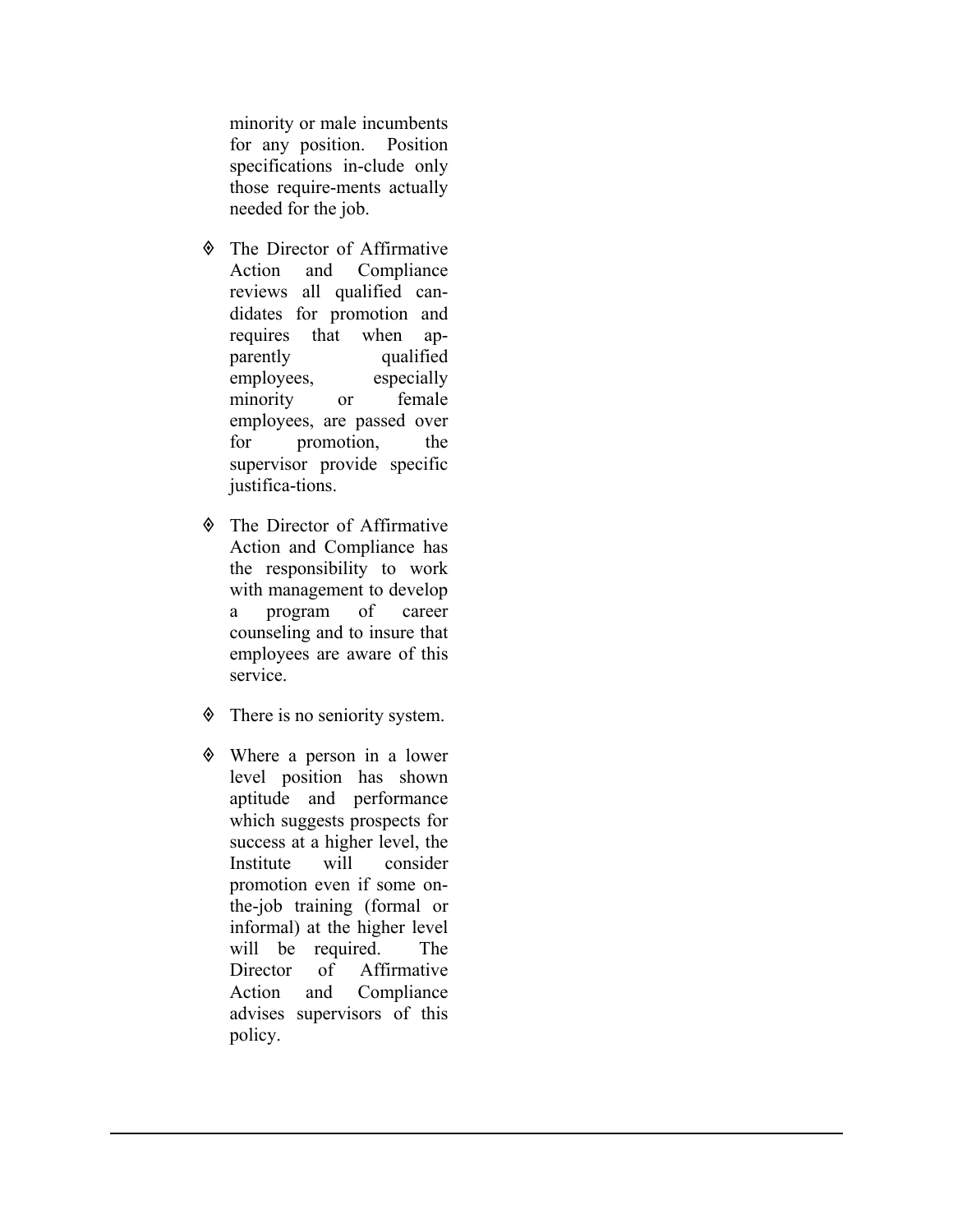There are no facilities at the Institute which are segregated. All social and recreational activities are open to all employees. Periodic reviews and audits ensure that equal opportunity and encouragement to participate are maintained for all employees.

Although it is true that some potential employees may live in outlying areas, such as ranches or Indian Reservations, Socorro is a small enough community that transportation to and from work is rarely a problem.

Housing and equally important, the availability of various requirements for pleasant and comfortable living are not a barrier to recruitment. While housing costs in Socorro are low in relation to national standards, the range of housing options is limited, although this has improved recently. Further, entertainment, shopping and the like are not comparable to what is available in more metropolitan areas or in small communities close to such areas. The Institute has met with community leaders to discuss this, to investigate ways that all can take maximum advantage of those facilities Socorro does possess, and to find ways of increasing the attractiveness of Socorro as a place to live, work and play. This effort involves all management and originates in the president's office.

On-campus day care services are available.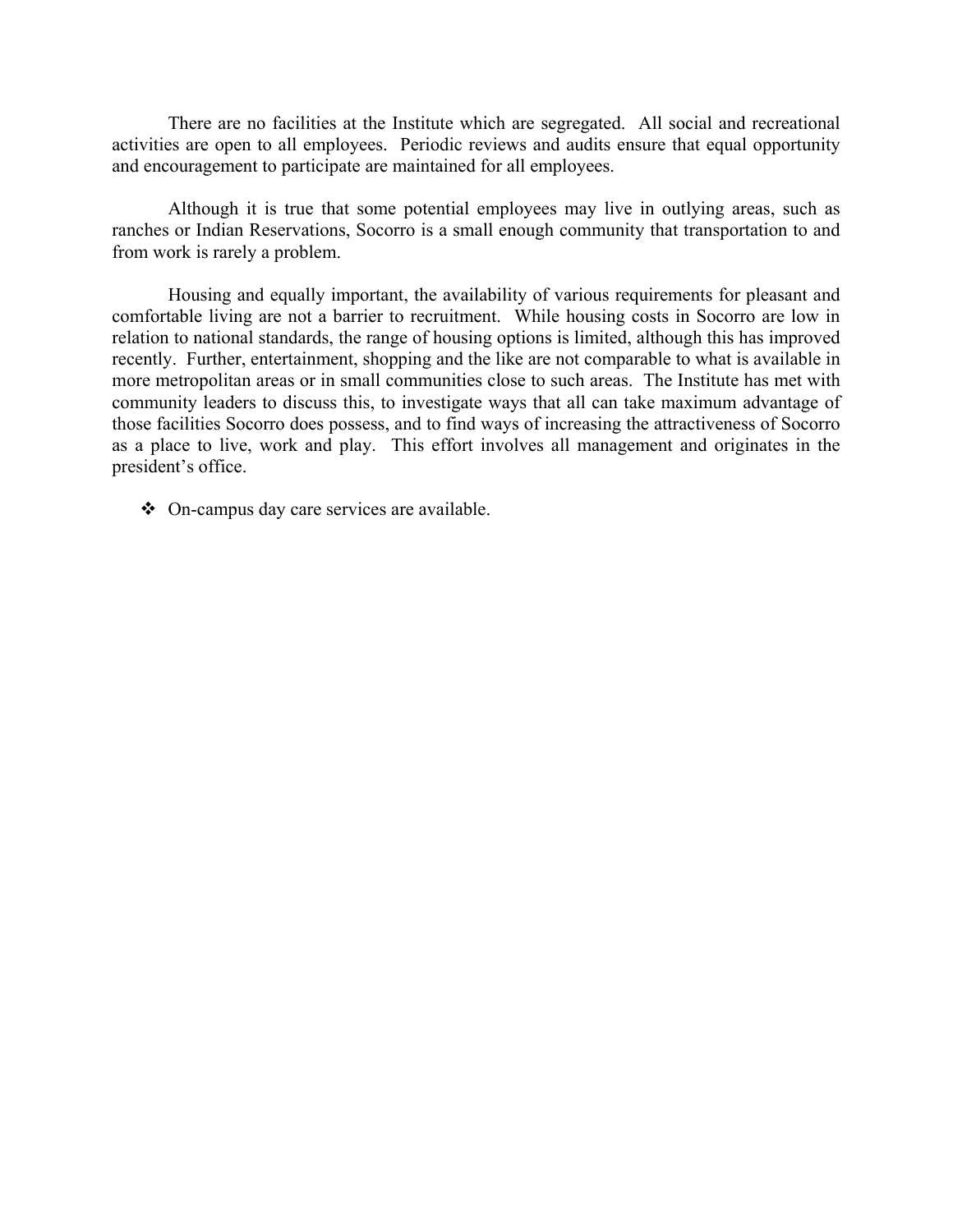# **Internal Audit and Reporting System**

As stated earlier, one responsibility of the Director of Affirmative Action and Compliance is to design and carry out a continuous system of reporting and auditing in order to evaluate each aspect of the Affirmative Action Program. This must involve updating the data base, the job analyses, and the utilization analysis, comparing these new figures with affirmative action goals, and identifying areas in which deficiencies are not being corrected in line with the Affirmative Action Plan. The procedures included in this internal audit and reporting system include.

- ♦ On an annual basis, supervisors are required to review and update all job descriptions for positions in their departments as part of the performance review.
- ♦ Review by the Director of Affirmative Action and Compliance of records of hiring, transfers, promotions, and other personnel actions to ensure that these actions are in conformity with the Equal Employment Opportunity/ Affirmative Action Policy. This review must include, but is not necessarily limited to:
	- ◊ Analysis of current workforce by ethnic origin, sex, job classification, and salary.
	- ◊ Availability analysis by ethnic origin and sex.
	- ◊ Identification of disparities and deficiencies.
- ◊ Establishment of goals and timetables.
- ◊ Review of applicant flow, including sources of referrals and hires by ethnic origin and sex.
- ◊ Analysis of the selection and promotion process, including hires, placements, transfers, and requests for transfers, resignations, lay-offs, terminations, rejections, and training program participation by ethnic origin and sex.
- ◊ Inspection to determine whether posters and other information materials are appropriately displayed, to ensure that physical facilities are accessible to all employees, and to ensure that minority and female employees are afforded equal opportunities and encouragement to participate in the Institute's training, social and recreational activities.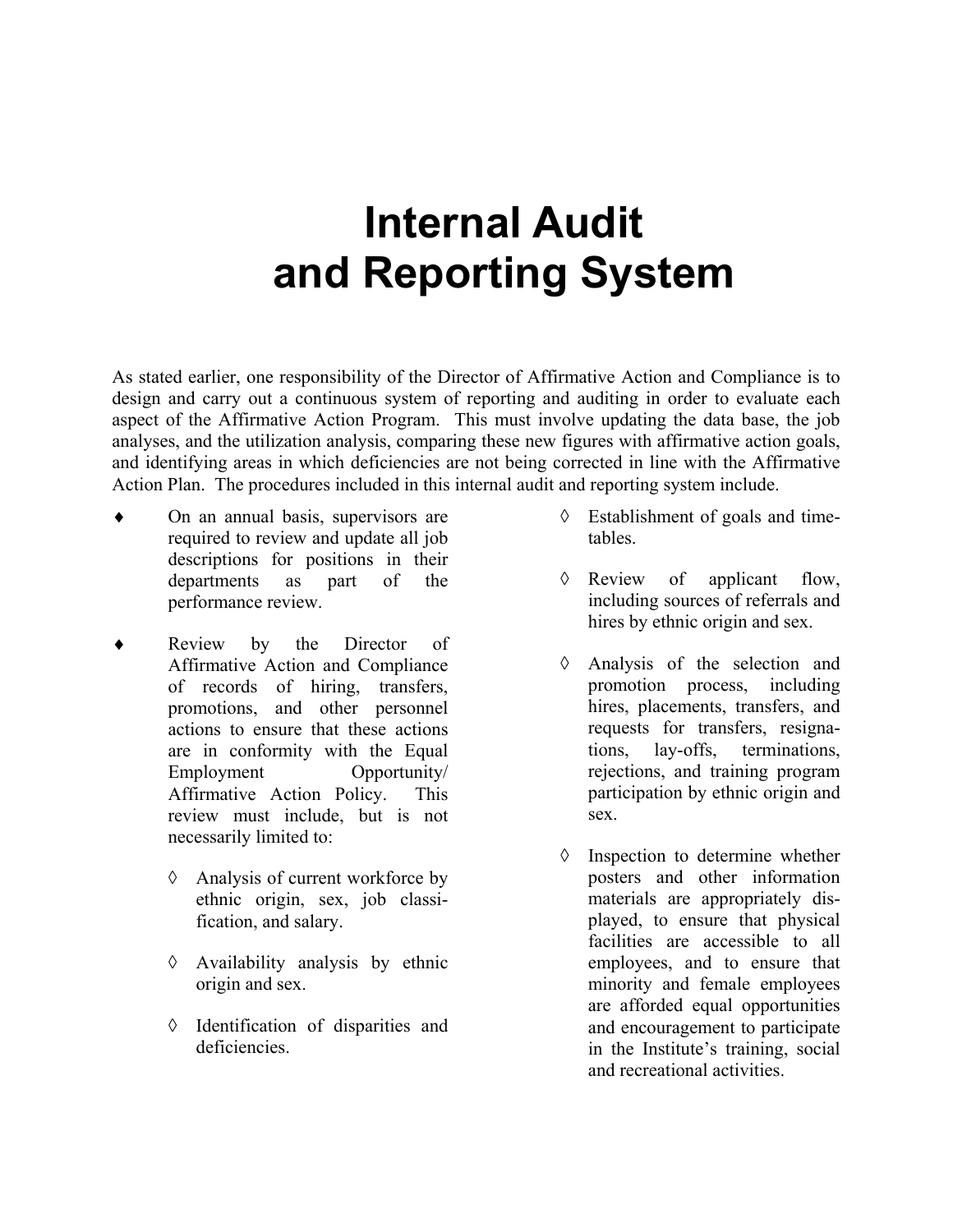◊ Review of efforts to attract minorities and women into the

workforce. that job descriptions are uniform across department.

◊ Annual review of job descriptions to ensure that only valid job requirements are included and

On the basis of reviews and discussions, the effectiveness of the program is assessed and recommendations for improvement of unsatisfactory performance or conditions are formulated and implemented.

The results from the reports and analysis are reviewed in meetings with management personnel and reported to and discussed with the president of the Institute and the board of regents.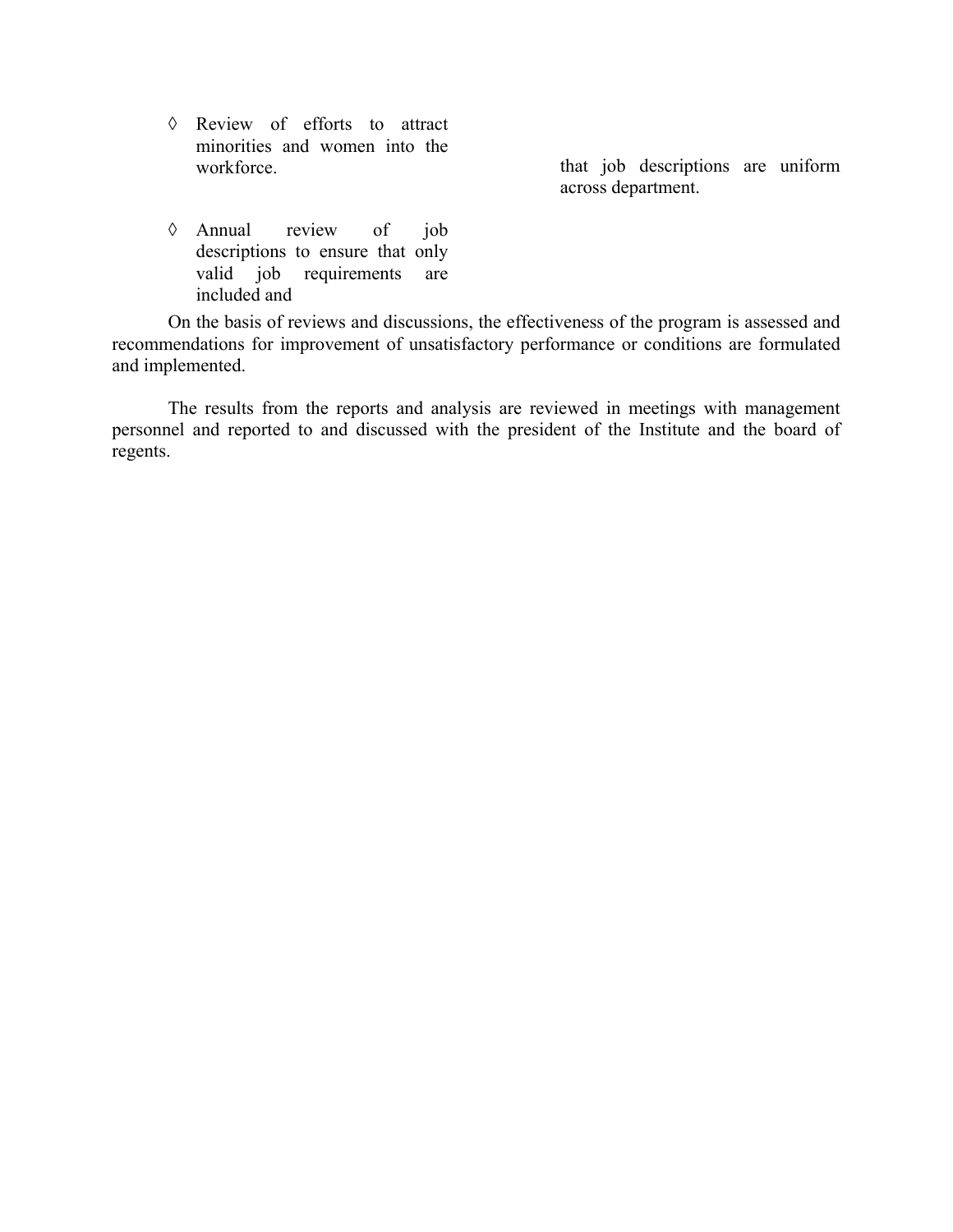# **Personnel Policies**

### **Compliance with Sex Discrimination Guidelines**

New Mexico Institute of Mining and Technology (New Mexico Tech) must be and is committed to compliance with sex discrimination guidelines as outlined in Title 41 code of federal regulations.

- The Institute has no positions for which only males or only females are recruited.
- The Institute does not now and will not place advertisements in newspapers or other media under headings such as "Male" or "Female," or "Female Wanted<sup>"</sup>
- The Institute Equal Employment Opportunity/Affirmative Action Policy statement forbids sex discrimination and other bases of discrimination.
- The Institute makes no distinctions on the basis of sex in employment opportunities. No differences in hours or other conditions of employment including benefits are permitted between male and female employees.
- The Institute has no positions that are not open equally to married and unmarried persons of either sex. New Mexico Tech has no exclusionary policy with regard to persons, male or female, with young children. The Institute does, in fact, have a day care center available for students and employees as mentioned earlier.
- The Institute has adequate physical facilities, such as restrooms, for male and female employees.
- The Institute does not allow state protective laws regarding permitted hours worked, weights that can be lifted, and the like, to discriminate between the sexes. Federal law supersedes such laws and the Institute has no such protective regulations.
- Employees of New Mexico Tech may not be penalized in the terms and conditions of employment because they require time away from their work as a result of childbearing. Pregnancy and childbearing are given the same consideration as any other temporary physical disability. Such employees have benefits of sick and annual leave provisions during such a leave. Following the end of leave warranted by childbirth, an employee is offered reinstatement to the original position or one of like status and pay without loss of accrued benefits.
- New Mexico Tech makes no distinction between male and female employees with regard to retirement age.
- The above policies and commitments do not mean that supervisors and managers may not require different qualifications for different positions, or those different capabilities among employees may not be considered in assigning tasks.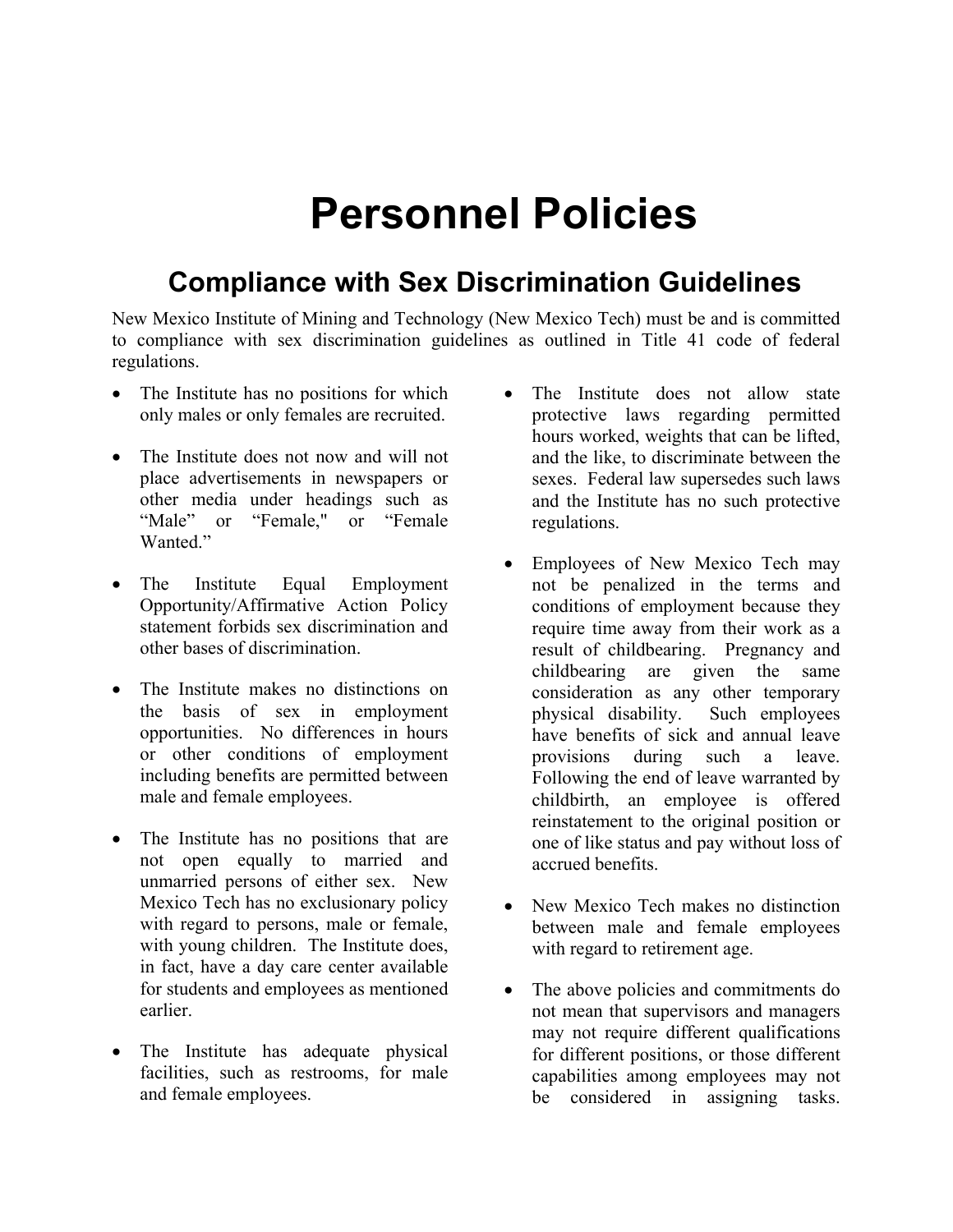However, differences in capabilities may not be assumed to exist as a function of sex, nor may any employment decisions be made on the basis of sex.

- Disparities by sex in salaries for identical job listings are noted and justifications are presented where they exist. In cases where no justification exists, the provisions for equal pay for the same work without regard to sex will be implemented. Audit and review of salaries is required. The Director of Affirmative Action and Compliance must discuss this review and audit with management personnel in order to formulate and implement methods for correcting deficiencies.
- The qualifications for placement in all job classifications are the same for both males and females. Affirmative action will be taken to correct any clustering of males due to stereotyped job placement in some job categories.
- The Director of Affirmative Action and Compliance is directed to maintain contact with agencies responsible for enforcing Equal Employment Opportunity/Affirmative Action Regulations and the Equal Pay Act. Before making decisions relative to overlapping and potentially conflicting administration, the director of Affirmative Action and Compliance may consult with the administrator of the appropriate agencies.
- Procedures are outlined and responsibility is assigned for developing affirmative action programs to recruit females as well as minorities into positions not typically held by them. Various action programs aimed at recruiting women (and minorities) not currently in the workforce and at eliminating the effects of stereotyped concepts of job placement are addressed throughout this report.

### **Sexual Harassment**

Sexual harassment, like harassment on the basis of color, race, religion, or national origin, has long been recognized by the Equal Employment Opportunity Commission as a violation of Section 703 of Title VII of the Civil Rights Act of 1964, as amended.

Federal interpretation of sexual harassment states that such "unwelcome behavior may be either physical or verbal in nature." The three guidelines for determining whether an action constitutes unlawful behavior are:

- When submission to such conduct is made either explicitly or implicitly a term or condition of an individual's employment, i.e. quid pro quo harassment;
- When submission to or rejection of such conduct by an individual is used as the basis for employment decisions affecting such individual, quid pro quo harassment;
- When such conduct has the purpose or effect of unreasonably interfering with an individual's work performance or creating an intimidating, hostile, or offensive working environment, commonly known as "hostile working environment."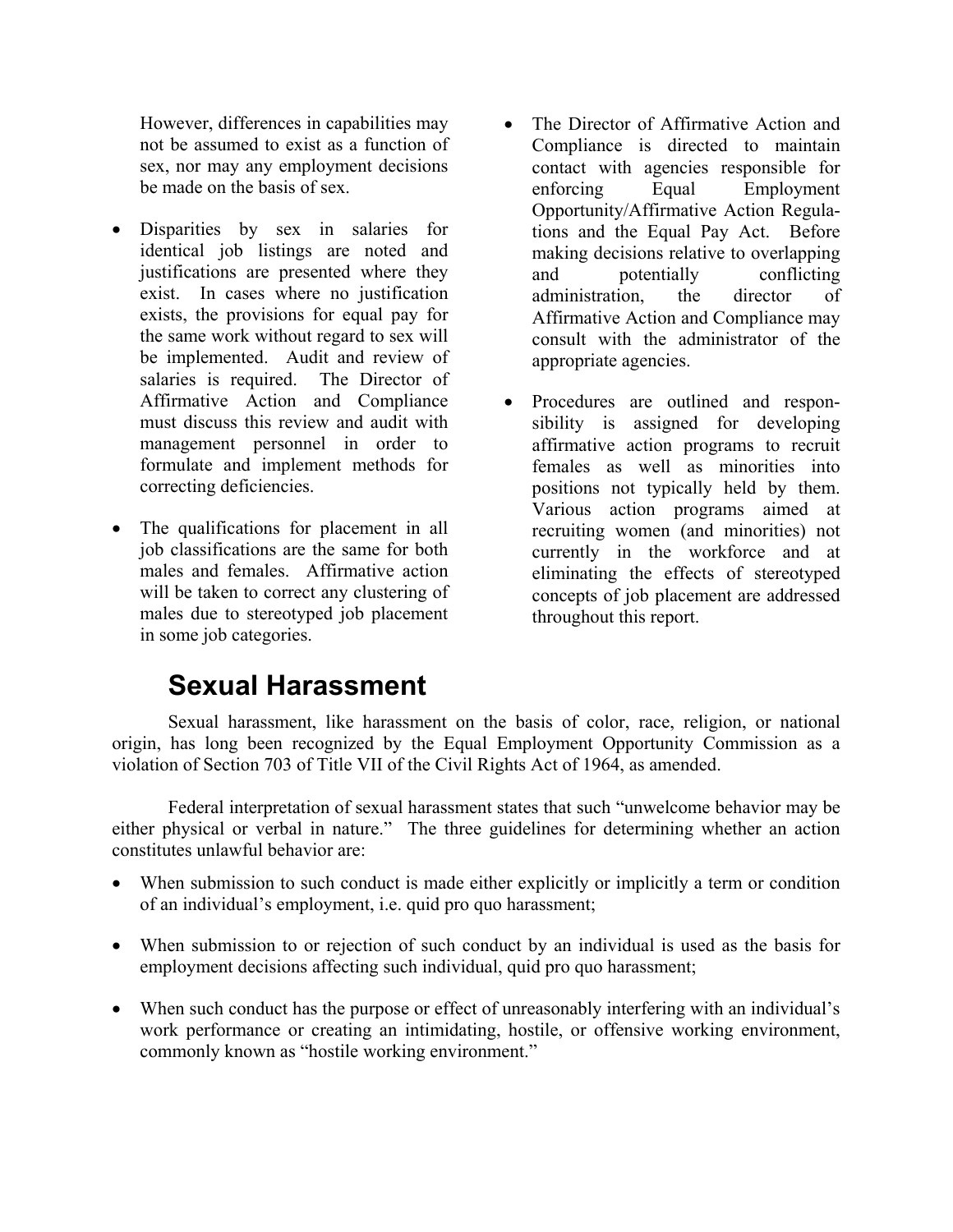New Mexico Tech will not tolerate sexual harassment by or toward any of its employees. (See pages 167 through 169) for EEO Grievance Procedure.

### **Nepotism Policy**

The Institute has the following regulations governing the employment of relatives:

Supervisors or any employee with hiring authority may not employ a relative or their own or relative of their superiors. If family status or employment responsibilities change resulting in a superior-subordinate relationship as described above, the situation must be remedied within six months by transfer, resignations or termination of one of the related employees. Relatives are defined as parents, spouse, natural and step-children, grandchildren, brothers and sisters, aunts and uncles, nephews and nieces, first cousins, and in-laws.

This policy will be reviewed during the regular review and audit to ensure that its application does not result in discriminatory actions.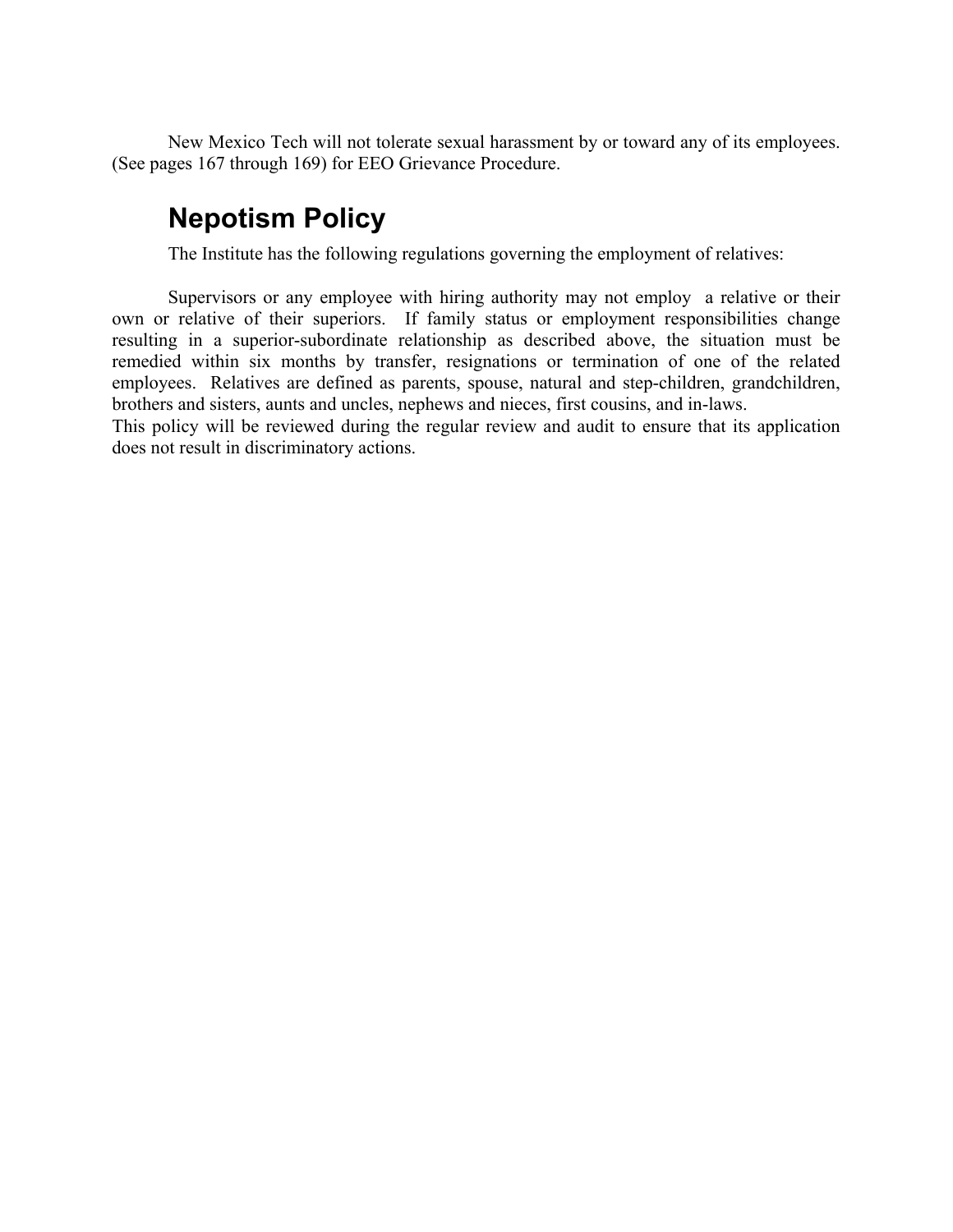# **Support of Action Programs**

The Institute has provided some support of training programs, in-service training, and auxiliary services (described below) to enable persons who would otherwise be unable to do so to seek and attain employment and advancement. The Institute has not documented or reviewed the effectiveness of these support activities and has not assured that minorities and females have derived the benefits of full equal employment opportunities from them. The Director of Affirmative Action and Compliance together with management personnel must review Institute activities in this area and make recommendations for greater involvement, for the addition of new action programs, and for monitoring all such programs. The intended result of these action programs is an increase of the applicant flow of minorities and females in certain groups.

The Institute provides on-the-job training under the Job Training Partnership Act program when funding is available. The Institute cooperates with the appropriate agencies to employ individuals recovering from chemical dependencies.

The Institute offers regular employees three tuition waiver programs. For employees with one year of service, full resident tuition assistance is offered for dependent children who are enrolled as regular full or part-time students. The second program offers full resident tuition waiver for up to three credit hours each semester to regular employees and their immediate family (spouse and dependent children). Lastly, employees taking non-credit community college courses will have one-half of the tuition for those courses waived.

The Institute, in cooperation with the Socorro Consolidated School System, sponsors a continuing education program. The purpose of the continuing education program is to help in meeting the need for low cost, non-credit courses of instruction. The Institute provides classroom space and administrative and bookkeeping services. The Institute has an Office of Student Services to assist economically disadvantaged and physically handicapped students. Financial and social counseling, tutoring, special programs, lecturers, literature and other assistance are among the services offered.

The achievements and activities of minority and female employees are included in school publications, recruiting and promotional material, and news releases. In addition, the Affirmative Action and Compliance office and the Public Information office cooperate to ensure the placement, promotions, activities and other achievements of minority and female employees are included in material submitted to local and minority publications. The purpose of this action program is to make minorities and women aware of employment opportunities at Tech and to decrease stereotyped concepts of job placement with regard to sex and ethnic origin. The objectives are in an increased applicant flow and placement of minorities and women, especially in jobs traditionally not associated with females and minorities.

A responsibility of the Director of Affirmative Action and Compliance is to maintain contact with organizations concerned with employment opportunities for minorities and women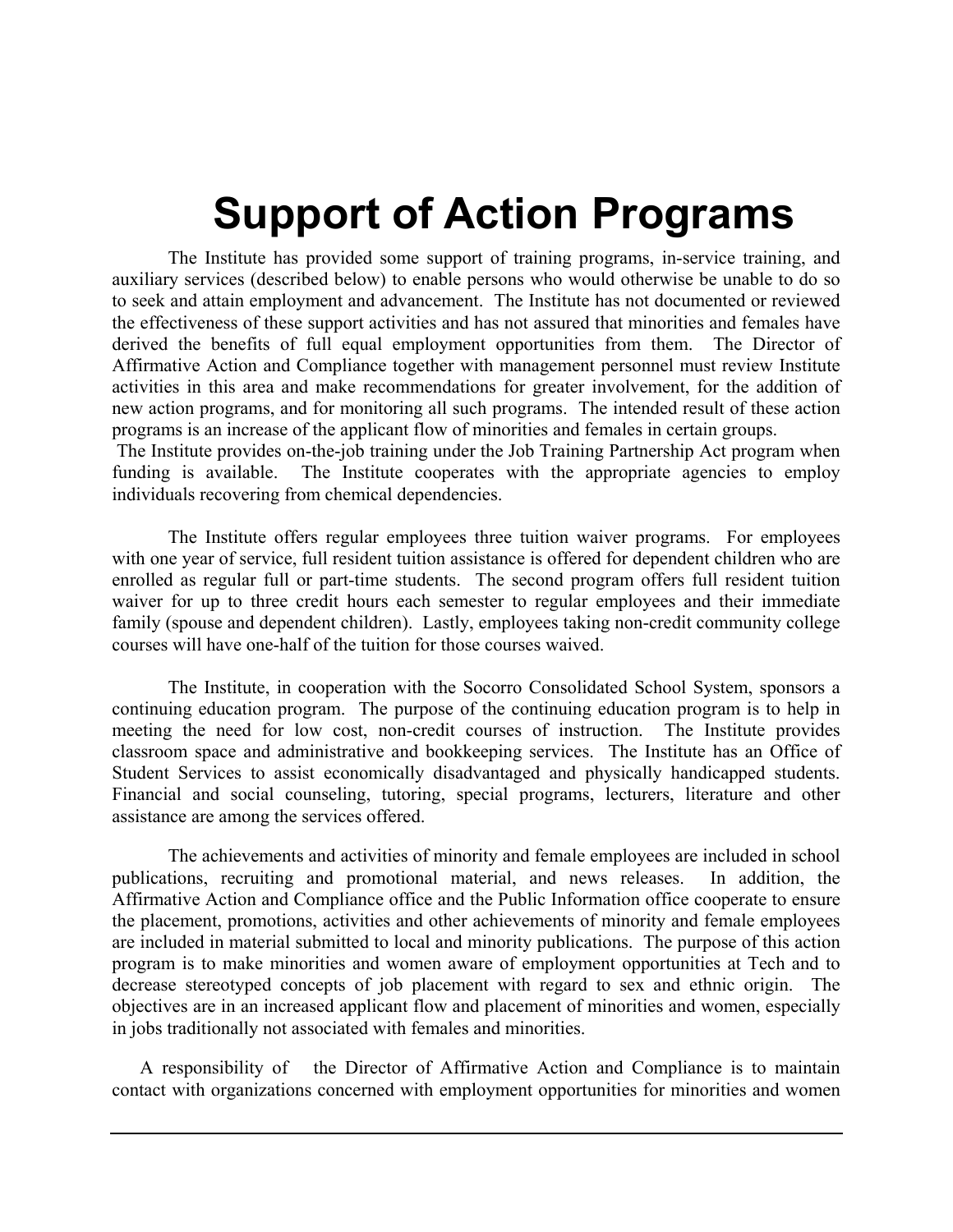whenever such organizations are locally existent. Information concerning programs developed by such organizations will be discussed with management personnel, including the president, to develop and implement ways of supporting and participating in the programs. This action is aimed at:

- Supporting these organizations so that they can more effectively achieve their goals.
- Working with these organizations to increase employment opportunities of minorities and females at the Institute. An increased applicant flow of

minorities and females is one intended result of this action program; another is increased participation of minorities and females in training programs and increased promotion rates for these groups.

The Director of Affirmative Action and Compliance reviews the grievance process and actions resulting from it as part of the internal review and audit to ensure that no discrimination on the basis of race, color, religion, sex or ethnic origin occurs. The Institute has a formal Grievance Policy.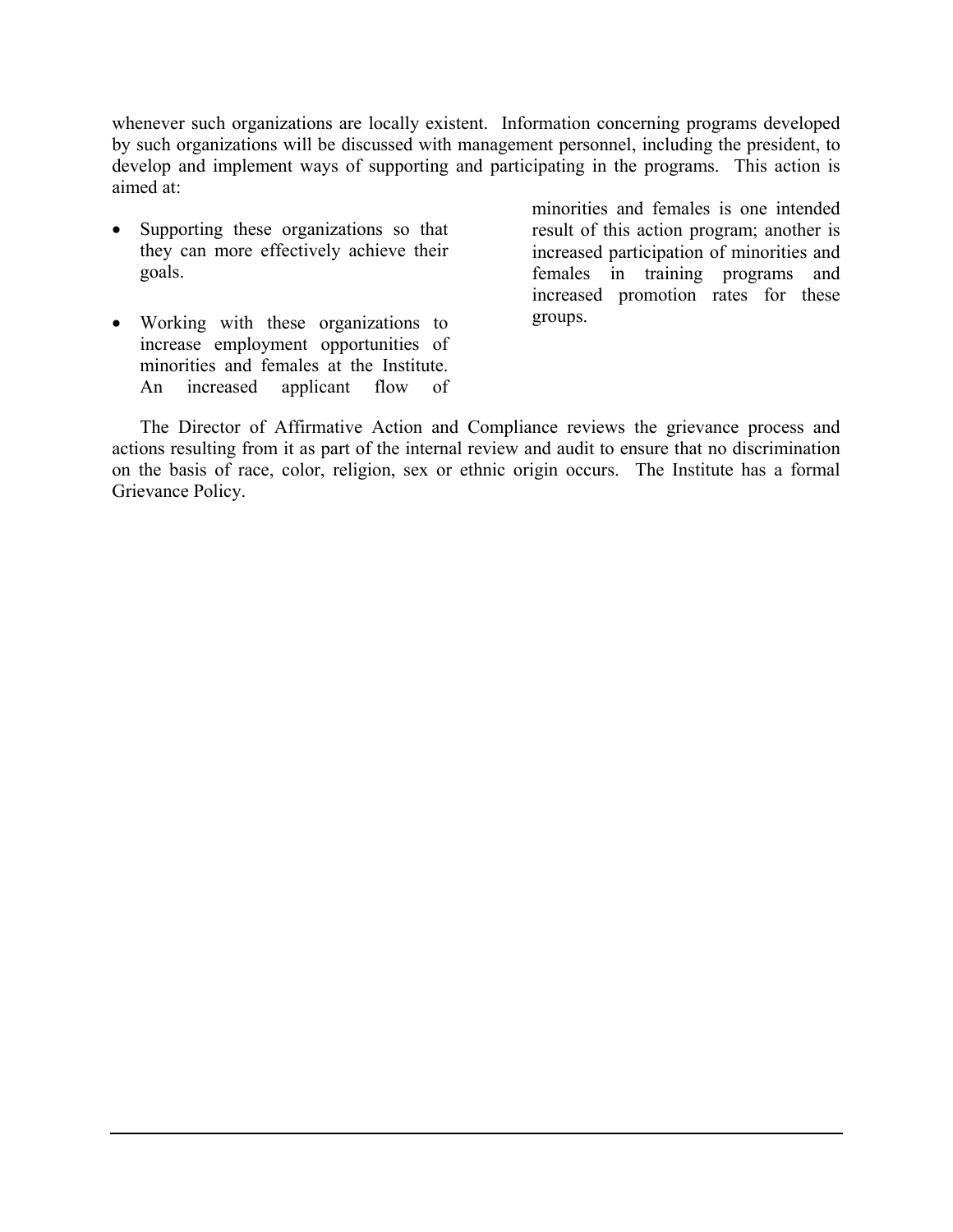# **Minorities and Women Not in the Workforce**

For many reasons (e.g., cultural attitudes, lack of training opportunities, stereotyped conception of appropriate job placement, lack of information regarding job opportunities and lack of services such as daycare facilities) many minority members and females who might otherwise be employed have not entered the workforce market. It is the responsibility of the Institute as an Equal Employment Opportunity/Affirmative Action employer to encourage minorities and females to take advantage of equal employment opportunities and the benefits attendant to affirmative action.

Dissemination of information regarding employment opportunities is intended, in part, to make the community aware of employment opportunities for minorities and women and to help dispel stereotyped concepts of job placement. The responsibility of the Director of Affirmative Action and Compliance and management to maintain contact with organizations and agencies concerned with rights and opportunities for minorities and females is also specified and reinforces this effort.

Support provided by the Institute for training programs is designed in part to help persons prepare themselves to enter the workforce.

Increased involvement of Institute personnel in community relation's boards and other local national organizations concerned with employment opportunities for minorities and females is stated as a commitment. Part of the intent of this commitment is to spread employment opportunities and benefits for minorities and women at the Institute.

The employment of knowledgeable and sensitive persons in the recruiting effort represents an attempt to remove a barrier which might prevent persons from applying for work at the Institute.

The goal of attracting minorities and women into the workforce is part of the Affirmative Action Plan. Review of efforts toward this goal is part of the internal audit and reporting system.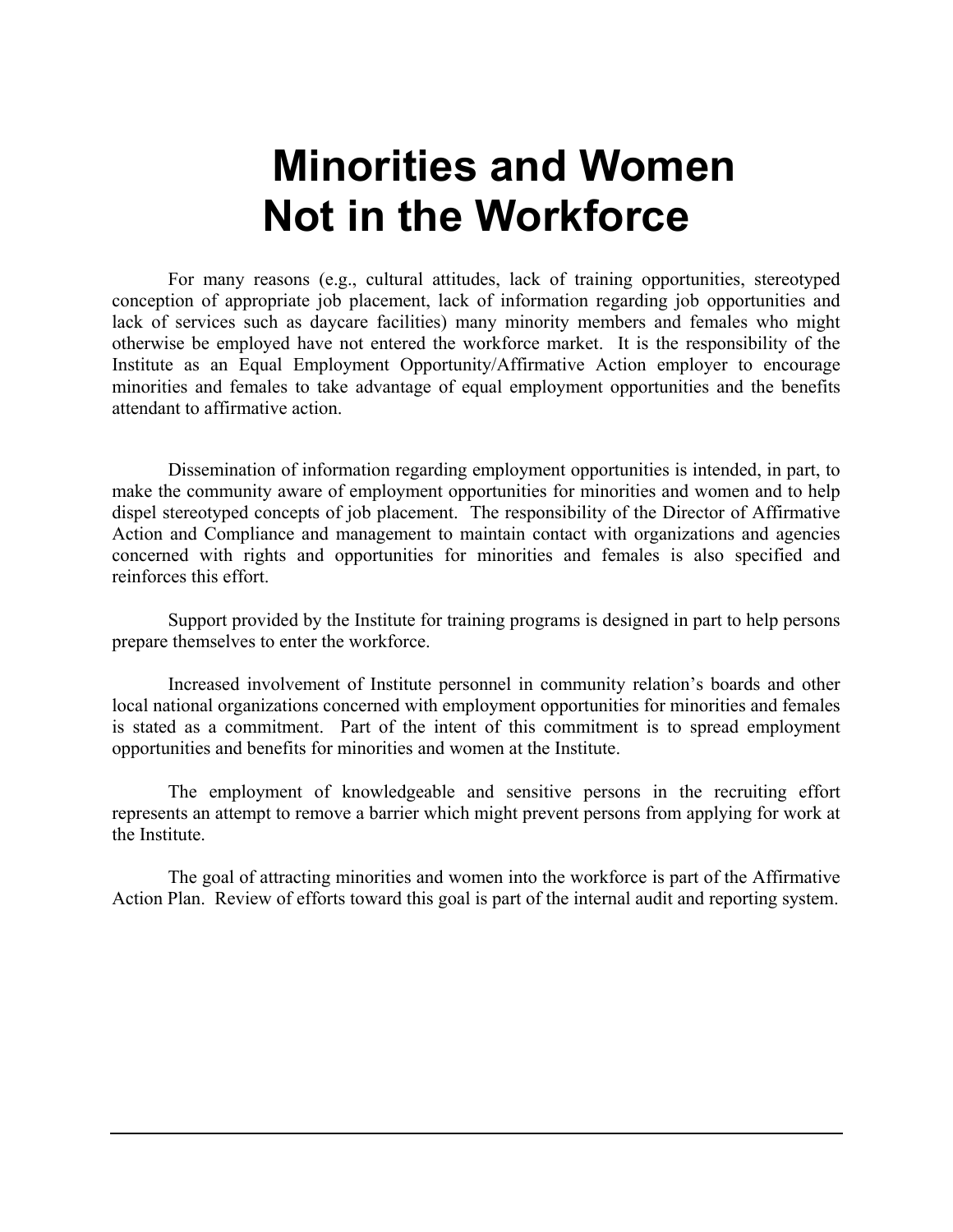# **Handicapped Applicants and Employees**

# **Rehabilitation Act of 1973**

# **Disabled Veterans and Veterans of Vietnam Era**

**Vietnam Era Veterans Readjustment Assistance Act of 1974**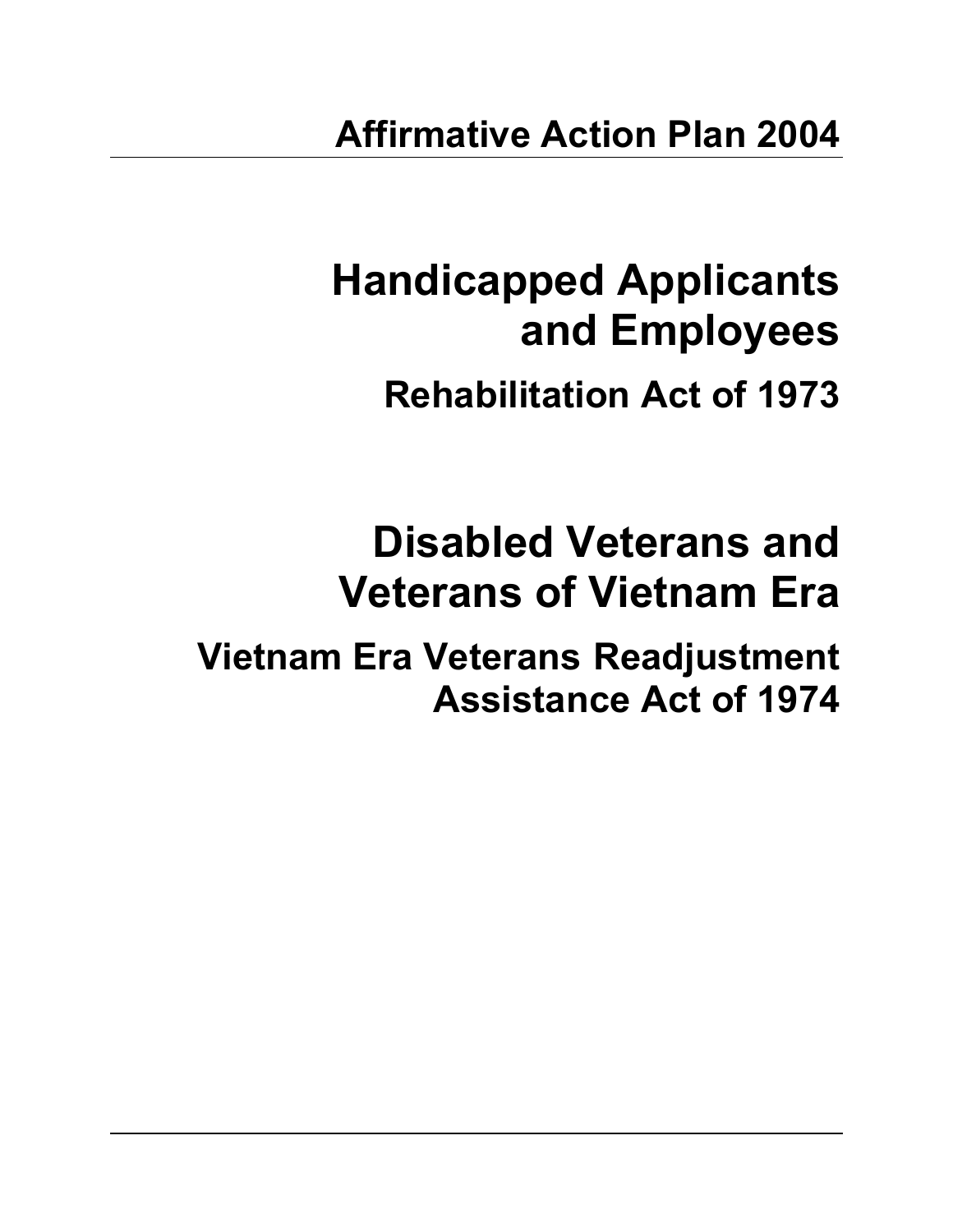### **Handicapped Applicants and Employees**

### **Disabled Veterans and Veterans of the Vietnam Era**

### **Affirmative Action Policy**

New Mexico Institute of Mining and Technology affirms its policy of offering employment and advancement opportunities to all individuals on an equal basis. This policy applies to the employment and promotion of qualified handicapped individuals as defined in the regulations promulgated by the U.S. Department of Labor implementing the Rehabilitation Act of 1973 and to disabled veterans and veterans of the Vietnam Era under the Vietnam Era Veterans Readjustment Assistance Act of 1974.

In order to give meaningful effect to this statement of policy, New Mexico Tech Institute of Mining and Technology is taking affirmative action to employ members of these three groups and will endeavor to accommodate the disabled in all employment practices including recruitment, employment, promotion, transfers and selection for training. In addition, there shall be no discrimination because of physical or mental disability in the establishment of wage rates, benefits, or other terms and conditions of employment.

New Mexico Institute of Mining and Technology commits itself to the accommodation of the physical or mental limitations of the qualified applicant or employee unless to do so would impose undue hardship on the operation of this facility.

Covered employees and applicants are protected from coercion, intimidation, interference or discrimination for filing a complaint or assisting in an investigation under the procedures of either program.

A copy of the New Mexico Institute of Mining and Technology Affirmative Action Plan is available in the Office of Affirmative Action and Compliance and all department offices and may be inspected by any employee or applicant between the hours of 8:00 a.m. and 5:00 p.m.

 $\mathcal{L}_\text{max}$  , and the contribution of the contribution of the contribution of the contribution of the contribution of the contribution of the contribution of the contribution of the contribution of the contribution of t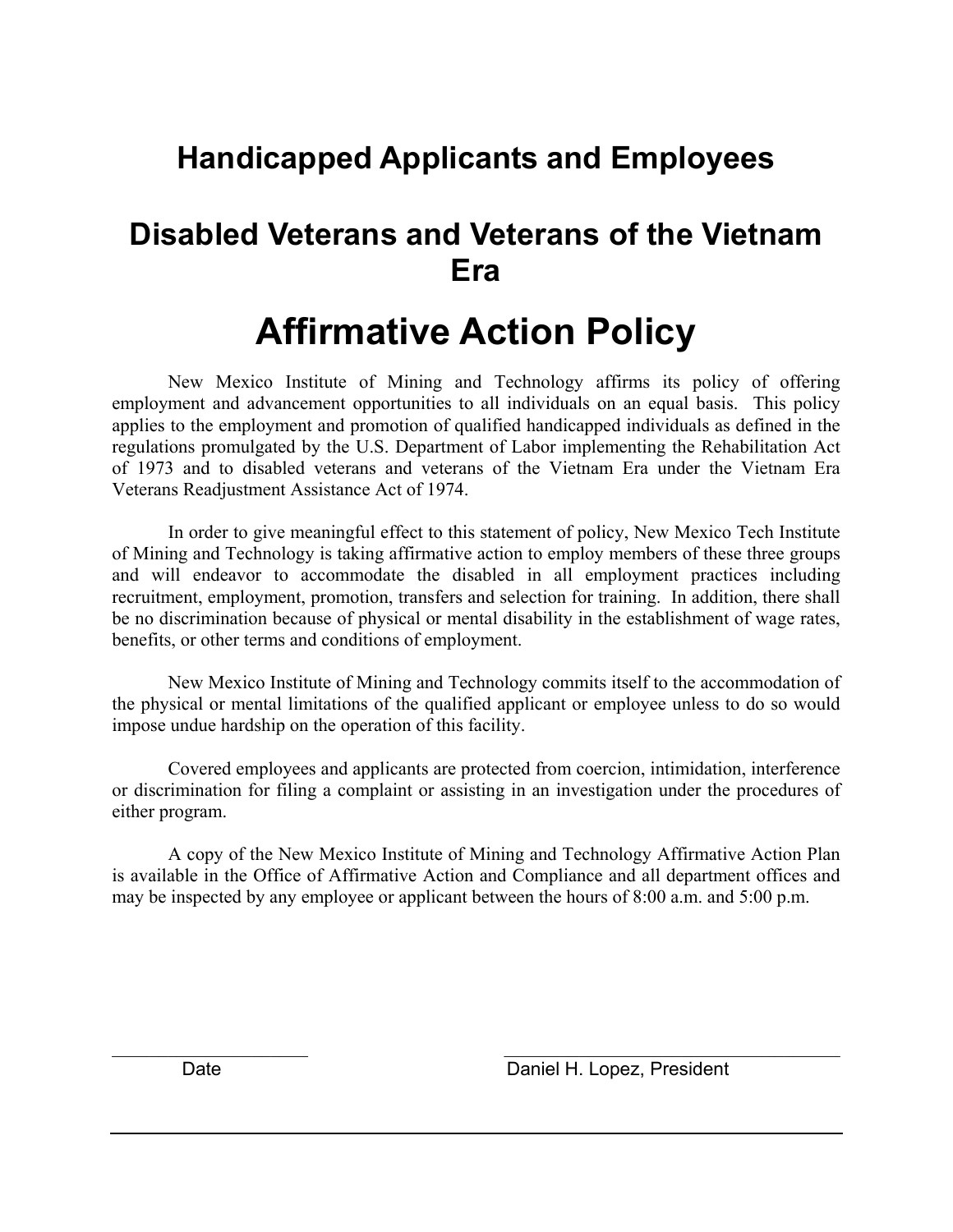## **Determination of Handicap**

Under Section 741.2 of the regulations implementing the Rehabilitation Act of 1973, a "handicapped individual" qualified for consideration under this affirmative action plan is defined as a person who:

- 1. has a physical or mental impairment which substantially limits one or more of his or her major life activities.
- 2. has a record of the impairment
- 3. or is regarded as having such an impairment.

*"Major life activity" means any mental or physical function or activity which, if impaired, creates a substantial barrier to employment.*

New Mexico Tech will rely upon the Guidelines on the Application of the Definition of "handicapped Individual" in identifying its handicapped employees.

If medical proof is required to determine the nature and extent of an individual's handicap, it may accept medical reports supplied by the individual or require a medical examination and report at New Mexico Tech's expense.

Only for affirmative action and proper job placement purposes will New Mexico Tech require medical documentation of examination to confirm the existence of a disability as defined above.

In order to identify handicapped employees, a survey was conducted in March 1984. The results of the survey were reported to the Department of Labor. New employees are surveyed as hired, to keep the count up-to-date.

The essential functions of each job are identified and made a part of the job description.

### **Determination of Status as Vietnam Era or Disabled Veteran**

"Veteran of the Vietnam Era" is a person who:

- 1. Served on active duty in the Armed Forces of the United States for a period of more than 180 days any part of which occurred between August 5, 1964 and May 7, 1975, and who was discharged or released therefrom with other than a dishonorable discharge.
- 2. Or, was discharged or released from active duty for a service-connected disability if any part of such act duty was performed between August 5, 1964 and May 7, 1974.

A "disabled veteran is: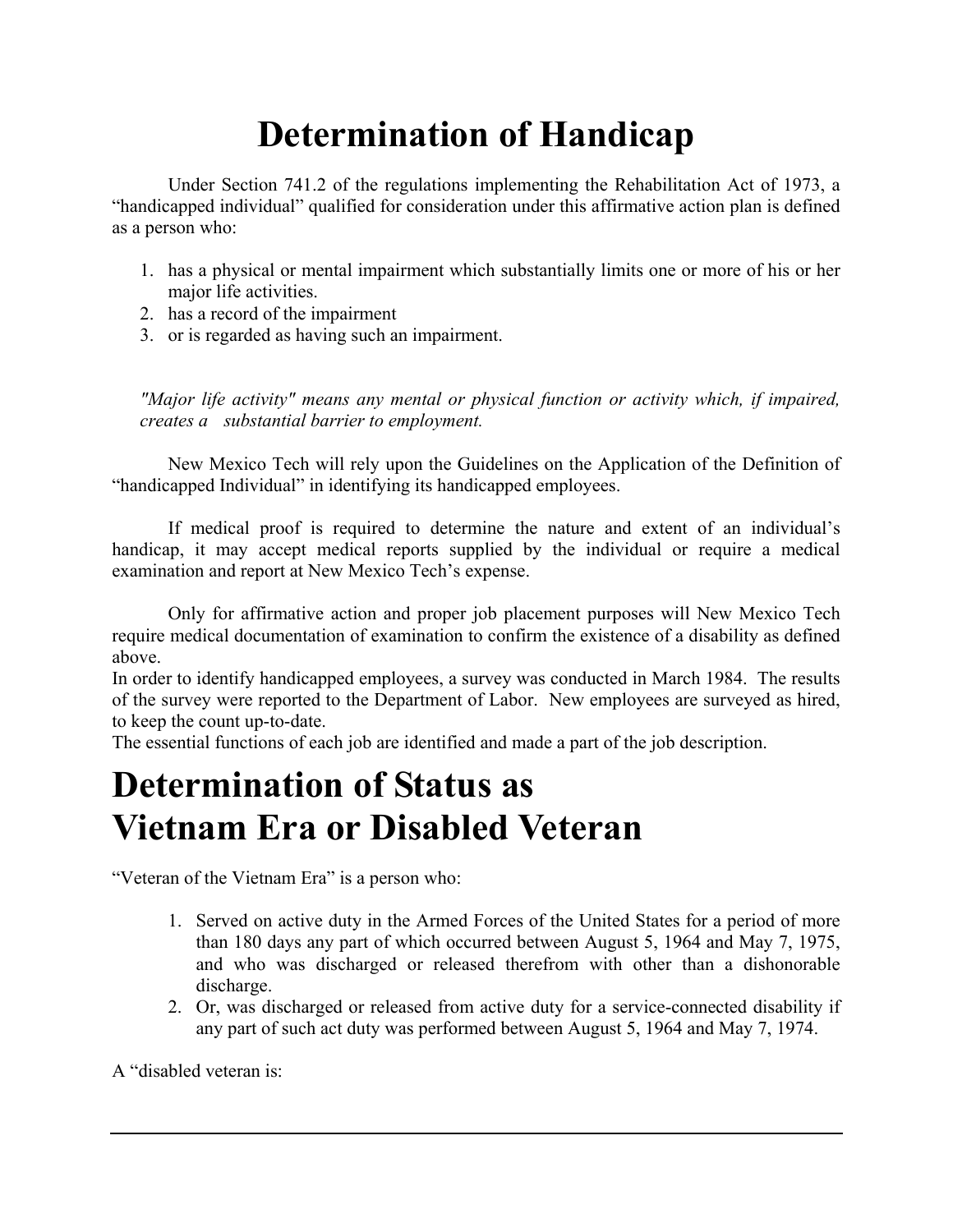- 1. A veteran entitled to disability compensation under laws administered by the Veterans Administration for disability rated at 30 percent or more.
- 2. Or, a veteran whose discharge or release from active duty was for disability incurred or aggravated in the line of duty.

A "qualified disabled veteran" is a veteran who meets requirement (1) or (2) in the above paragraph and who is capable of performing a particular job with reasonable accommodation to his or her disability.

In order to identify veterans, a survey was conducted in March 1984. The results of the survey were reported to the Department of Labor. New employees are surveyed as hired, to keep the count up-to-date.

### **Outreach, Positive Recruitment and External Dissemination of Policy**

New Mexico Tech will undertake the following outreach and positive recruitment activities to provide the required affirmative action for the employment and advancement of the qualified handicapped, disabled and Vietnam Era veterans:

Development of reasonable internal procedures to ensure that the Plan's affirmative action commitment is being fully implemented;

Establishment of on-going contact with:

- 1. The local veteran's employment representative in the nearest state employment service office to recruit job ready veterans.
- 2. The veteran's counselors and coordinators on college campuses.

Will identify educational institutions which participate in training of handicapped individuals. Once identified a meaningful communication in terms of job openings will be established with the institutions.

Contact will be made with the New Mexico State Employment Service Division and State Vocational Rehabilitation Agency.

Notify all recruiting sources, including secondary schools and colleges, that New Mexico Tech wishes to encourage referrals of handicapped students.

Employment records are to be reviewed to determine the availability of promotable and transferable qualified handicapped individuals, disabled veterans and Vietnam Era veterans presently employed and to determine whether their present and potential skills are being fully utilized or developed.

Recognizing its responsibility to accommodate the physical and mental limitations of employees (except where such accommodation should impose an undue hardship on its operations), the New Mexico Tech will take into consideration:

1. Providing job access,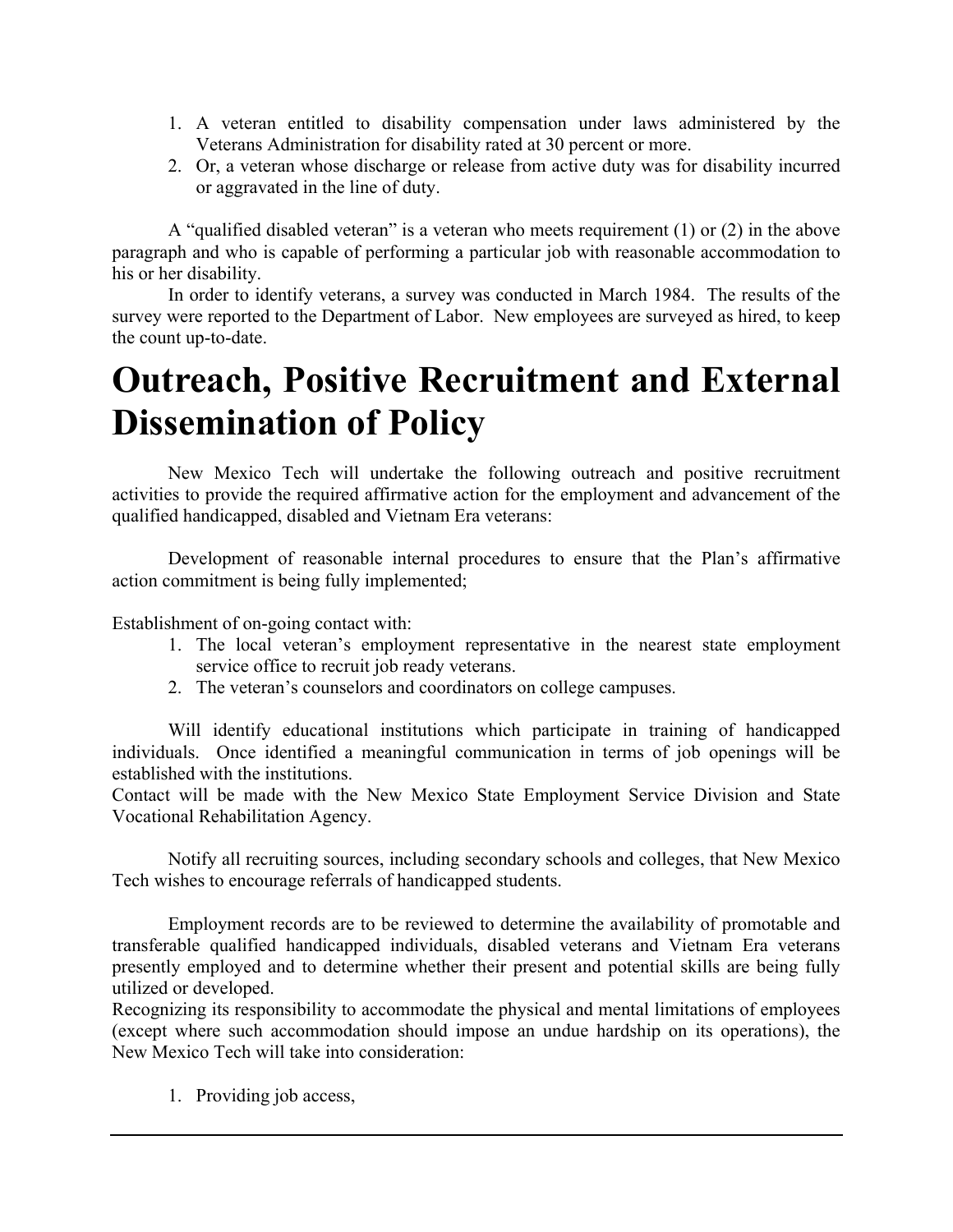- 2. Job restructuring,
- 3. Modification of equipment,
- 4. Or any combination of these aspects of the job.

While some data presently exists on handicapped employees a more formal program will be initiated immediately for individuals identified in the previously referenced handicapped and veteran survey. The results of that survey will be included in the formal program.

The disabled veteran or other handicapped employee will be paid the same rate as a nonhandicapped employee in an equivalent job unless payment at a reduced rate is for good cause and properly documented.

Written notification of New Mexico Tech's policy will be sent to all amenable subcontractors, vendors and suppliers requesting appropriate affirmative action on their part.

## **Internal Dissemination of Policy**

New Mexico Tech's policy statement appears in its employee handbook.

New Mexico Tech's management will update its reaffirmation of policy by posting the policy in a location accessible to all employees.

New Mexico Tech's accomplishments in the placing and promoting of covered employees will be reviewed in supervisory staff meetings.

In the orientation procedure, the employees will be briefed on the program for Vietnam Veterans, disabled veterans and handicapped individuals.

As previously stated, a survey containing a letter of explanation concerning programs of New Mexico Tech in the areas of Vietnam Veterans, disabled veterans and handicapped individuals will be sent to all New Mexico Tech employees. Individuals will be asked to identify themselves relative to these three program. All responses to this survey will be directed to the Director of Human Resources and remain confidential. Information listed by the survey respondents will be verified by the Director of Human Resources or his representative.

## **Responsibility for Implementation**

To assure that good faith efforts are made in carrying out New Mexico Tech's policy for covered veterans and handicapped persons, the Director of Affirmative Action and Compliance is charged with the overall administration of the program. Those responsibilities include:

- Developing policy statements, affirmative action programs, internal and external communication techniques.
- Assisting in the identification of problem areas.
- Assisting line management in arriving at solutions to problems.
- Designing and implementing audit and reporting systems that will:
	- Measure effectiveness of the contractor's programs.
	- Indicate need for remedial action.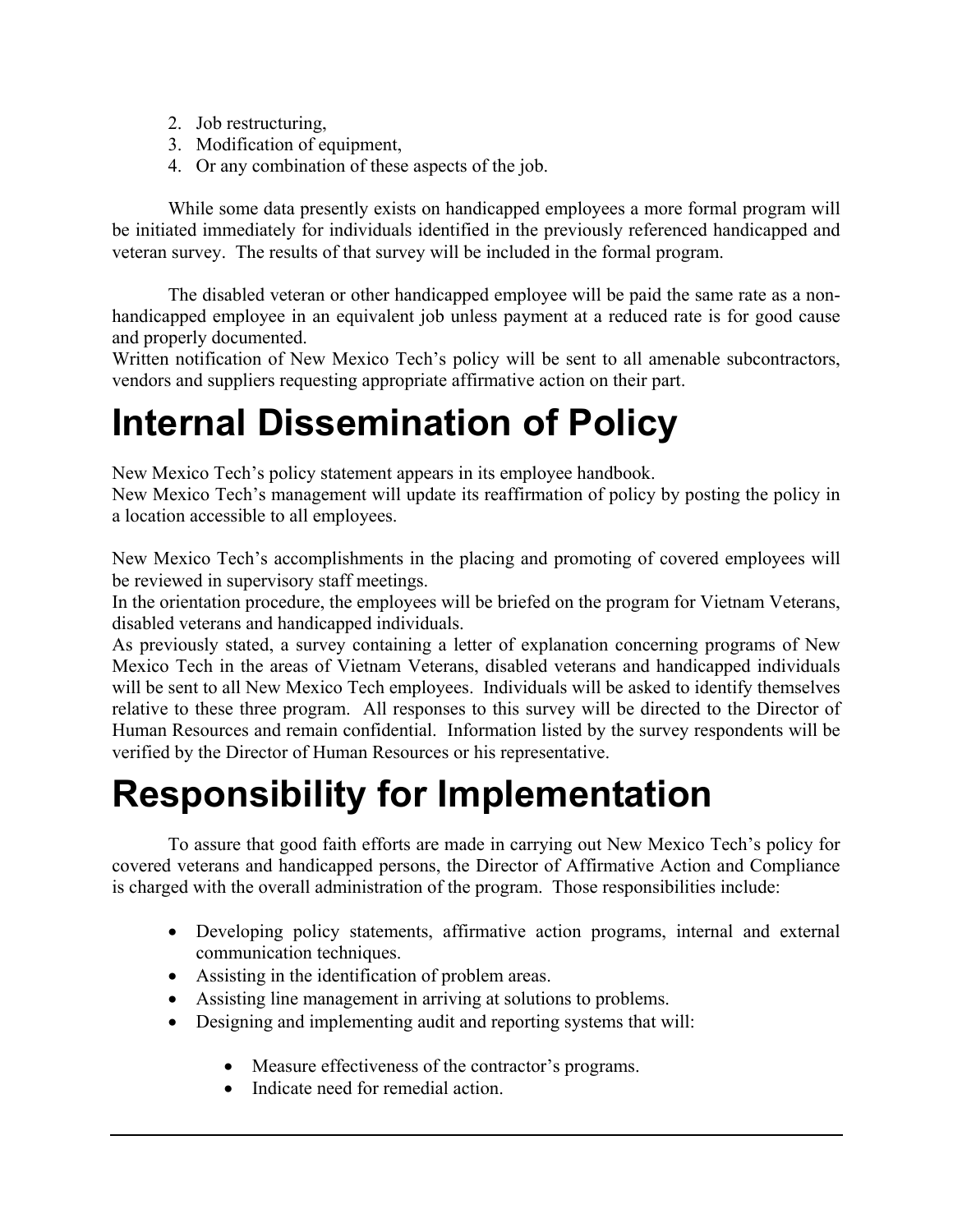- Determine the degree to which the contractor's objectives have been attained.
- Ensure that covered veterans and handicapped employees have the opportunity to participate in all Tech sponsored educational, training, recreational and social activities.
- Serving as liaison between the contractor and enforcement agencies.
- Serving as liaison between the contractor and organizations serving handicapped persons.
- Keeping management informed of latest developments in the entire affirmative action are.
- Arrange for career counseling for covered veterans and handicapped employees as circumstances dictate.
- Regular discussions with supervisors and employees to be certain the contractor's policies are being followed.
- Review of the qualifications of covered employees to ensure that handicapped individuals are utilized to the full extent of their abilities and are given full opportunities for transfers and promotions where such movement will enable them to function at their maximum skill level.
- In connection with the job description review and revision, a complete review and revision of physical and mental job requirements for all jobs is currently in process as jobs are advertised.

## **Development and Execution of Affirmative Action Programs**

New Mexico Tech will make sure that position descriptions accurately reflect the functions of the job and that no mental or physical requirement is discriminatory.

The selection process is continuously monitored to ensure freedom from stereotyping disabled persons in a manner which limits their access to all jobs for which they are qualified. Representatives from recruiting sources will be encouraged to visit New Mexico Tech for a tour and briefing. Clear and concise explanations of current and future job opening, position descriptions and selection process shall be an integral part of the briefing.

Recruiting efforts at all schools shall incorporate special efforts to reach covered veterans and handicapped students.

In line with its commitment under the affirmative action clause for covered veterans, all job openings shall be listed at the appropriate office of the state employment service with the following exception:

• Job openings which New Mexico Tech proposes to fill from within with no consideration to persons outside of the organization.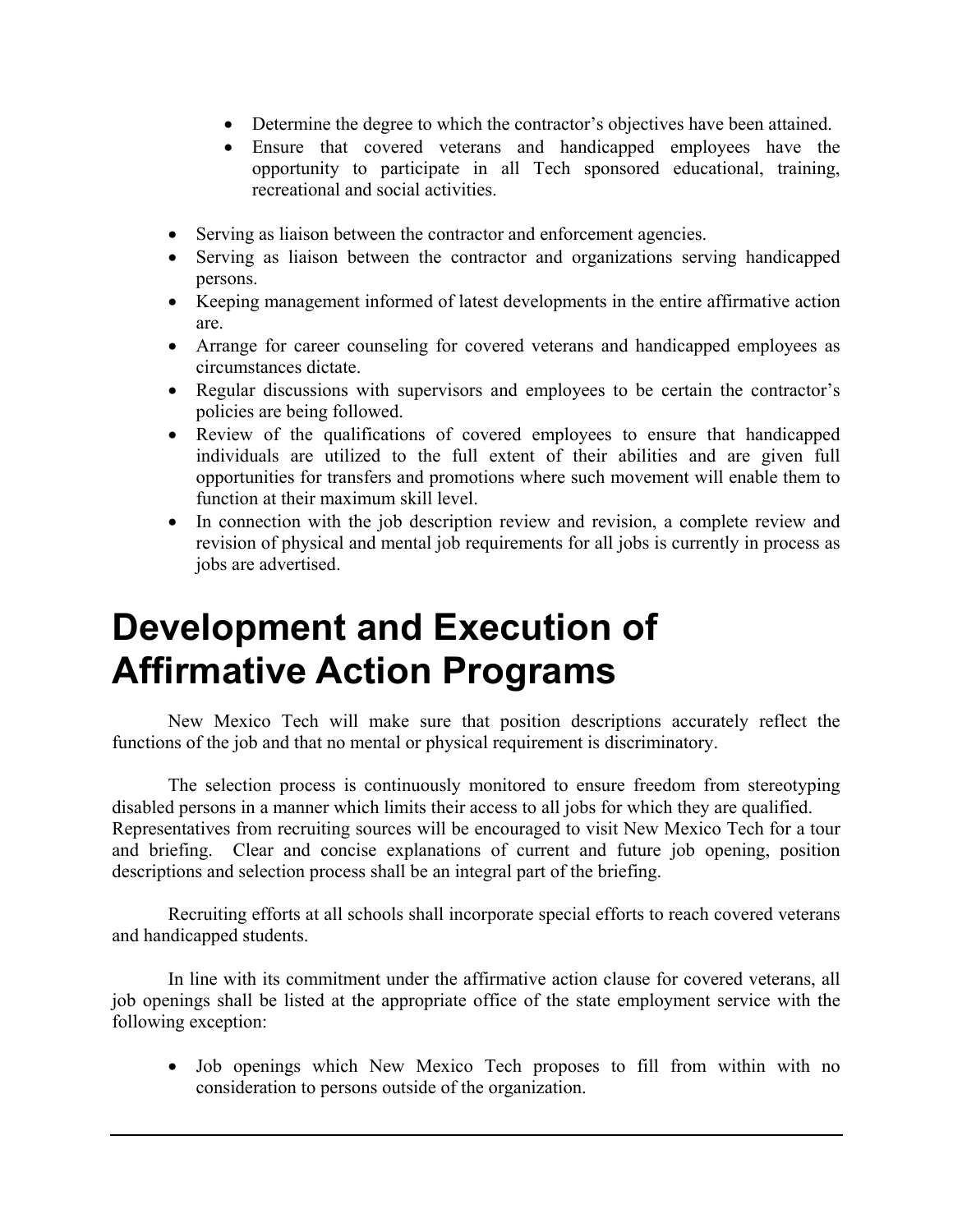Job openings may serve a dual purpose resulting in the referral of handicapped applicants so qualified under the Rehabilitation Act of 1973.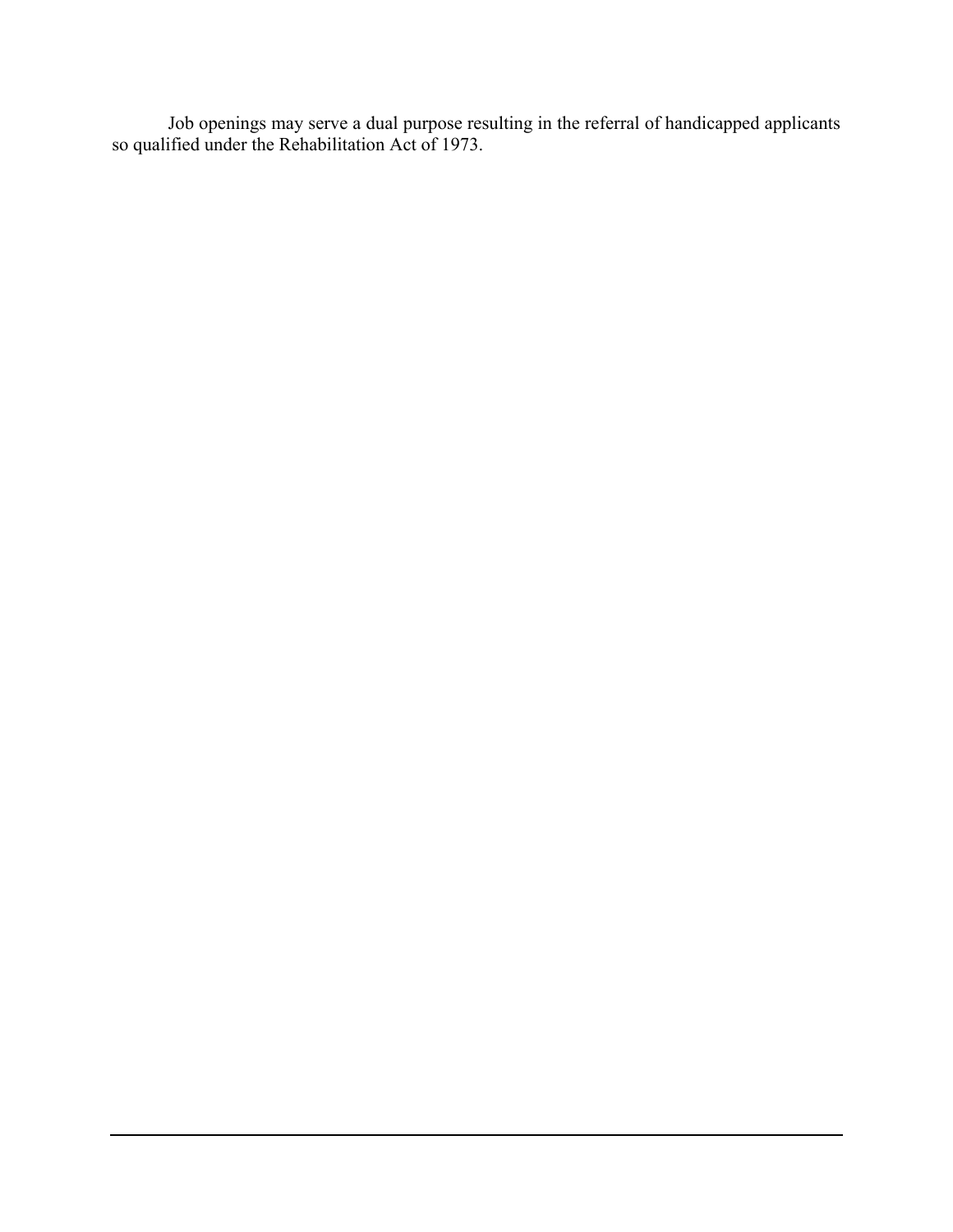**Appendix C** 

# **EEO Grievance Procedure**

### **EEO Grievance Procedure**

The grievance procedure is available to any employee, for settlement of a grievance, or complaint that may arise out of Tech's policies, actions, and procedures as they apply to the employment relationship arising from violation of Civil Rights laws or Executive Order. New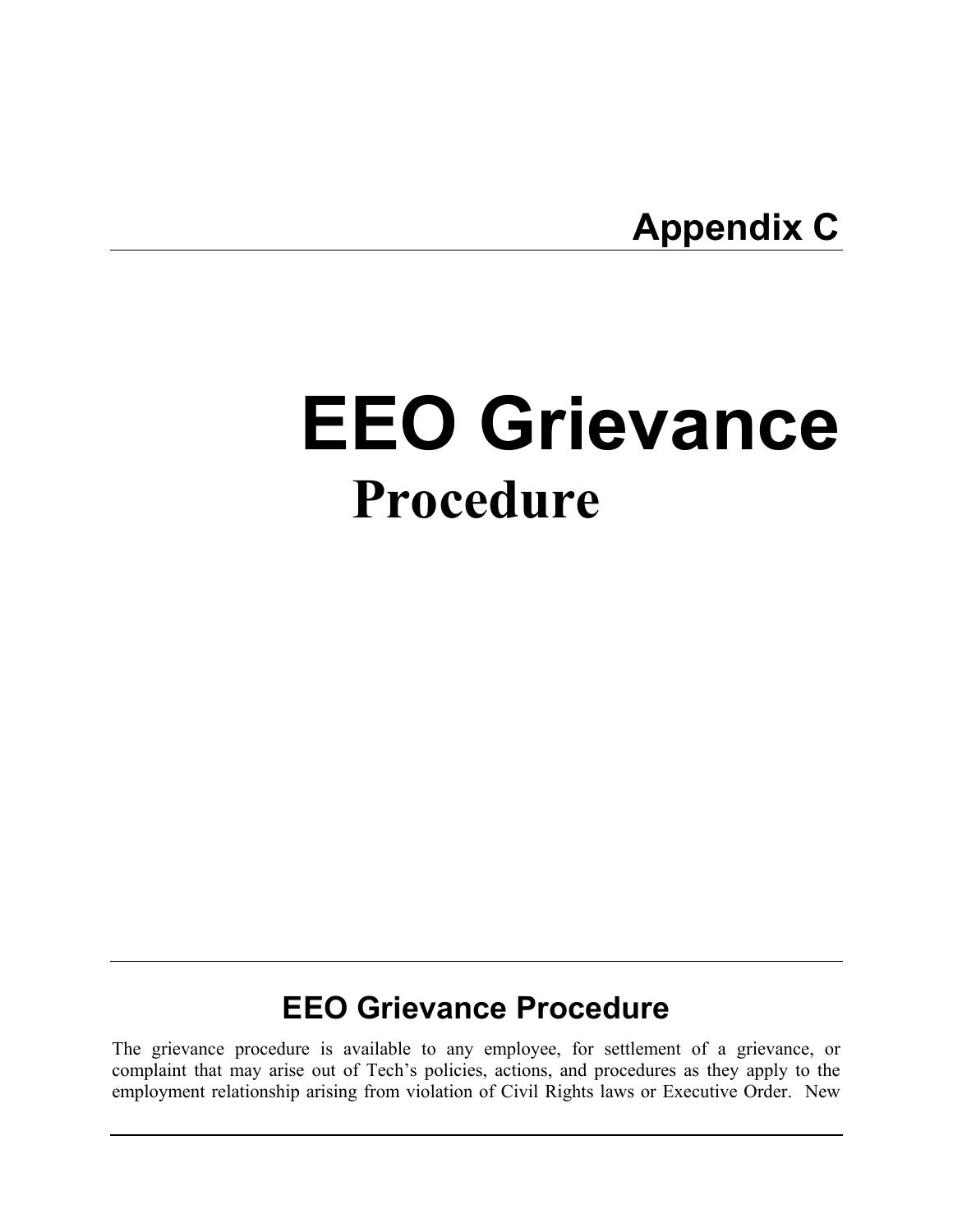Mexico Tech is under the jurisdiction of Title VII and IX of the Educational Amendment of 1972 of the 1964 Civil Rights Act, other applicable amendments of that Act, Americans with Disabilities Act, the Equal Pay Act, Sections 503 and 504 of the Rehabilitation of 1973, and the N.M. Human Rights Act. New Mexico Tech also falls under the jurisdiction of Executive Order 11246 as it applies to Federal Contractors. "Academic Freedom and Tenure Regulations" are not proper subjects for this procedure..

Not all complaints involve grievances or complaints that involve alleged **discrimination** falling within the purview of the N.M. Human Rights Act, Executive Order 11246, Title VII of the Civil Right Act of 1964 or the ADA or other Civil Rights Laws. Grievances **not** based on discrimination will be processed by the Director of Human Resources, utilizing similar procedures described in the employee handbook. The determination as to whether the grievance and/or complaint falls under the above order or statutes will be made by the Director of Affirmative Action and Compliance. Therefore, all grievances or complaints should initially be brought to the director of Affirmative Action and Compliance for proper determination as to appropriate processing.

The Director of Affirmative Action and Compliance will conduct the investigation if the allegation involves a complaint alleging violation of one of the Federal Civil Rights Acts, their amendments, Executive Orders or the N.M. Human Rights Act. The Director of Human Resources will conduct investigations if the allegation is **not** one falling under the Federal Civil Rights Acts, its Amendments, Executive Orders, or the New Mexico Human Rights Act.

- Step 1. To settle any difference of opinion, the involved parties need to discuss the issue openly and honestly. The employee should request a meeting with his or her immediate supervisor to discuss the problem.<sup>[1](#page-41-0)</sup> Every attempt to reach an amicable solution to the problem should be made by both parties.
- Step 2. If the employee and the immediate supervisor are unable to resolve the grievance through open discussion in Step 1, the employee may discuss the grievance with his or her department head within five working days of the meeting in Step 1. In the event the employee and department head are unable to resolve the grievance, the employee may proceed to Step 3.

 $\overline{a}$ 

- Step 3. Within ten working days of the meeting with the department head, the employee may submit the unresolved grievance in writing to the director of Affirmative Action and Compliance. Assistance in completing the grievance is available at the Affirmative Action and Compliance Office
- The Director of the Affirmative Action and Compliance will investigate the details of the grievance depending on its nature as previously described and meet with the aggrieved employee to discuss the grievance within five working days of receiving the written grievance. If necessary, the Director of Affirmative Action and compliance will also meet with the aggrieved employee's supervisor and department head to discuss the grievance. A written response will be submitted to the employee within 30 working days of meeting with the employee.
- Step 4. If the grievance still remains unresolved, the employee may submit a

<span id="page-41-0"></span><sup>&</sup>lt;sup>1</sup> It is understood that in certain situations employees may feel intimidated by their first level supervisor, second level and above; in that case, employees may go immediately to the director of Affirmative Action and Compliance.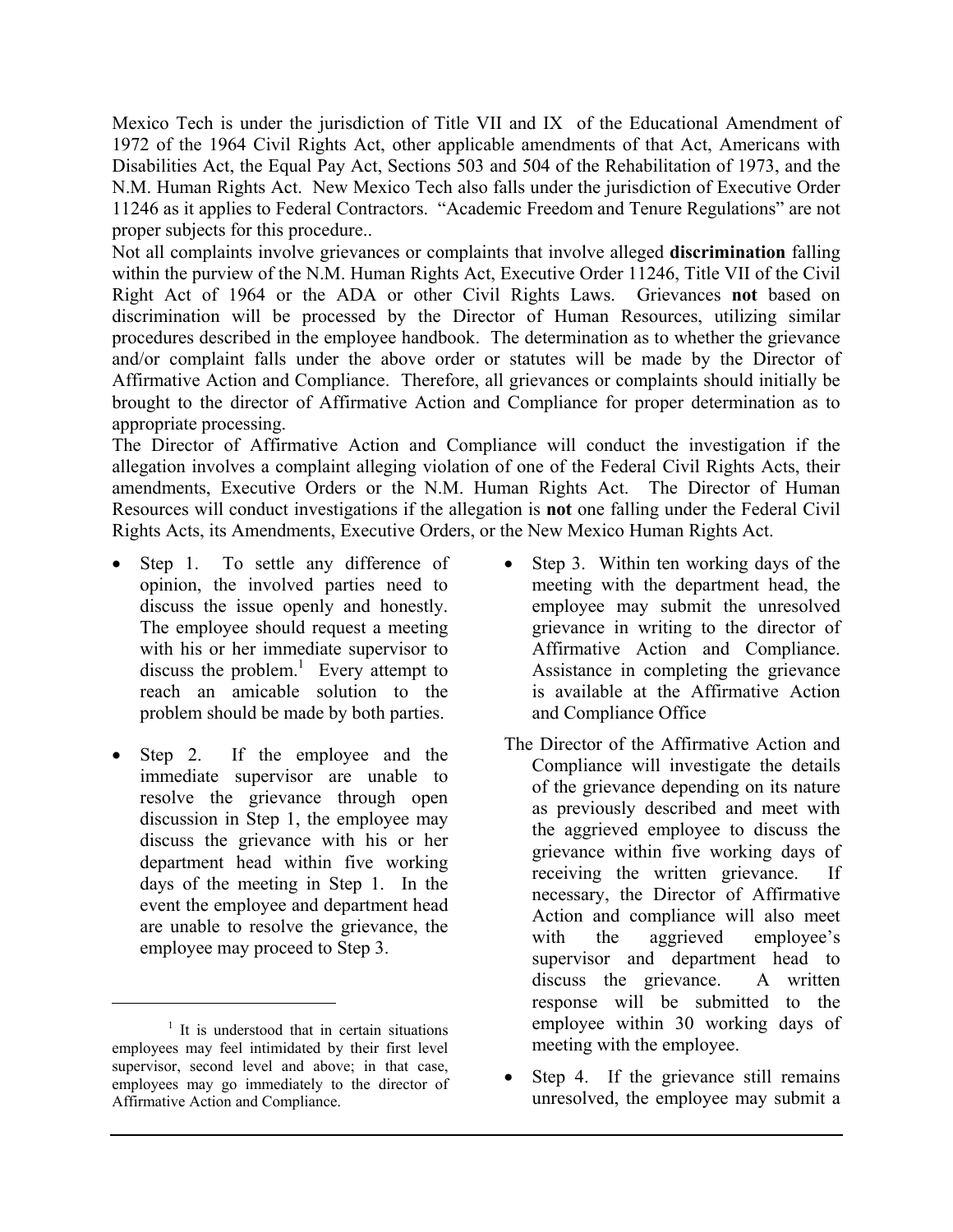request for hearing to the President of the Institute. Upon receipt of the request the president shall, within 10 working days, appoint a grievance committee made up of five members and two alternates, including two employees from the support staff, and two employees from the professional staff which includes faculty. The President shall appoint a chairman of the committee to conduct the grievance hearing. The Director of Affirmative Action and Compliance shall act as secretary and technical advisor to the committee. Either party to the grievance may challenge one member of the committee. The challenged member shall be replaced by an alternate. However, the acting committee shall continue to contain at least two employees from the support staff and two employees from the professional staff.

The grievance committee shall meet within 10 working days of the request of the president for the purpose of hearing the grievance. The committee shall interview the parties to the grievance and review all pertinent documents including the investigative report. Parties to the grievance may submit evidence and

examine and cross-examine witnesses. Either party may be represented by a third party, if that third party is a current New Mexico Tech employee. The grievance committee must be given notice of the grievant's choice of representation at least five work days in advance of the hearing.

The grievance committee shall render its recommendation in writing to the President. The president shall render a decision on the committee's recommendation in a timely manner, and the decision shall be binding on all parties. The president's decision may be appealed to the Board of Regents by either party.

 The President may be named as a party to the grievance. However, in naming the president as a party to the grievance the aggrieved person(s) shall present a written statement to the president explaining specifically why the latter is being named a party to the grievance. If the president agrees, he or she shall remove themselves from the proceedings and ask the Board of Regents, at their next regular meeting, to appoint an individual to fulfill the duties given in Step 4.

Any retaliatory action of any kind taken by any Tech employee against another Tech employee as a result of such employee seeking to resolve a grievance under these procedures, cooperating in any investigation or otherwise participating in any proceedings under these procedures is prohibited and shall be grounds for termination. Any retaliatory action is of course also prohibited by the Title VII, of the 1964 Civil Rights Act, as amended, Executive Order 11246 and the N.M. Human Rights Act.

Sexual harassment as discussed on Page 38 of the Affirmative Action Plan is considered a serious matter. Because of the sensitive nature of the issue involved in sexual harassment, on occasion, a complainant may wish to remain anonymous. In that type of situation, the offender will be contacted by the Director of Affirmative Action and Compliance and the problems as presented by the grievant will be addressed with the offending party. The offender will be given an opportunity to respond to the complaint. In any case, the Director of Affirmative Action and Compliance will advise and instruct the offender on how to remedy the alleged situation. No further action need to be taken under these conditions. In those cases where the person does not request anonymity, the complaint will be processed through the regular procedure.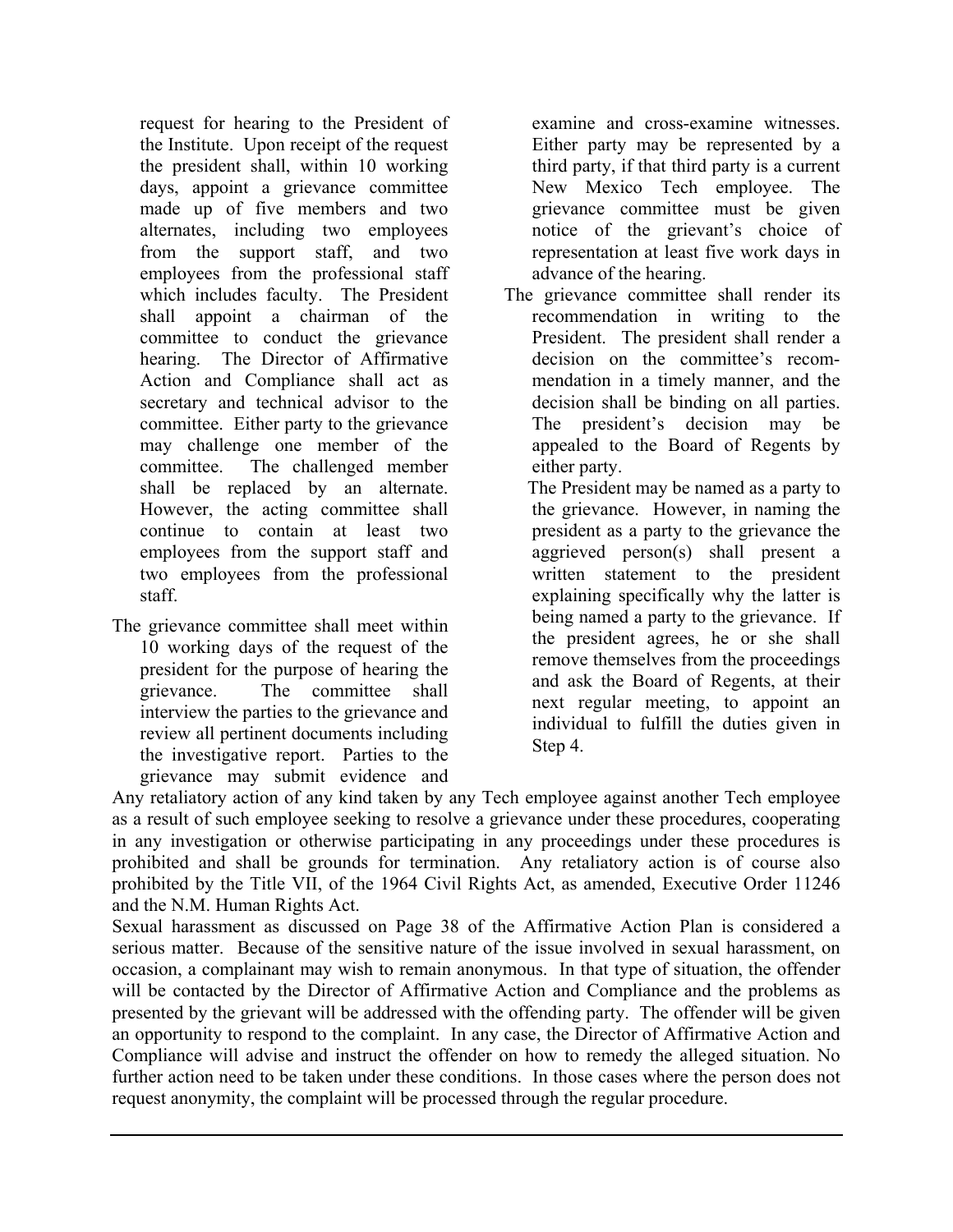### **Employment Policy and Procedure**

## **Statement of Policy**

It is Tech's policy to recruit, select and employ the best qualified individuals available. Whenever possible, vacancies are filled by promotion or transfer within the Institute. Employment decisions are made on the basis of job-related qualifications without regard to race, color, religion, national origin, sex, age, ancestry, physical or mental handicap, medical condition, or veteran status. All regular and temporary (not summer, emergency or temporary services) positions will be fill through equal opportunity/affirmative action search and recruitment procedures.

From time to time it may be necessary to make exceptions to this policy and procedure. Any such exceptions require the approval of the President of the Institute.

Because of the great variety of individual circumstances surrounding employment there may occur a case not covered in this policy. In such an event the individual case will be decided by the President of the Institute.

When a vacancy occurs, the following procedures shall apply:

## **Personnel Requisition**

Requests to fill vacancies or to create and fill new positions are made to the Human Resources Office using the PERSONNEL REQUISITION form. For emergency, temporary services and temporary employees the requisition includes the expiration date for the position. Newly created positions require that a justification for the new position accompany the requisition. A position description should be attached to the requisition. If no position description exists, a representative from the Human Resources Office will assist in developing one. For support staff positions, the Human Resources Office will assign the proper starting rate of pay for the position. Starting rates of pay for professional positions must have the concurrence of the Director of Human Resources. Requisitions for replacing a terminating employee must be accompanied by a copy of that employee's written resignation.

## **Temporary Services**

Temporary services employees are utilized to replace regular employees on leave of absence, to staff positions for new construction or remodeling projects and for other special projects with a specific ending date not to exceed twelve months from date of hire.

Personnel requisitions for temporary services requires the approvals of Affirmative Action, the department head, division head, Business Office and Human Resources. The Human Resources Office will request the desired employees from the New Mexico Job Department of Labor. Job Services will refer only those candidates who possess the required job skills. Individuals who have been terminated from Tech for cause may not be rehired as temporary services employees. Temporary services employees initially report to the Human Resources Office for processing and are then sent to the hiring unit.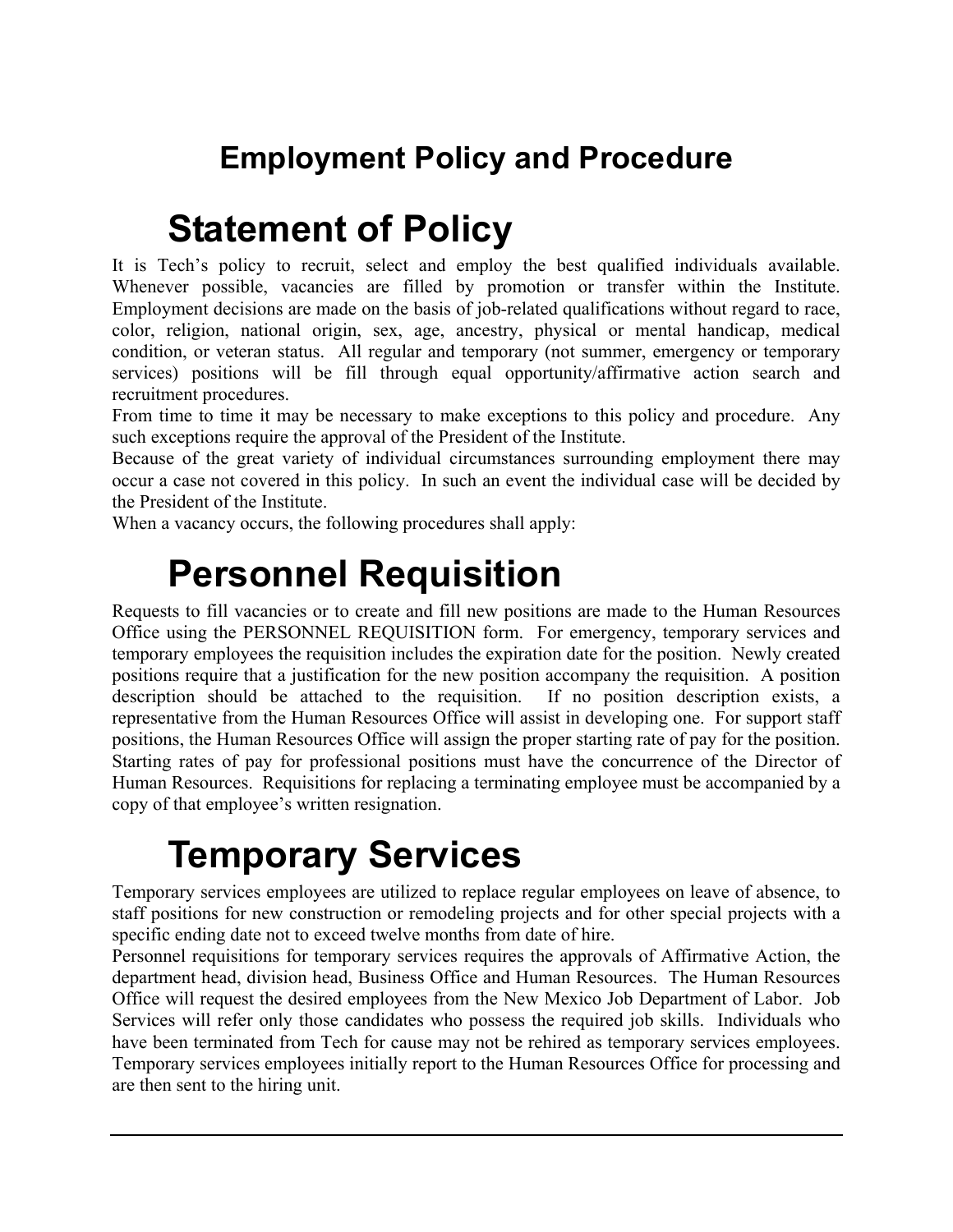Temporary services employees must possess the minimum qualifications of the position they are being hired for and will be paid Tech's established minimum rate of pay for that position. These employees are eligible for legally required benefits only, which includes workers' compensation, unemployment compensation, educational retirement, social security and overtime compensation. Temporary services employees are not eligible for compensatory time off, holiday pay, annual leave, sick leave, and such benefits under the New Mexico Tech Employee Benefits Plan or to participate in other Tech benefit program.

Hours and days of work depend on the project or projects being worked on. There is no guarantee of the number of hours worked or days worked in a week. Temporary services employees may be released from work during periods of inclement weather, or when there is a shortage of materials or any other condition which prevents working on any given day or days.

In the event there is overtime work or work on holidays, regular employees with the skill and ability to perform the work are to be given first opportunity to perform such work. Temporary services employees may be offered such work only after qualified regular employees have refused the work.

Temporary services employees may be terminated at any time with notice or explanation. The policies and procedures set forth in the Employee Handbook under the headings "Disciplinary Action" and "Grievance and Complaint Resolution" do not apply to temporary services employees.

## **Emergency Employees**

The classification of emergency employee is available to departments needing additional or replacement staff resulting from absences due to illness, leave of absence of regular employees(s) or from unplanned work requirements. The length of emergency employment will be determined jointly by the hiring unit and the Director of Human Resources. The New Mexico Department of Labor may be able to provide a list of qualified applicants who have indicated they will accept temporary work.

Emergency employees are not eligible for compensatory time off, holiday pay, annual leave, and such benefits under the New Mexico Tech Employee Benefits Plan or to participate in any other Tech benefit program.

Emergency employees may be terminated at anytime without notice or explanation. The policies and procedures set forth in the Employee Handbook under the headings "Disciplinary Action" and "Grievance and Complaint Resolution" do not apply to emergency employees.

## **Postdoctoral Appointments**

Postdoctorals are initially employed for one year. Their term of employment may be extended by one year provided funding is available. Any unit desiring to extend a postdoctoral beyond the second year must obtain the approval of the President of the Institute prior to the end of the second year. Postdoctoral employees are employed through the same employment procedures as regular employees. Postdoctorals are professional employees and are eligible for medical benefits.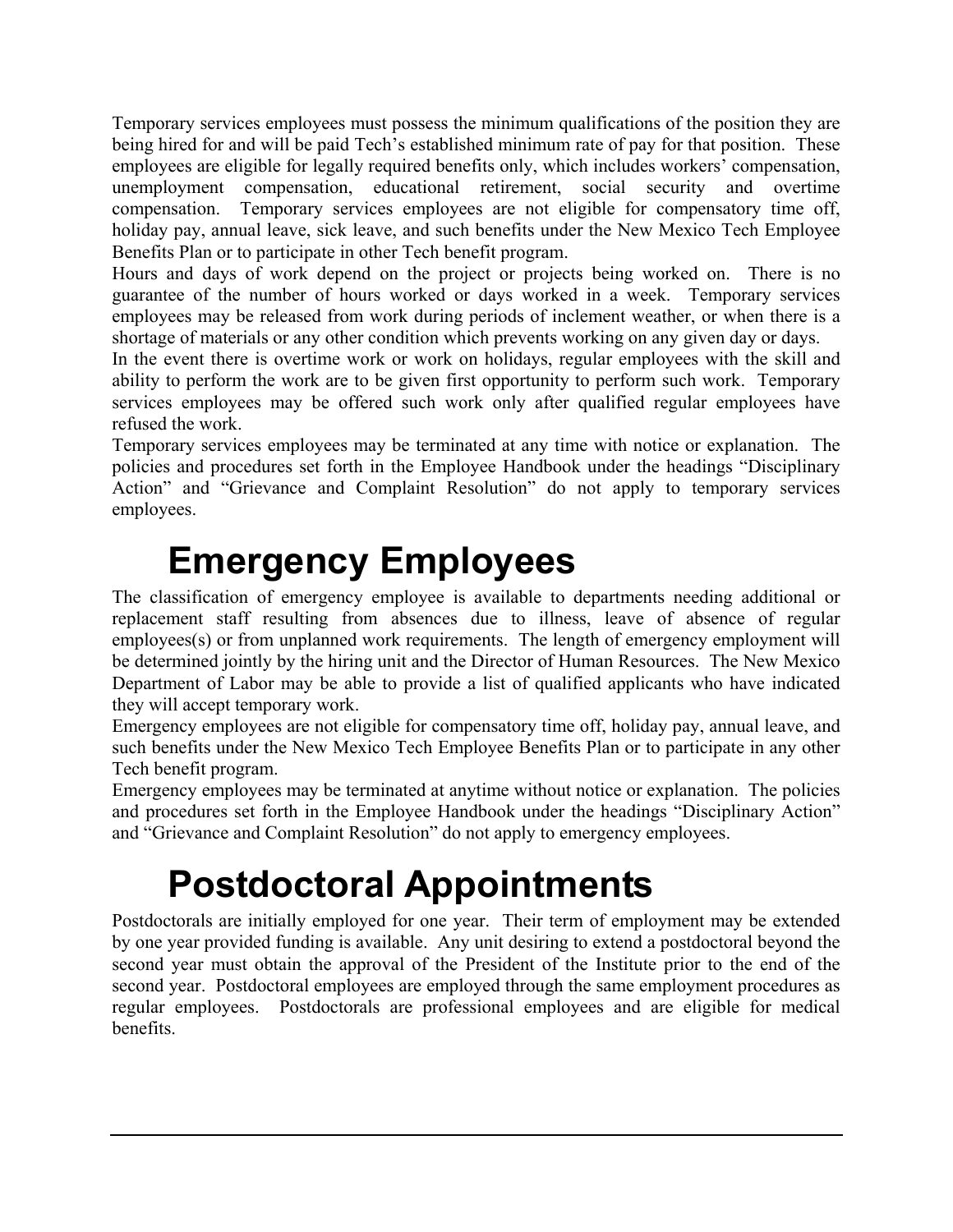## **Student Postdocs and Research Assistants**

Graduating students may continue after graduation as postdocs or research assistants, as appropriate, to complete research projects that were initiated prior to graduation. A written request from the student's research supervisor stating the research projects being worked on and the expected length of time to completion must be made to the Human Resources Office within four weeks of graduation. Such postdocs and research assistants will be considered as full-time temporary employees and eligible for medical benefits These positions may continue up to 12 months, and up to 24 months with presidential approval.

## **Students**

Students enrolled as regular students (not special students) may apply for regular and temporary part-time positions. Students must satisfy the qualifications of the position they are applying for and, if hired, will be paid the regular starting rate of pay for that position.

Students working in regular and temporary positions must participate in Educational Retirement and may be eligible to participate in other Tech benefits depending on employment status and the number of hours worked each week.

## **Summer Employment**

High school and college students may be hired for the summer months, May through August. A student is defined as a full time student if registered for the previous spring session and the following fall session and who is at least 16 years of age. An approved PERSONNEL REQUISITION must be obtained prior to making an offer of summer employment.

Students must meet the position qualifications for which they are hired and will be paid the regular starting rate of pay for that position. Summer student employees are not eligible for benefits other than what is required by statute. Summer student employees may work for more than 90 days within the summer months specified above.

Summer student employees are not eligible for compensatory time off, holiday pay, annual leave, sick leave, and such benefits under the New Mexico Tech Employee Benefits Plan, or to participate in any other Tech benefit program. The policies and procedures set forth in the Handbook under the headings "Disciplinary Action" and "Grievance and Complaint Resolution" do not apply to summer student employees.

## **Job Posting**

Tech believes that its employees should be given every opportunity to assume more responsibility in their work as a result improve their earnings. In filling non-tenure track regular positions, consideration will be given first to regular employees within the organizational unit where the vacancy exists.

An organizational unit is defined as a segment of Tech's organizational structure that is responsible for a specific activity or group of activities. A unit may be divided into subunits to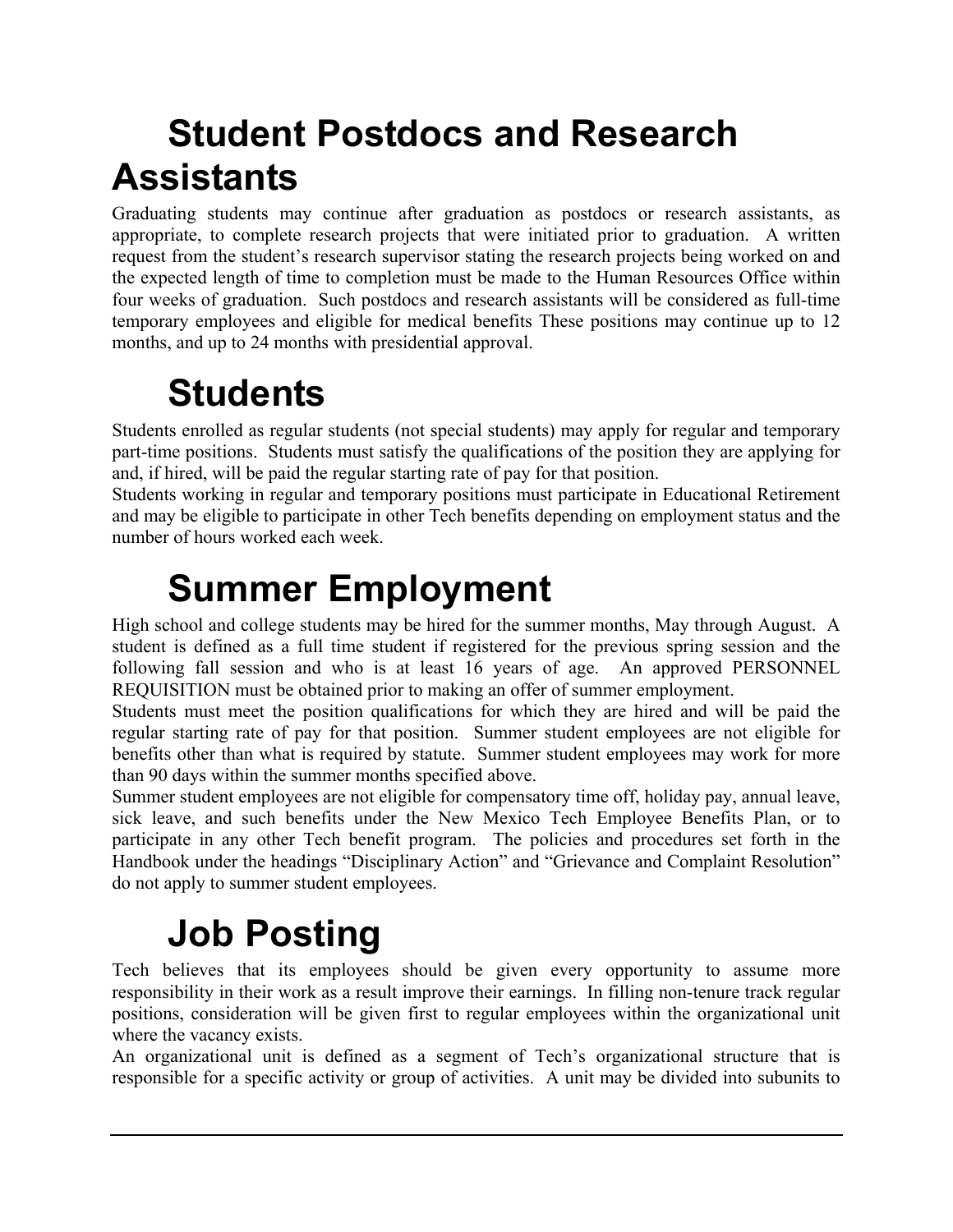indicate levels of responsibility, (e.g., professional or support staff, Electrician I, II, III) or to indicate functional specialties within the unit (e.g., accounts payable or accounts receivable).

Applicant qualifications are based on education and experience the applicant can document. Applicants may be required to provide transcripts or certificates of completion to document their education and be required to sign authorizations to release information from past employers. Experience can be actual work experience, or it can be experience gained working as a volunteer in some capacity as long as the experience can be documented and verified. Experience gained working as an emergency or temporary services employee in the same position here at Tech will not count towards meeting a required qualification.

A position may at the request of the unit be posted within the unit for five (5) days. Interested regular employees within the unit should submit their applications to the Human Resources Office within the five (5) day unit posting period. If a vacancy is not posted within the unit or there are no qualified employees within the unit where the vacancy occurs, the position is posted for seven (7) days on bulletin boards throughout the campus.

The posting gives a brief description of the job duties, the qualifications required and the salary or wage range for the position. Regular or temporary employees who want to be considered for vacant positions must complete an application form available in the Human Resources Office. Vacancies with fewer than two (2) internal applicants may be advertised off campus after the end of the seven (7) day posting period. Employees applying after the seven (7) day internal posting period, or when there are fewer than two (2) internal applicants, will be considered along with all other applicants. Employees on layoff status with recall rights will be considered as internal applicants. Emergency and temporary services employees must wait for the seven (7) day posting period to expire before applying for a position. Employees who are completing their introductory period are not eligible to apply for vacant positions.

Qualified internal applicants must be interviewed. If there are a minimum of three (3) qualified applicants for non-tenure track position, the most qualified must be offered the position. If there are only two (2) or fewer qualified internal applicants, the position may be advertised off campus and external candidates considered. The internal applicant must be given the position if outside candidates are less or equally qualified. The Human Resources Office will notify unsuccessful internal applicants that their qualifications did not match the position's requirements.

In some instances, a position is posted on campus and advertised off campus simultaneously in the belief that there are no qualified or interested employees on campus. This action requires the written approval of the Institute President. In this instance, regular and temporary employees applying within the first seven (7) days are given first priority. Tenure track professional positions are posted on campus and advertised off campus concurrently.

Exceptional candidates for faculty positions, as determined by a faculty search committee with the concurrence of the Director of Human Resources and Affirmative Action, may be appointed to temporary, non-tenured positions while requirements for the Ph.D. are completed. The temporary position will not exceed one continuous academic school year and is not renewable.

No person may be transferred from a temporary position to a regular position directly because the procedures in this policy must be followed in filling all regular positions. This applies even if an occupied temporary position is to be converted to a regular position.

The effective date of an employee's transfer is determined by mutual agreement between the departments. The transfer date shall not be later than 20 working days from the date of acceptance of the position by the staff member.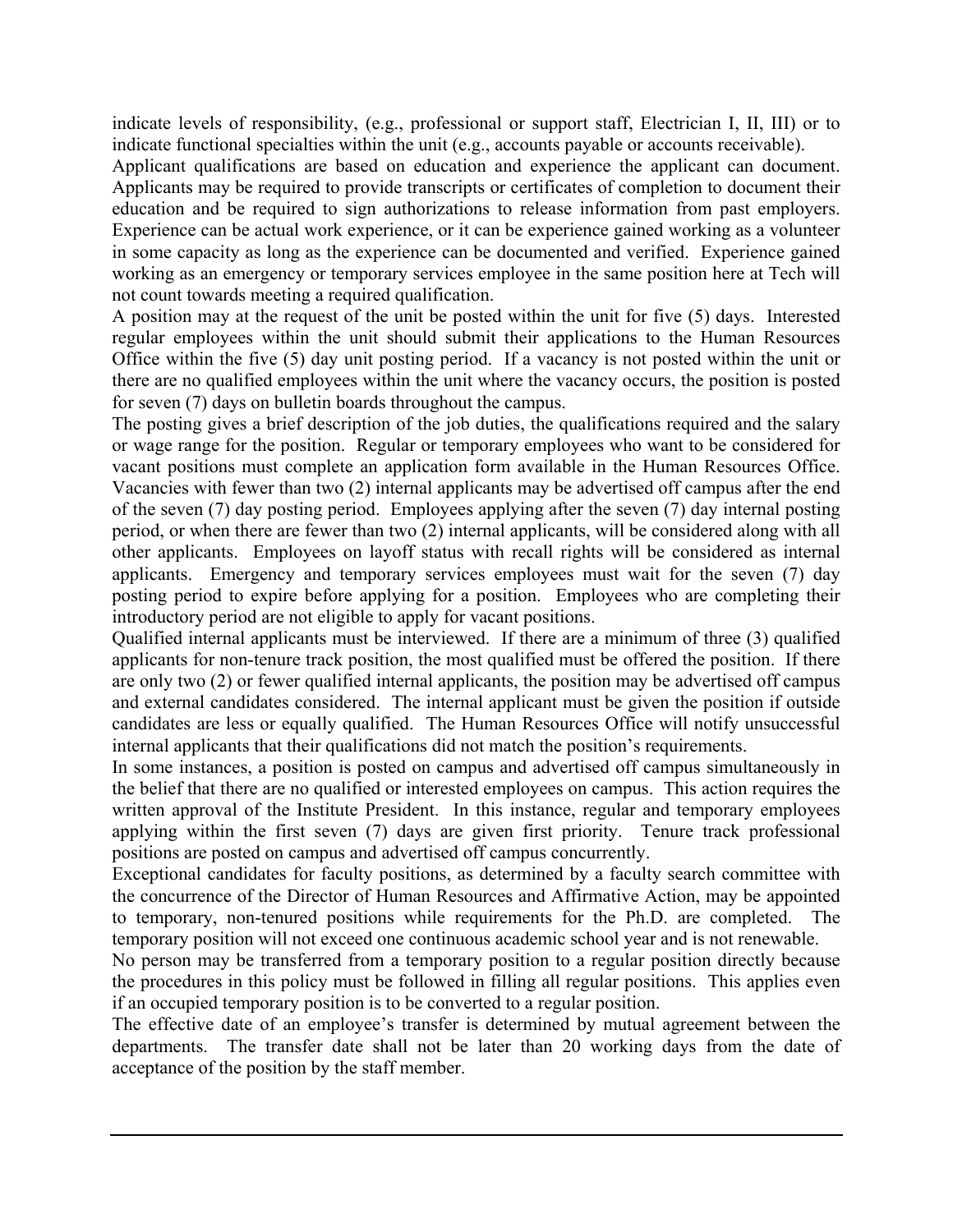## **Employment Procedures**

- At the time a PERSONNEL REQUISITION is submitted to the Human Resources Office, appropriate advertising copy should be developed and applicant sources most likely to produce qualified candidates identified. The Human Resources Office places all advertising and, if possible, will select sources that may attract minority and female applicants. The hiring unit is responsible for the cost of advertising. Advertising will be placed after the seven (7) day internal posting period is complete and the position has not been filled internally.
- The hiring unit, with the concurrence of the Human Resources Office, develops selection criteria using the SELECTION CRITERIA for prior to screening applicants and interviewing any candidates. All candidates must be judged using the predetermined selection criteria only. The SELECTION CRITERIA form becomes a part of the selection process records maintained in the Human Resources Office.
- Applications are received in the Human Resources Office and recorded on the Applicant Flow Register. Applications will be screened and those meeting the selection criteria will be forwarded to the hiring unit for further consideration. The hiring unit may review applications judged unqualified by the Human Resources Office and request that an application be reconsidered.
- Applicants deemed qualified for further consideration may be telephoned for information, invited for an interview or both. Applicants should be interviewed by at least two individuals, usually the

immediate supervisor and the department or division director in the hiring unit. Each interviewer must prepare a RECORD OF INTERVIEW FORM on every applicant interviewed. This form is supplied by Human Resources and is filed in the Human Resources Office at the end of the selection process.

- The hiring unit must justify in writing, using the APPLICANT EVALUATION FORM, the disqualification or rejection of any applicant who in the opinion of the Human Resources Office meets the selection criteria.
- The Human Resources Office will notify unsuccessful applicants.
- Tech's Affirmative Action Plan requires that search committees and hiring departments review the selection procedure and proposed employee with the Director of Human Resources and the Director of Affirmative Action and Compliance PRIOR to making any offers of employment. Offers of salary or employment without proper PRIOR approvals shall not be binding upon Tech in any way.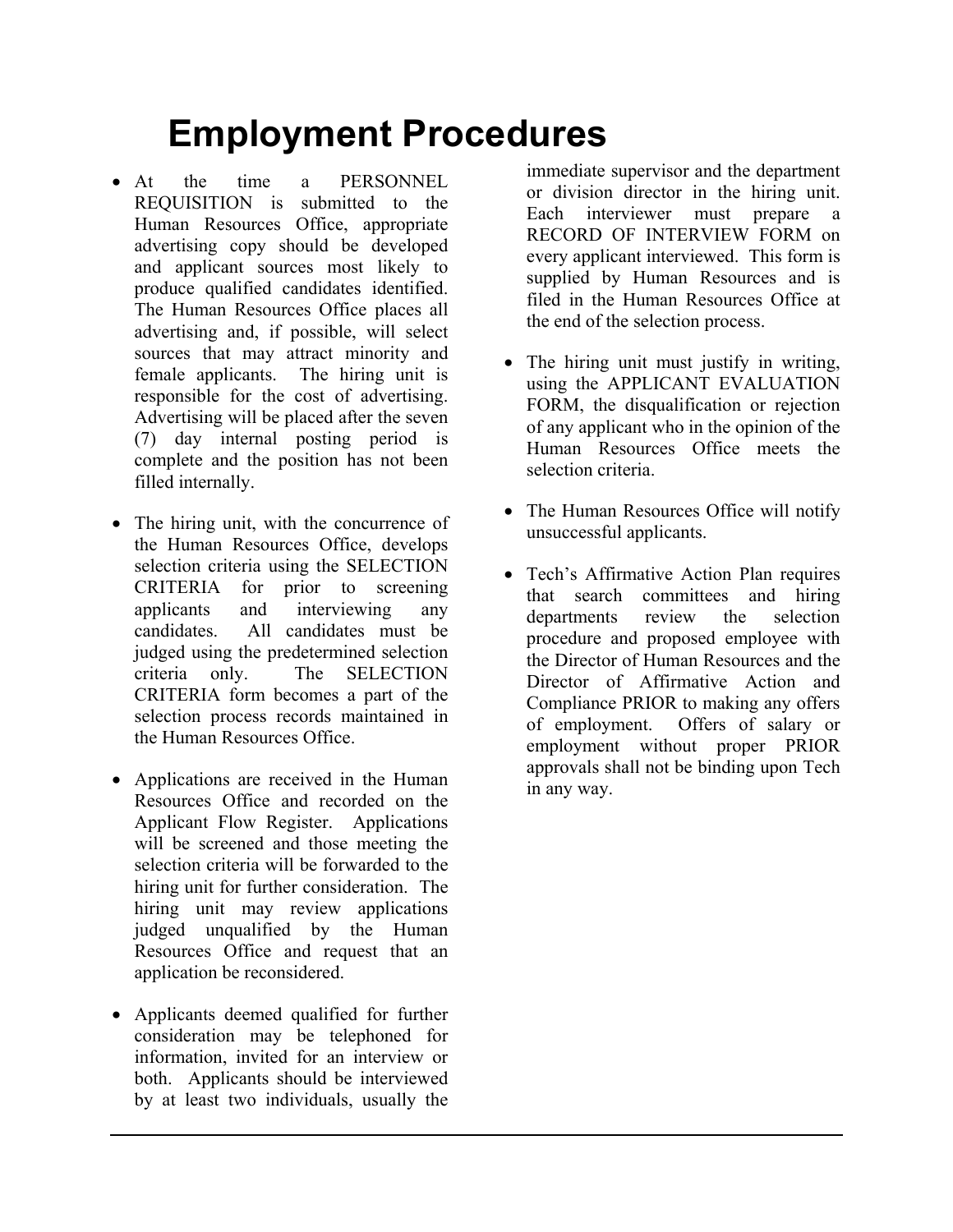# **Hiring Former Employees**

Former employees who were terminated for reasons beyond their control, such as layoff or end of temporary employment, will be eligible for rehire if their qualifications meet the requirements of the open position, if they were employees in good standing at the time of termination.

A former employee who was terminated involuntarily due to unsatisfactory performance or disciplinary action, or whose record has been noted as "not eligible for rehire", may be rehired only with the approval of the Human Resources Office. Any request to hire such an individual must be made in writing to the Human Resources Office. The request must include supporting evidence that the original reasons for termination no longer apply.

## **References/Employment Verifications**

Hiring units are encouraged to check references and verify past employment records on every applicant being considered for interview. The Human Resources Office will provide assistance with this process as time permits. A form for use in performing telephone reference and past employment verification is available. All reference checking and employment verification records are part of the official job file.

## **Employment-Administrative Procedures**

The hiring unit initiates the PERSONNEL ACTION FORM for new and transferred employees. New employees need to report to the Human Resources Office on the first day of work to complete payroll forms, benefit applications and new employee orientation. New employees must complete an Employment Eligibility form (I-9) and provide evidence of personal identify and employment eligibility documentation within 72 hours of starting employment.

## **Search Committees**

The Director of Human Resources is an ex-officio member of all search committees.

## **Employment of Relatives**

Supervisors or any employee with hiring authority may not employ a relative of their own or relative of their superiors. If family status or employment responsibilities change resulting in a superior-subordinate relationship as described above, the situation must be remedied within six (6) months by transfer, resignation or termination of one of the related employees, or by redelegating supervisory responsibility to eliminate any direct supervision and wage determination. Relatives are defined as parents, spouse, natural